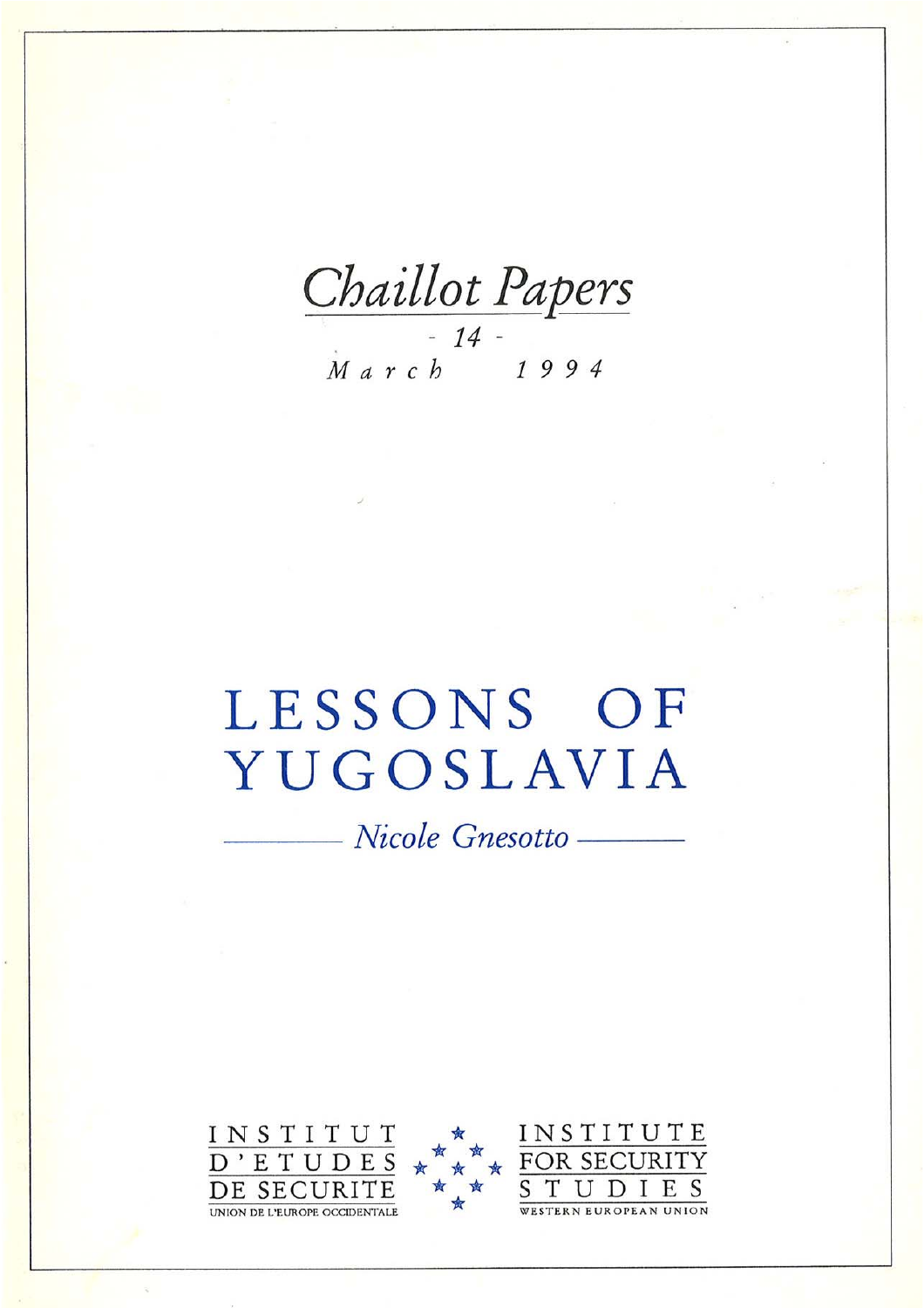

# **LESSONS OF YUGOSLAVIA**

#### **Nicole Gnesotto**

#### **March 1994**

© Institute for Security Studies of WEU 1996. All rights reserved. No part of this publication may be reproduced, stored in a retrieval system or transmitted in any form or by any means, electronic, mechanical, photo-copying, recording or otherwise without the prior permission of the Institute for Security Studies of WEU. ISSN 1017-7566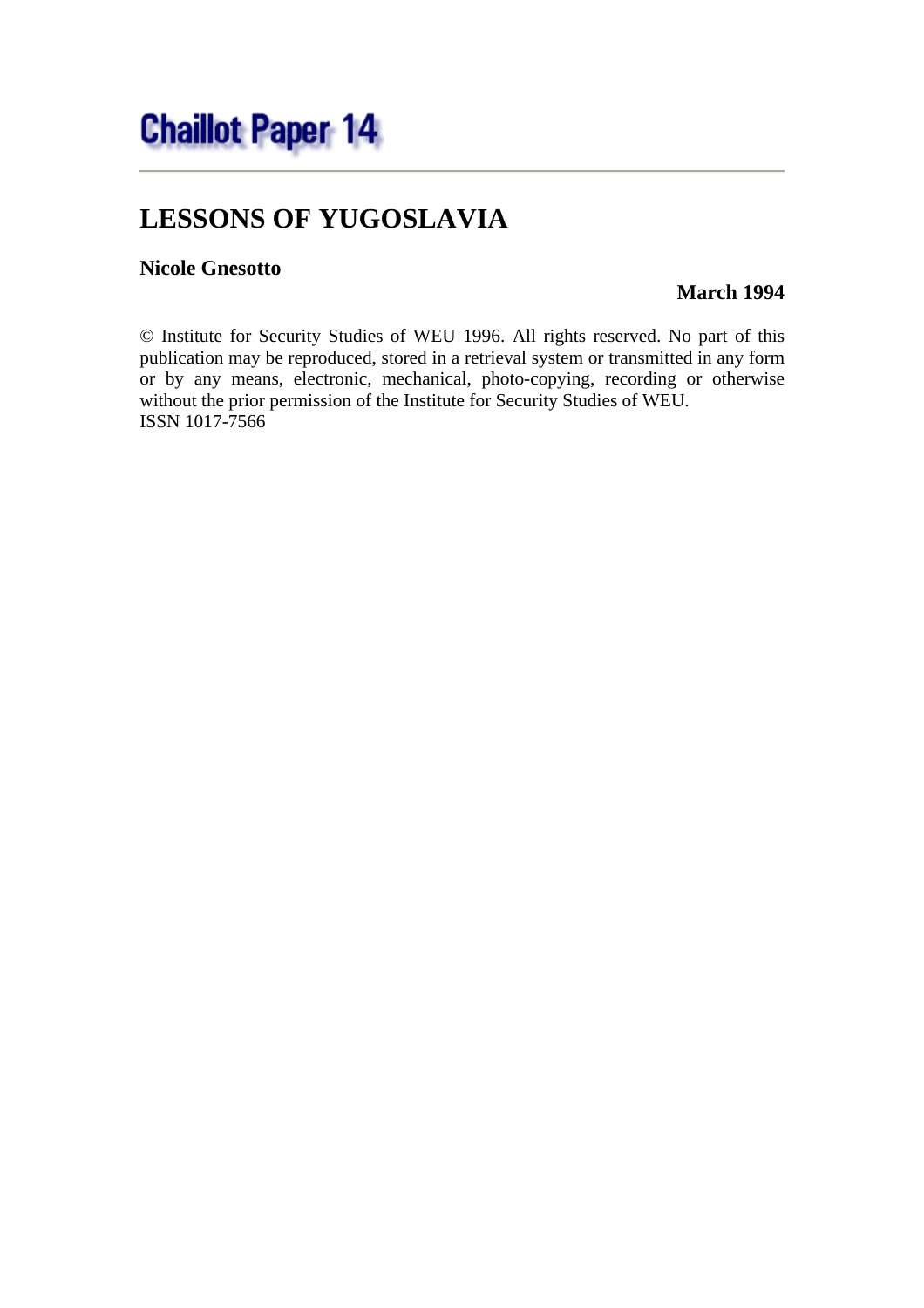## **TABLE OF CONTENTS**

#### **Preface**

**Introduction: from collective security to inequality in matters of war and peace**

**Lessons from a Western anti-strategy**

**Lessons from Yugoslavia for the Twelve and their proposed common defence policy**

**Lessons for security institutions**

**Conclusions: to have done with Yugoslavia**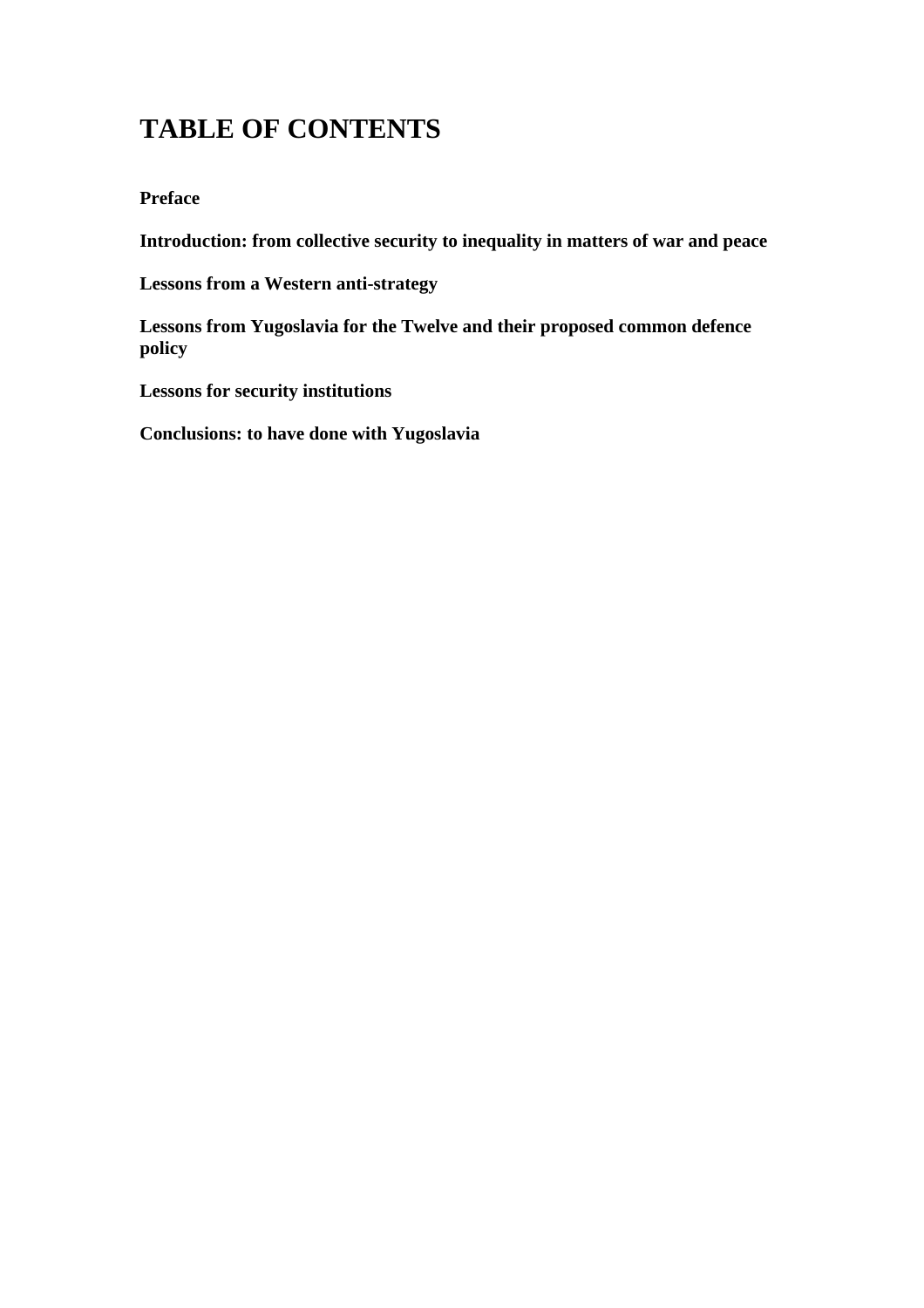### **PREFACE**

As a member of the first team of research fellows at this Institute, from 1990 to 1993, Nicole Gnesotto made an invaluable contribution to the Institute's work. After leaving the Institute, she kindly agreed to write a paper on developments in former Yugoslavia. We are glad to publish this essay which, in a stimulating and original way, raises a number of important questions on the lessons to be learnt from the developments in former Yugoslavia and Western policy reactions.

This *chaillot Paper* was, with the exception of two footnotes, completed in December 1993 and therefore does not take into account events that have occurred since that date, although the essence of the paper's arguments remains unchanged by those events.

**John Roper Paris, March 1994**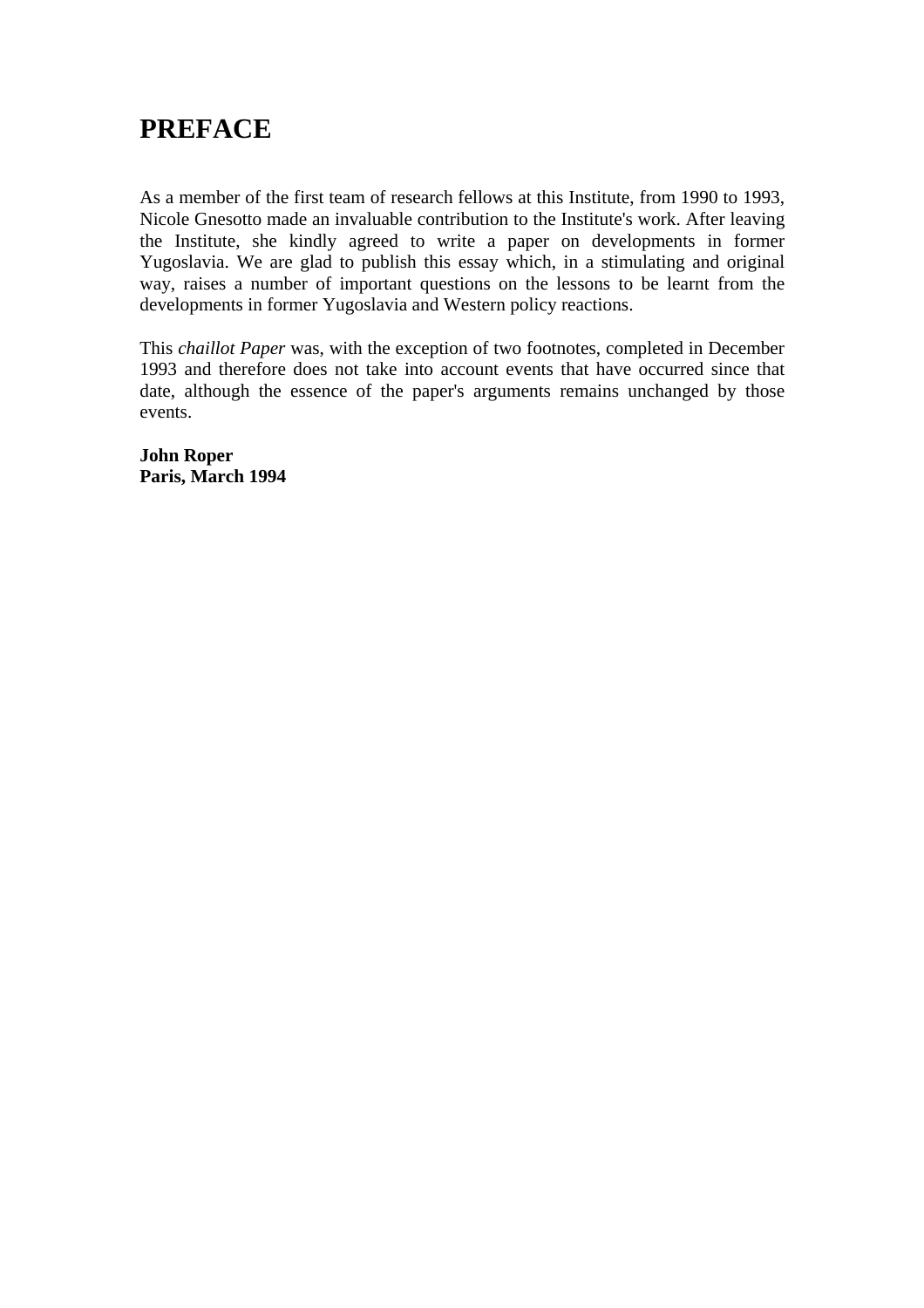### **INTRODUCTION: FROM COLLECTIVE SECURITY TO INEQUALITY IN MATTERS OF WAR AND PEACE**

More than two years of war and atrocities in the former Yugoslavia, involving nearly twenty million Europeans within a piece of territory only two hours by air from Brussels, reveal first and foremost two obvious facts: for Europe, the end of the Cold War signifies the beginning of real wars; and collective security in Europe simply does not exist.

It is now approaching a century since an assassination in Sarajevo precipitated a world war; today, the destruction of Sarajevo signifies merely the destruction of Sarajevo. For forty years, communist aggression against any European country could have implied nuclear escalation on a world scale; today, a communist leader believes he can swallow up whole regions of states which have been duly recognised by the international community with impunity, or almost so. These two historical references have nothing in common and do not imply any nostalgia for the old order -- whether pre-democratic or post-Yalta. Yet they do on the other hand illustrate the major strategic discontinuity that exists today in Europe, where war zones can be found side by side with areas of peace in relatively watertight compartments. This security differential increases as one travels from the west to the east or south of the continent: London can be considered more secure than Bonn, Paris more than Rome, and both cities more secure than Warsaw, Budapest or Sofia. *A fortiori*, the territory of the United States today enjoys almost total security from the effects of nearly all imaginable regional crises. Moreover, the usual rhetoric on the identity of European and American values and interests, and protestations of pan-European solidarity, take on merely a political character since the strategic reality is, on the contrary, one of disparity and imbalance -- in short, of inequality in matters of war and peace.

It thus took only six months for Slobodan Milosevic to destroy the illusion of the universal collective security system which the Gulf war was considered to have established as an alternative to the Cold War system of opposing blocs. Moreover, why the exemplary value of the United Nations coalition which united all against Saddam Hussein did not extend to the banks of the Danube remains a mystery: clearly Mr Milosevic has not included in his nationalist calculations the deterrent lessons that the Gulf war was considered to have signalled to anyone who in future disrupted the new world order. On the world scale, collective security is thus still an arbitrary system which is real and effective for certain areas of crisis but illusory and impossible for others. In Europe in particular, depending on the degree of optimism displayed towards the continent's future, it may be seen as nothing more than an inaccessible myth or a vague objective for the future.

The foundations for achieving such a system are today absent. If the Yugoslav war is to remain as a salutary example, it will be above all because of the contradictions it has revealed in the post-Cold War world and in Western strategies<sup> $(1)$ </sup> for ensuring world stability. Lack of agreement on principles and the interpretation of international law, dilemmas within democracies regarding the use of force, the return to national reflexes rather than collective solidarity and the inappropriateness of institutions have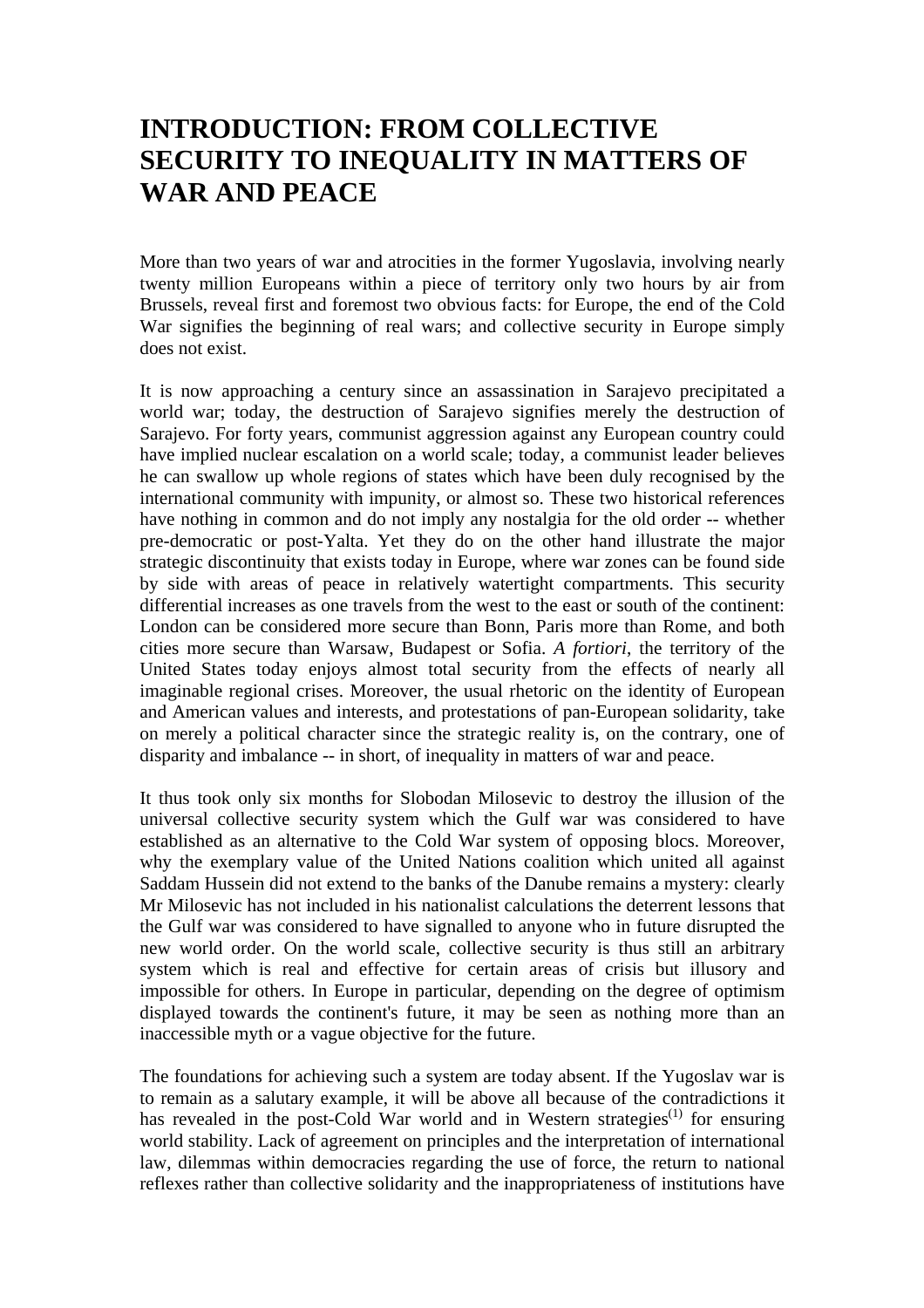all combined in Yugoslavia to condemn the international community to impotence and ambiguity. For the European Community in particular, which was the first to experience these contradictions, the importance of the issue goes well beyond the bureaucratic battles over its future, its shape or the ultimate objectives of the European Union. The Maastricht process will in all probability be neither weakened nor strengthened by the Yugoslav war. It is also certain that neither will a semblance of pan-European order be rebuilt unless a solidly based security architecture is worked out. The real challenge facing the Europeans concerns the age-old tension between strategic stability and the defence of principles, between order and liberty, between the manageable and the unacceptable.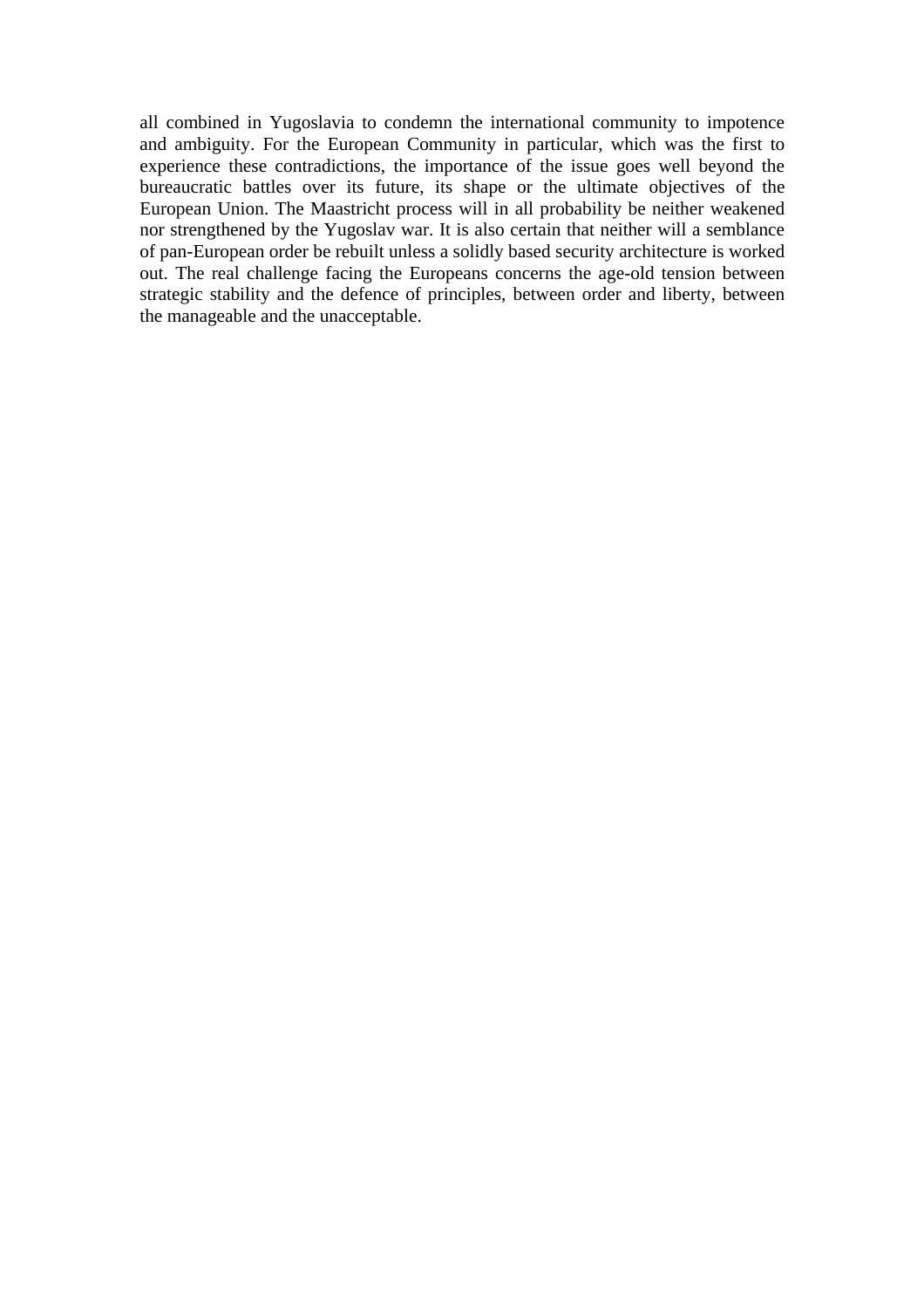## **LESSONS OF A WESTERN ANTI-STRATEGY**

There is too much horror and tragedy in the Yugoslav crisis to allow one simply to speak derisively of Western prudence, the cynicism displayed by a few or the general powerlessness to act. Never has the management of a crisis been so open to the criticism, the simple observation, of such flagrant inconsistency and contradiction. When, however, the decision-makers themselves recognise that such criticism is wellfounded, while at the same time persisting in the same paradoxical actions until they reach all-too-predictable situations of deadlock, there is a puzzle that neither the blindness of our governments nor the legendary complexity of the Balkans alone can explain. Other analysts have demonstrated perfectly this strategy of gradually increasing involvement in which all the Western democracies found themselves trapped.<sup>(2)</sup> Nor is there any senior political or military official who cannot reasonably demonstrate that `there was not any good solution to the Yugoslav war.'

Must history therefore conclude that there exist types of conflict in post-communist Europe that are in absolute contradiction with traditional models of armed conflict and absolutely resistant to any just and lasting resolution? Must it be admitted that Western impotence was and remains normal -- not to be condemned nor, it follows, corrected -- in the face of this type of ethno-nationalist conflict? Leaving aside all polemics, awkward questions none the less have to be asked about Western management of the Yugoslav crisis: how was it that the greatest democracies in the world were unable to define any other strategy than that of progressively doing what it had been decided at the beginning not to do, maintaining positions even though it was perfectly well known that the effect of this would be catastrophic, and refusing to do what was known to be necessary?

These contradictions have been the subject of impressive analyses regarding the role of the European Community,<sup>(3)</sup> but are far from being specific to the Twelve. It is useful to recall the main convolutions. Firstly, as far as a political solution was concerned, the initial position (at the Brioni Accords of July 1991) was to keep the Yugoslav Federation in being. Nearly eight months later, following the conference at The Hague and the likely recognition of the Slovene and Croatian Republics, the European Community, followed shortly by the international community, acknowledged the end of the Federation and recognised -- despite the known risks in the case of Macedonia -- the existence of three out of the five new states. Nevertheless, the consequences of such recognition were perfectly predictable and expected. On 10 December 1991, in a letter to the Twelve, the Secretary-General of the United Nations referred again to the risks of the war escalating in Bosnia-Herzegovina. However, as Henry Kissinger was later to note, `The Western democracies, with the best of intentions, made the likely inevitable.<sup> $(4)$ </sup> A similar development took shape in the summer of 1993 regarding Bosnia, when the unitary, confederal solution contained in the Vance-Owen peace plan was *de facto* abandoned in the corridors in Geneva and replaced by the new Owen-Stoltenberg plan, even though all were at pains to maintain its rhetorical legitimacy in law. Second, on the question of principles, the international community kept to its line of refusing to accept *faits accomplis* and the changing of frontiers by force: in summer 1993, however, all were ready to recognise the *fait accompli* of territorial gains made by the Serbs and Croats in Bosnia. In reality the principle can only be saved if the victim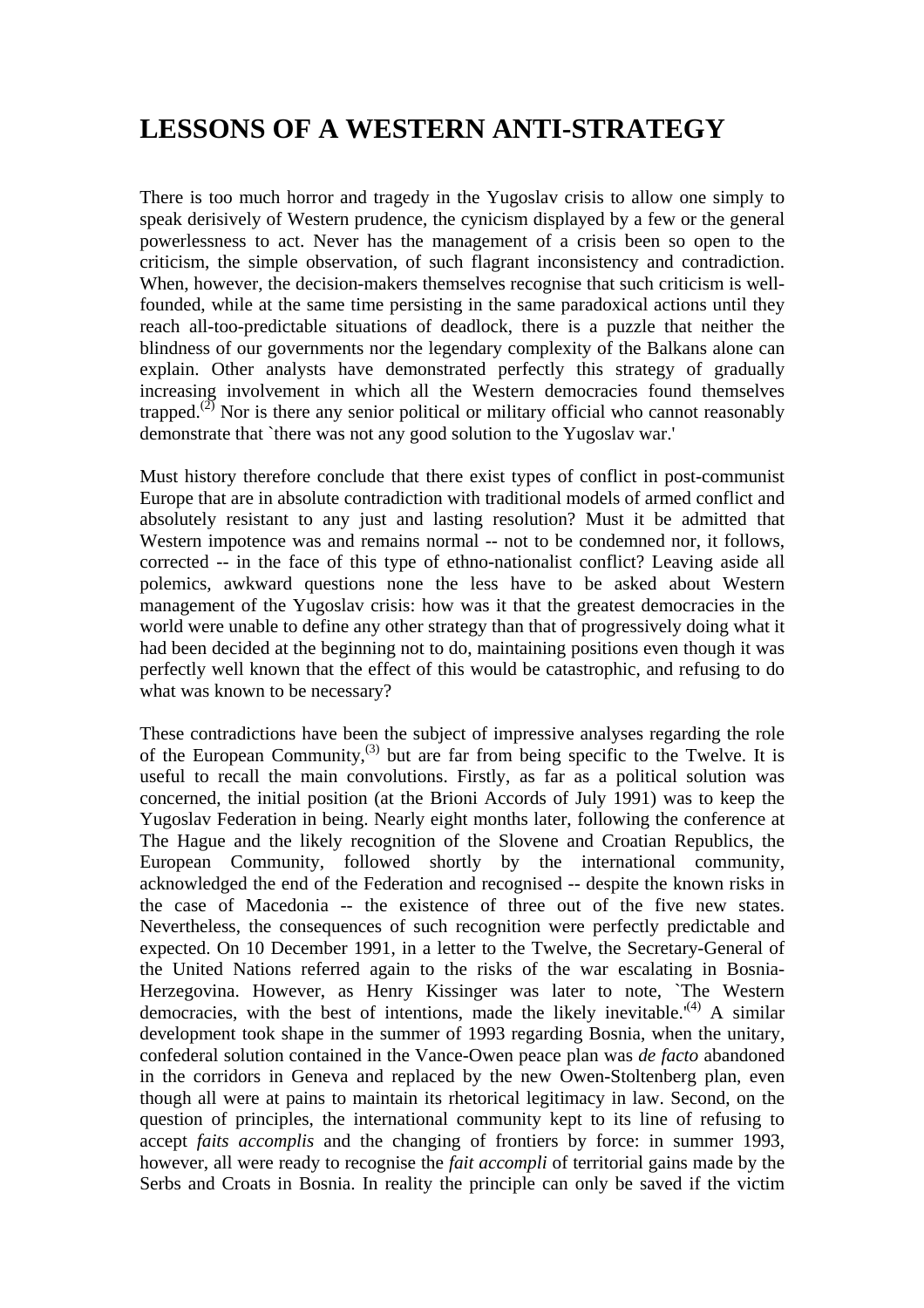itself assumes the responsibility for its betrayal: is it not from Mr Izetbegovic that salvation is expected to come, through his acceptance of the *fait accompli* and recognition of the legitimacy of the frontier changes imposed by Serb and Croat forces on his republic? Finally, regarding the method, the West chose two approaches, which they have continually repudiated in practice while retaining them in their rhetoric. The first was mediation and impartiality in the conduct of negotiations, which presupposes dialogue with all the parties involved and the refusal to designate an aggressor: but, from November 1991, the first economic sanctions were applied to Serbia-Montenegro, against whom the West was subsequently to invoke chapter VII of the charter of the United Nations,  $(5)$  which is precisely aimed at enforcement, while pretending to maintain its role of mediator and refusing to denounce the aggressor by name. Yet in August 1992, while chairing the London Conference, prime minister John Major recognised that `We cannot rely on the goodwill of the parties . . . we need pressure.<sup>(6)</sup> In vain. There was also the refusal to intervene militarily (`not to add war to war', in the words of François Mitterrand), which was not to prevent, for example, either the resolution prohibiting overflights of Bosnian airspace (816) or the resolution authorising air operations in support of United Nations troops in Sarajevo and safe areas (836). Through the expedient of humanitarian aid and peacekeeping missions, nearly 24,000 blue helmets<sup> $(7)$ </sup> are today deployed in the former Yugoslavia. Numerous analyses have already stressed the paradoxical nature of their role: indirectly, their presence would render any large-scale enforcement operation against Serbia impossible, but it also carries the risk of increasing military involvement, as was the case in Somalia. Moreover, there is no proof that refusing to become involved militarily will not finally result in an obligation to go to war because of a threat to the equilibrium of the Balkans as a whole as a result of the extension of the conflict. In total the West will be able to boast of three successes as a result of the strategy it has followed: the preservation of European unity and cooperation between Russia and the United States, the non-extension of the conflict (as at today) and the protection, through humanitarian aid, of hundreds of thousands of civilians (but with the known contradictions that have ensued). All other objectives have been either forgotten, modified from day to day or saved through rhetorical devices which are hardly convincing even to their authors.

What is true for the Western countries collectively, whether in the framework of NATO or the European Community, is also true for them individually. Great Britain, which showed the greatest concern that it might become enmeshed in peacekeeping operations, has deployed over 2,000 troops in the former Yugoslavia. France, the country most hostile to any anti-Serb policy, has had to face the facts and force the pace on sanctions against the Bosnian Serbs at the United Nations. Apart from a refusal to accept any extension of the conflict in the Balkans, the United States has never defined any coherent policy on the former Yugoslavia, and has found itself obliged to embrace each of its partners' contradictions without helping to resolve any of them.

Why, then? Why and how is it that there has been such inconsistency in Western strategy? After all, nobody can really maintain that there has been a carefully reasoned, well articulated policy of non-intervention in the Balkan crises. If it had been initially decided to adopt such a policy -- and after all it could have been conceived and justified -- it would have been necessary to remain deaf to the clamour of public opinion, deliberately choose abstention, keep to one's word and allow the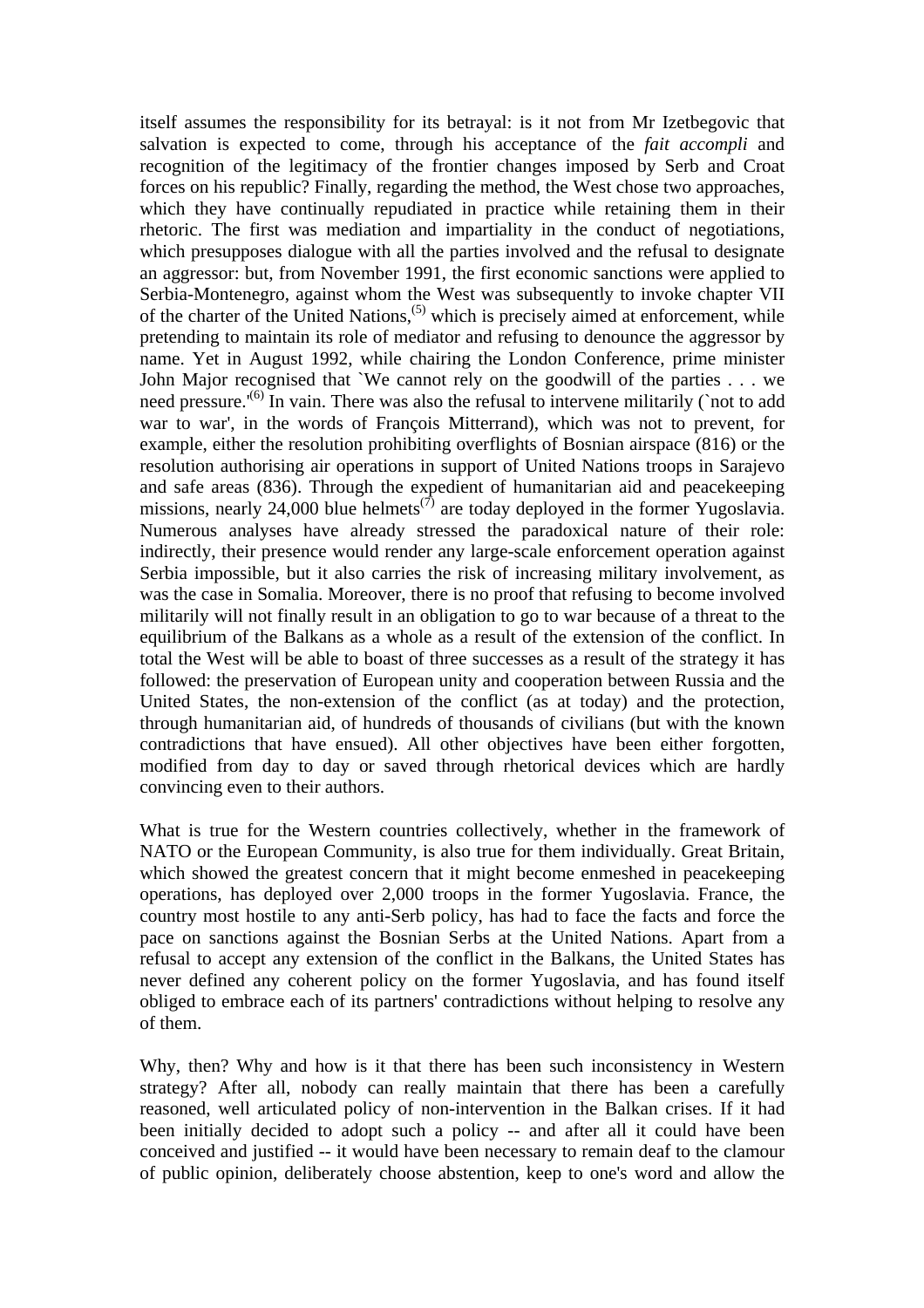situation to follow its course, even to the death of the last combatant. This strategy of abstention was, however, made impossible precisely because of the very contradictions contained in the Yugoslav conflict, the United Nations and in our own Western democracies, just as a strategy of mediation did not stand up to developments in the crisis itself.

The first explanation of this is to be found in the particular circumstances. The analysis of any period of transition requires a certain amount of genius if the criteria on which it is based are not to lag a decade behind the march of history. It would seem that that genius was lacking on this occasion. Earlier, it had taken time for the Gorbachev phenomenon to be recognised in Western chancelleries as something other than an umpteenth ruse on the part of Soviet diplomatic reason. A similar time lag between the event and realisation of its significance was seen in the case of Boris Yeltsin's arrival, or again, German unification. That is why the European Community was still in the process of negotiating a series of economic `sticks' and `carrots' with the Yugoslav prime minister, Mr Markovic, in the spring and summer of 1991, while the federal consensus collapsed under Slovene and Croat pressure on 23 June. However, the agreement on economic cooperation was not to be denounced by the Twelve until six months later. Will this inappropriate economic approach to a politico-military crisis finally be repeated by a second out-of-step strategy, this time a short-term strategy applied to a major upheaval in Balkan equilibrium? Trapped by circumstances, Yugoslavia also found itself sidelined by concerns over the former Soviet Union and ratification of the Maastricht treaty. A large part of the West's initial attitude to Belgrade is explained by the obsessive fear of any repetition, in the Soviet Union, of the collapse of Yugoslavia, and nobody was prepared to risk sending the Russians the message that Western military intervention was a possibility.<sup> $(8)$ </sup> Among the Europeans, the success of the Maastricht treaty was equally an absolute priority, and up until the last moment its signature by Greece was conditional upon the Twelve not recognising Macedonia.<sup>(9)</sup>

Other reasons are structurally connected with the inadequacies of international law, as codified and imposed by the United Nations, which only recognises (and this is a tautology) inter-nation relations. When, in November 1991, the Community rescinded its agreement on cooperation and trade, it was obliged to deal with Yugoslavia since none of the republics had at that time been recognised, and it required great diplomatic subtlety subsequently to exclude, through `compensatory measures', all the republics except Serbia-Montenegro. Article 2.7 of the charter of the United Nations, which deals with the non-interference by the United Nations in a state's domestic affairs, paralyses [such action].<sup> $(10)$ </sup> It explains in part the initial reticence of the United Nations to become too involved in what is not quite a civil war and not yet a war between states. This legal tradition may also account for the eagerness on the part of German diplomacy and the republics themselves to obtain international recognition of Croatia and Slovenia (which was to make it possible to escape from ambiguity and return to recognised state arrangements) and bears witness to their illusions (a recognised state is not necessarily a defended state).

Not that there is anything new about these shortcomings in international law, as the League of Nations discovered to its cost. The timid advances, in particular regarding the right to interfere or the duty to assist, which were tried in the case of the Kurds and then in Somalia, have since proved to be neither easy nor universally agreed. For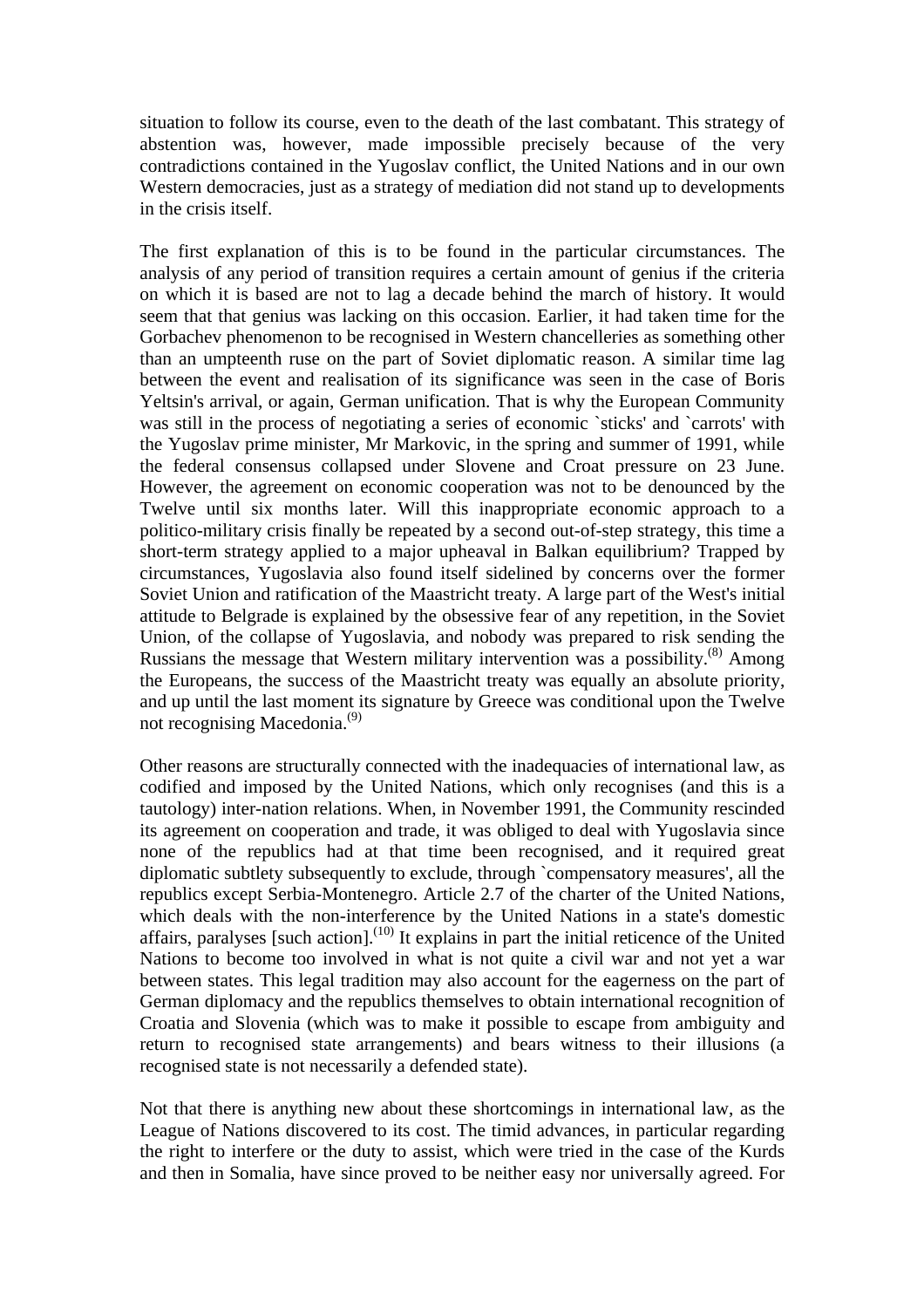various reasons, including the immediate suspicion on the part of Third World countries regarding anything which looks like Western imperialism in disguise, approval of the UN operations in Mogadishu (in December 1992) and humanitarian actions in Bosnia-Herzegovina (following the adoption of Resolution 770 of 13 August 1992) was based upon chapter VII (actions with respect to `threats to the peace'), and not on any right of the international community to intervene on humanitarian grounds.

Equally, everything has already been said about the legal non-existence of minorities, whose case is neither simply one of human rights nor of the right to selfdetermination. The problem of minorities is in effect a product of the political vacuum which is a direct consequence of this sacrosanct status of nation-states in international law. Insisting that nation-states are the only legitimate actors amounts to either marginalising the rights of minorities or leaving them no choice but to take the plunge and claim their independence. It was precisely that sequence of events which occurred in the former Yugoslavia. When the Badinter Commission reported its conclusions on the question of recognising the republics of the former Federation on 11 January 1992, it based them both on the right of peoples to self-determination (regarding Slovenia, Croatia, Macedonia and Bosnia-Herzegovina) and on the civil rights of minorities (in the case of the Serbs in Croatia and Albanians in Kosovo). The right of the former to national independence and international recognition was recognised, albeit conditionally; the latter must wait for the host state to recognise international conventions on human rights and minorities. The Serbs in Croatia and then those in Bosnia were to refuse this logic of the choice facing minorities and demand the equal treatment of all peoples even if in this case their secessionist claim was based on racist concepts which were in absolute contradiction to international law.

It is but a short step from law to principles, and the same sense of inadequacy can be found. The international community has had the unhappy experience of this in the former Yugoslavia and has been reluctant up till now to draw the conclusions from it: together, the Helsinki Final Act and the charter of Paris, solemnly signed in November 1990 are still regarded as the bible of the democratic principles that are supposed to ensure the stability of the new, greater Europe. And yet were not the two main pillars of Helsinki -- the right to self-determination and the territorial integrity of states -- proved contradictory, even incompatible, following the sudden thaw in East-West relations and German unification? The question of the former GDR had, almost alone, $(11)$  concentrated attention on, and for forty years justified acceptance of the principles of self-determination within Europe without any contradictions tarnishing its value and justice in the eyes of the West. The fact that at Helsinki in 1973 the USSR obtained a compensating clause on the territorial integrity of states never led the democracies to modify this principle of self-determination to the detriment of the rights of the German people. Better still, German self-determination presupposed the - - admittedly pacific -- disappearance of the GDR and its western frontier, and that is indeed the reason why, at Helsinki, the West only admitted the principle of the inviolability of frontiers and not their intangibility.

Now, no sooner had German unification been obtained and legally recognised than the Western democracies discovered the inconsistency and relativity of selfdetermination as a principle. The right to self-determination has been recognised in some cases but not in others: the question of self-determination for the Kurds, the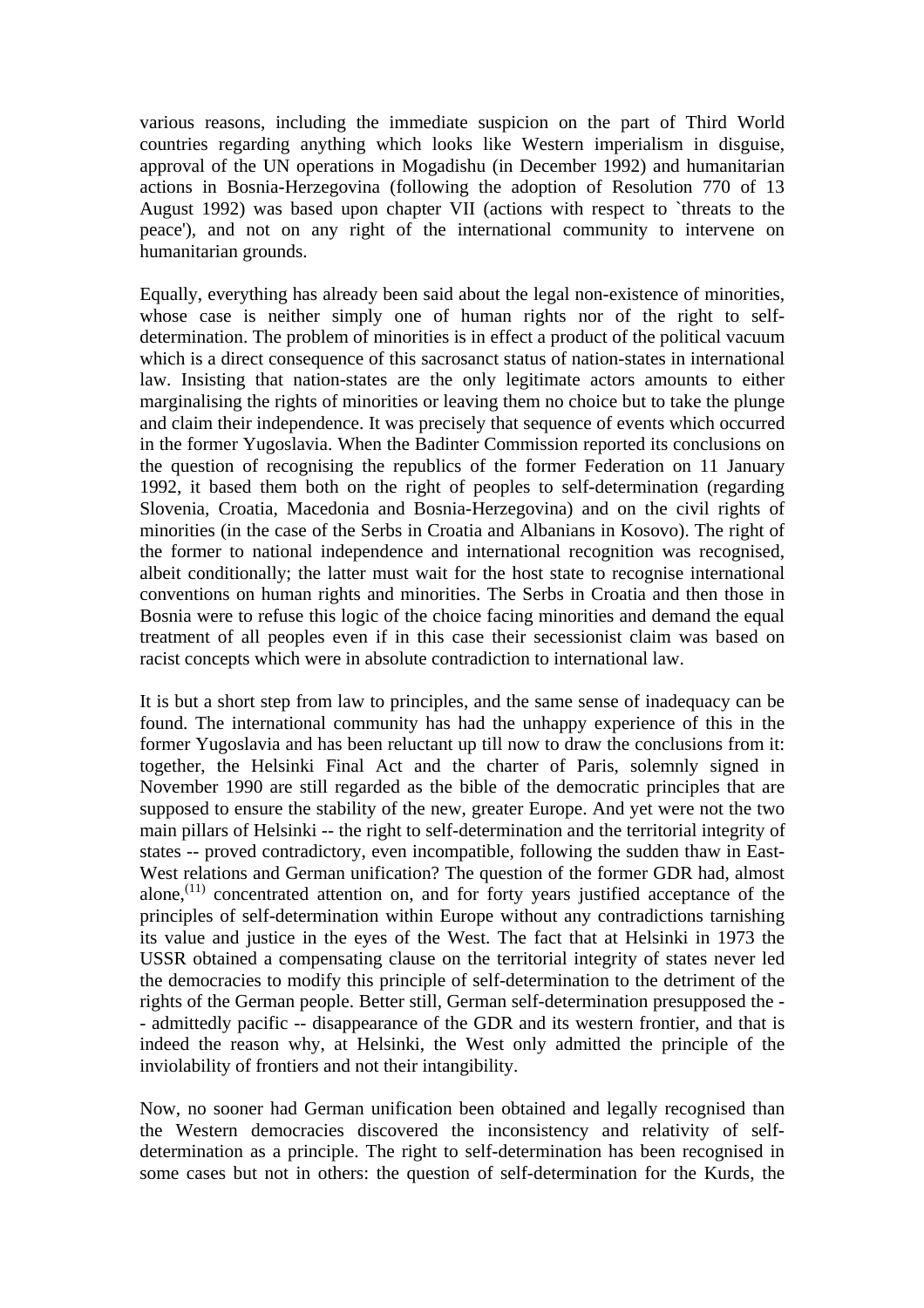Albanians in Kosovo and the Serbs in Bosnia and Croatia is secondary to the issue of the territorial integrity of Turkey, Iraq, Syria and Iran, for the first, and that of Serbia, Bosnia and Croatia for the others. This is doubtless for excellent reasons to do with imperatives of strategic stability, but with very unequal chances of success, in particular regarding the viability of a Kosovo integrated into Serbia. Once perceived in the West as universal, absolute and unconditional, the Helsinki principles were from then on to prove increasingly arbitrary, selective, and therefore negotiable because of their potential to destabilise. Because it presupposes secession as an aim, the right to self-determination can no longer be at the root of policy in the West, unless the splitting up of the map of Europe into infinitesimally small parts is accepted. However, because it is nolonger a matter of regulating relations between states, as it was during the Cold War, but of managing the collapse and partition of existing states, the inviolability and intangibility of frontiers are also proving largely artificial concepts. Disorientated without communism as a reference point, the Western democracies will end up betraying their own principles. The Badinter Commission advocated recognition of Macedonia once it satisfied the conditions of democracy and respect for human rights, and wished to suspend recognition of Croatia, which is suspected of violating the rights of the Serb minority; the European Community, followed shortly by the United States, decided exactly the opposite.

At this stage, the reasons for this impotence stem less from the inadequacies of law, or the contradictions of principles, than from a deep crisis within the democracies themselves. It was already clear that the time governments spend in office was one of their inherent weaknesses. Because their governments are short-lived and can be removed periodically, democracies often lack the courage to embrace policies which reach beyond day-to-day crisis management. This was the case for Yugoslavia, where all the Western democracies -- once they had disabused themselves of the illusion of an overall solution, in 1991 -- abstained from too much long-term global strategy: each knew that, even if it were accepted by all the parties to the conflict, the geographical partition envisaged in the Vance-Owen peace plan would not necessarily hold for more than a generation. Neither was anyone unaware of the ambiguities apparent in the protected areas in Bosnia, which some described as `Gaza Strips' in Europe; all those dealing with the problem also suspect that sooner or later it will be necessary to decide together what type of Serbia is or is not acceptable in Europe. But management of the crisis in Bosnia is for the moment confined to the crisis itself, where one hopes for the best. There has been only one exception to this short-term strategy: the prohibition of any extension of the conflict to all of the Balkans. This objective which, moreover, was essentially defined and announced by the Americans, who ended up deploying 300 men in Macedonia, today remains the only element of Western global strategy. Below this threshold of what is strategically unacceptable, the democracies are playing things by ear.

In addition to these structural weaknesses of democracies, however, the Yugoslav crisis has also revealed another, moral, crisis, one that is very much less perceptible. To parody a celebrated and only too prophetic novel, it is more a question of a democratic `confusion des sentiments'<sup>(12)</sup> than of the cowardice or abdication so often denounced in the press but which are in reality only the effects. It is true that nothing is simple in the Balkans, that Serbs, Croats and Bosnians have all committed atrocities, and that each had its quota of good reasons to act as it did. But each of the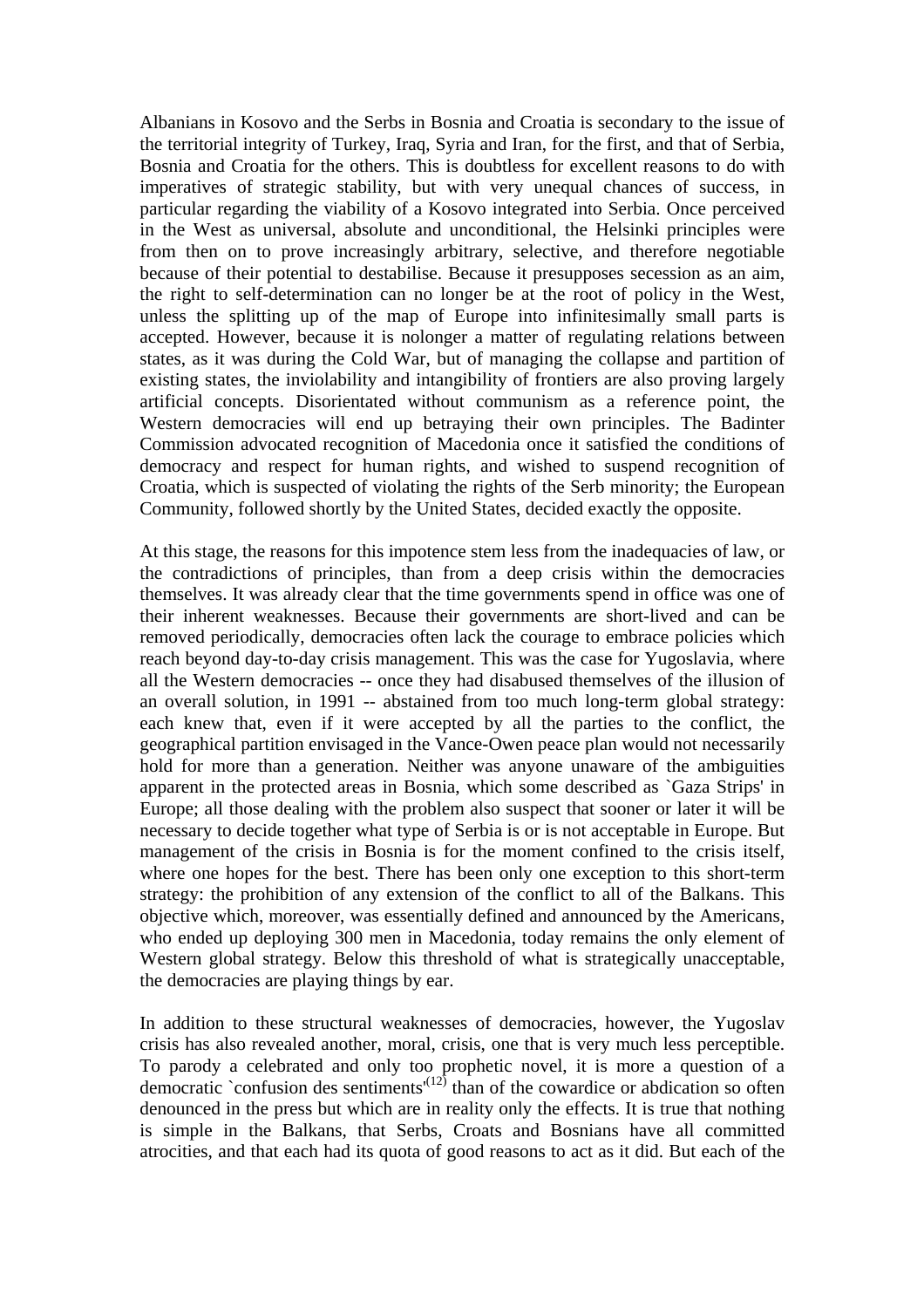West European countries has judged the relative guilt of those countries according to its own criteria.

Now there was an opportunity to change the course of events in the Yugoslav crisis that, deliberately or not, the democracies failed to seize: between May and July 1992 the bombardment of Sarajevo and Dubrovnik, the defence of ethnic cleansing by certain Serb leaders, and then the discovery of concentration camps in Bosnia, changed the scale, rationality and nature of the war. In the absence of a common threat or a common security interest, Yugoslavia could at the time have been regarded as a major defence policy issue for the Western democracies. The refusal to allow, in the new European order, the triumph of ethnic cleansing, with its most easily condemnable reminiscences, or a racial nationalism which was both expansionist and `expulsionist', could have been a sufficiently common element for the West to put together a joint prohibition of barbarism in Europe. That was not the case. The truth of the Yugoslav conflict is that our democracies are in such a state of crisis themselves that they are no longer capable of differentiating between the manageable and the unacceptable, even in the case of Serbia. Not that *realpolitik* has not been a consideration in matters of war and peace -- quite the contrary; but when, in the name of strategic stability, some intend to negotiate, for each crisis, our principles in exchange for our interests -- stability being more crucial than morals -- is it not, *mutatis mutandis*, as a result of a confusion of values of the same order as that which previously led pacifists to proclaim `better red than dead'? If there is a lesson to be learnt from the failures of Kissinger, is it not that, in the long term, the only *realpolitik* that will succeed is one which is moral, whether applied to Vietnam, Cambodia, Palestine or the former Yugoslavia? Having been unduly virtuous at the outset of the conflict -- refusing to back the national re-drawing of frontiers which were previously internal -- the democracies now run the risk of an ultimate moral indignity, by accepting the *fait accompli* achieved by violent means. Apart from any moral considerations, should not the Western countries have in particular concluded, with a view to their own strategic interests, that a certain level of barbarity was in the long run incompatible with the security of a democratic Europe?

The almost congenital inhibition that democracies have, regarding the use of force, has been known since de Tocqueville.<sup>(13)</sup> That inhibition, fuelled by a century of colonial and imperialist bad conscience, was masked in the atomic era by the very abstraction of policies of nuclear deterrence in the face of the Soviet threat. This was in fact a false abstraction, as shown by the pacifist protest movements each time that the embodiment of nuclear strategy became too visible in what are really terrifying weapons systems. But these recurrent episodes in the West, from the neutron bomb to the `Euromissiles', confirmed *a contrario* the globally anaesthetising effect of nuclear deterrence on the Western democracies: because it was so extreme, the threat of the use of nuclear weapons, and therefore force in general, was made very improbable, even unthinkable, by the very success of deterrent strategies. Conversely, today managing crises and non-nuclear risks makes it necessary to accept as normal once again the possible use of punitive, or even preventive force by the democracies themselves. Yet they have become unaccustomed to doing that.

The objection will be put forward that the Gulf war was a tangible denial of any such paralysis in the West. That is certainly true, but the war against Iraq was traditional in that it was identified with the sanctioning of an enemy who, if not declared, was at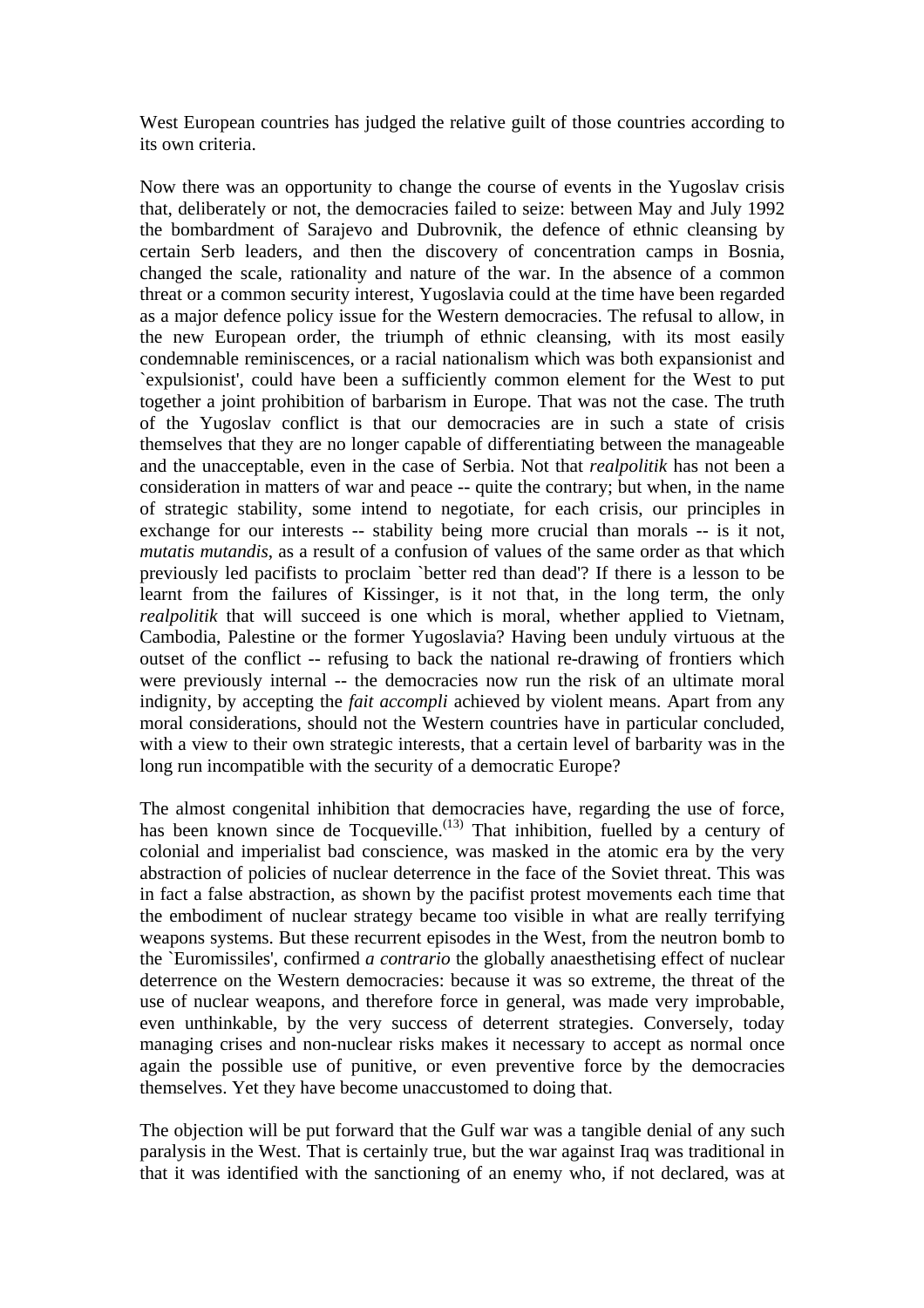least unanimously recognised. There has been nothing like that in the case of the former Yugoslavia. No enemy, no just cause has become sufficiently evident. The reluctance to use force has been amplified, even justified in the UN, by the difficulty in personalising the motive. By proclaiming unambiguously that everything was possible in the West's strategy except the resort to force, the democracies thereby removed the very notion of deterrence and deprived themselves of any chance of succeeding: it is pointless to recognise a state without recognising its right to selfdefence;<sup> $(14)$ </sup> it is futile verbally to condemn the violation of frontiers by force if one is not prepared to sanction militarily those responsible; it is illusory to hope to deter potential aggression in Europe or elsewhere if one considers the resort to force to be an ultimate alternative to diplomatic pressure which has failed, and not an essential condition of the credibility of such pressure and its necessary complement.

It will also be objected that the West's impotence and inconsistency -- in particular the hiatus between diplomacy and the use of force -- has its own deterrent effect: the inept handling of the Yugoslav crisis could thus serve as a warning to the world that one cannot rely on the UN and the developed countries to manage all the world's problems, that in future there will be neither a policeman nor the ultimate repairer of all the deadly follies of nations, and that nations will have to behave and rely on themselves rather than embark on warlike ventures in the hope that the UN will sort everything out in the end. This deterrent effect has certainly worked well but has acted against the democracies themselves and the collective security institutions: it is undeniable that the image of the UN, CSCE, NATO, WEU and the EU has been tarnished. The potential victims of ethno-nationalist aggression will also learn this lesson of prudence and self-dependence, but will potential aggressors?

In the end what threatens the European order today is not so much the spectre of ethno-nationalism as the inability of the democracies to define the boundary between the legitimate and the unacceptable. Nobody will ever make peoples live together it they are prepared to die rather than do so. Neither will any law or code prevent nations from basing their sentiment of belonging on a shared history, geography and religion. Neither nationalism nor even identification with a religion are therefore to be condemned a priori; what *is* to be condemned is the resort to violence and racist ideology in order to assure nationalist victory. This distinction does not resolve the dilemma, but had it been made sufficiently early it would not have been necessary for the international community to support the idea of a racial state as a lawful norm for Europe's future. Of course, since the world is not an interconfessional harmony of virtuous democracies, a tension exists between order and freedom, between the concern for strategic stability and respect for the autonomy of peoples. For forty years the balance of nuclear terror covered up that tension in Europe, the philosophy of human rights and the CSCE rightly seeking only to diminish its effects. The end of communism is quite naturally resuscitating this secular conflict between the ethical and the strategic, but by increasing considerably the democracies' room for manoeuvre and freedom of action. Yet they have scarcely tackled it except by becoming stuck in it: humanitarian action has thus come to the rescue of the confusion in Western values. Unlike human rights in the nuclear age, that is not sufficient basis for a policy. A guilty conscience is certainly a tragedy for Europe but it was not the only possible response to Serbia.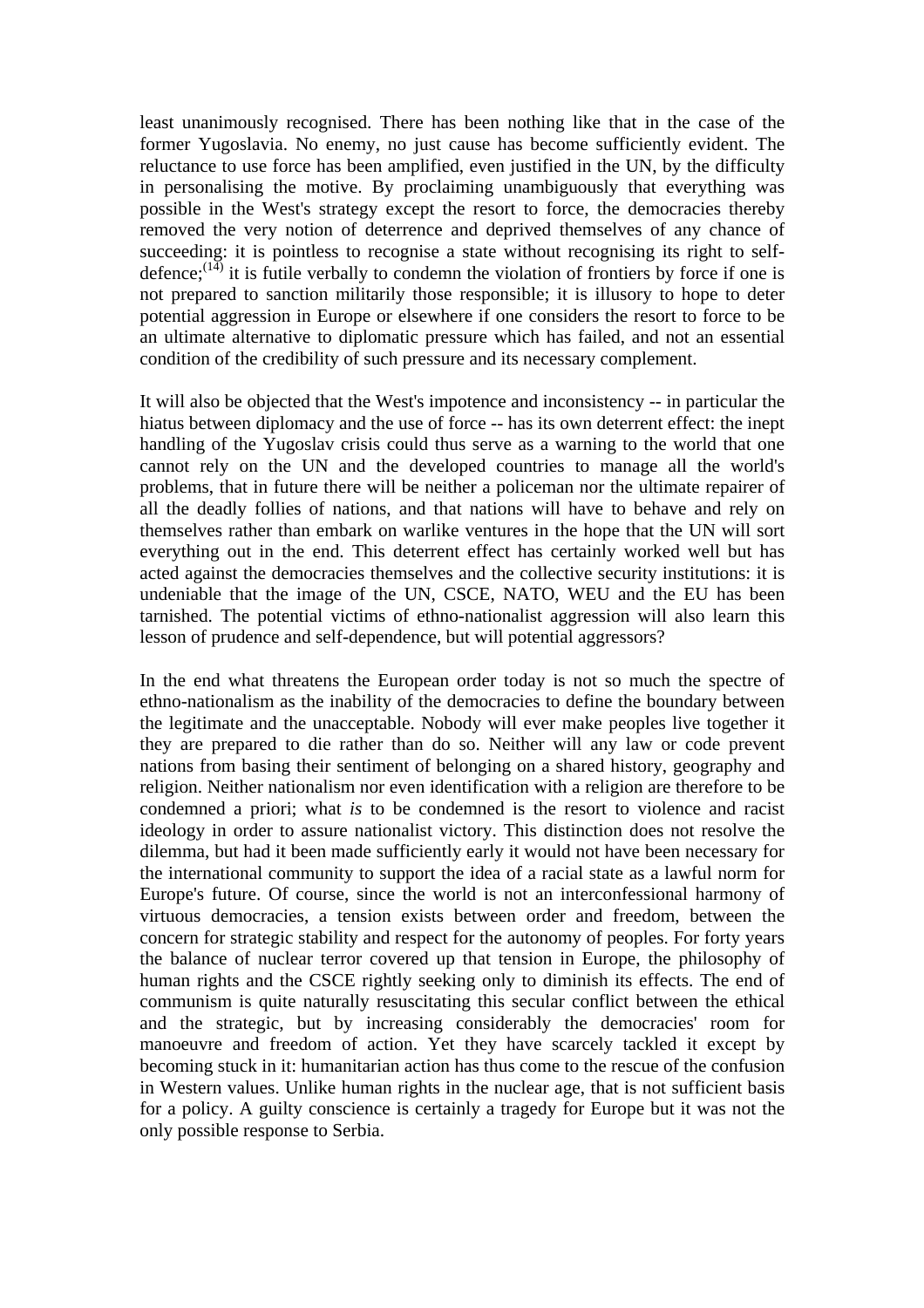#### **LESSONS FROM YUGOSLAVIA FOR THE TWELVE AND THEIR PROPOSED COMMON DEFENCE POLICY**

In mid-1990 informal discussions on the political part of the Treaty on European Union began in an international environment whose essential, final transformation seemed to be marked by the fall of the Berlin Wall and the prospect of German unification. Less than two years later, in February 1992, the treaty was signed in an even more strategically different context: Germany was unified, the Gulf war had taken place, the war of succession in Yugoslavia had intensified and the USSR had disappeared. The preoccupations and divergences of view of those negotiating the Maastricht treaty, particularly Title V, concerning the CFSP, were not necessarily the same as those of today's actors in Europe. Conversely, the recent developments in the European theatre raise dilemmas and problems which would have seemed surrealist to the negotiators of 1990. For example, at that time the debate on European defence was still at the stage of rhetoric and the confrontation of grand visions of Europe's future; possible competition between NATO and WEU rested on a very traditional view of defence policies, in which the use of military force was above all conditional upon a massive threat to vital interests; the very idea of the UN intervening directly in Europe's security problems would have seemed incongruous. Three years later, the relationship between the UN and defence organisations such as NATO or WEU, the ambiguities of crisis management and peacekeeping and the daily protection of the 12,000 European soldiers deployed in the former Yugoslavia have become the daily bread, and the daily tribulation, of Western chancelleries.

Firstly, the Yugoslav crisis will leave a deep impression on the very rationality of a common European security and defence policy. Originally, some defended the idea of an instrumental version of defence organisations, which were considered the response to common, well-defined external threats or constraints: at the European level, these threats were considered either non-existent after 1989, or in any event already covered by NATO. Placing the basis for a common defence outside the Twelve thus allowed them to conclude that it was relatively pointless. For others, this basis was above all political, and inherent in the dynamics of the Community; with or without a common threat, European integration would logically extend to the politico-military sphere, or else become schizophrenic or disappear. The British and French in particular had opposing views on these positions, neither of which, no doubt, will survive the Yugoslav war: Serbia does not represent a common threat for the Twelve, European integration has been marking time since Maastricht and yet the Community and WEU find themselves entangled in the Yugoslav war, managing it without really wholehearted involvement, being present in the former Yugoslavia without really assuming responsibility, finding in it as many reasons for abandoning a CSFP as for building one worthy of the name. It is true that the Yugoslav war is a real one and not simply an exercise in diplomatic style. It is consequently true that, in the face of such constraints, drawing up a CFSP and, *a fortiori*, a common defence is also becoming an operation that involves real risks.

Because, however, these risks remain limited, and different for each of the European partners, the entire relationship between national sovereignty and common defence is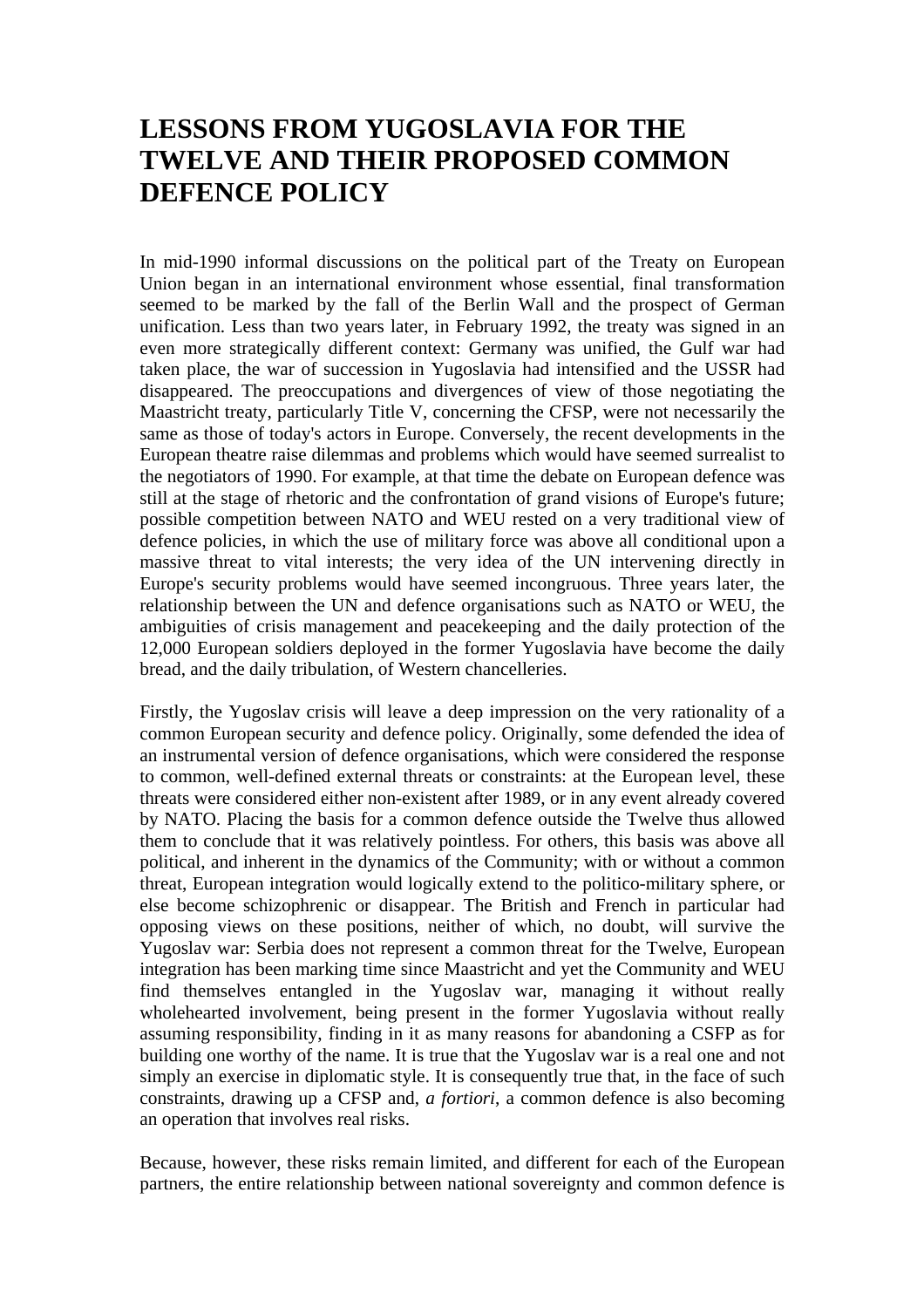as a result modified. The collective threat from the Soviet Union was for forty years able to create a reflex of common response. Today, faced with partial, different risks, European responses are partial and divergent. The existential danger shared by the EC or NATO countries was federative. The return to relative security works, on the contrary, in the sense of dispersion and division. A certain amount of nationalism, in other words the increase in the part played by national interests in the criteria on which decisions are based, has thus once again become normal in European countries' security policies. Confronted by the Yugoslav crises, the European partners have each reacted according to their own interests, analyses and reflexes. Certainly, the relative cacophony in the West regarding Belgrade -- based on German pressure for early recognition of Croatia and Slovenia in December 1991, or Greek vetoes on the recognition of Macedonia -- was and still is deplorable. But to conclude that there was a crisis in intra-European relations would be to go too far. A link really does exist between all the European countries, which, moreover, extends to the United States: a return to national reflexes would be to the detriment of solidarity. If there was a crisis, it was rather that of the democratic ethic as a whole than of Euro-American or intra-European solidarity itself. Once again, the growth of this national ingredient in European security policies is the logical, normal consequence of the ending of the Cold War. Including it as one of the factors to be taken into account when drawing up a common defence policy will thus become a necessity. If only for that reason, it is unlikely that the future organisation of European forces will duplicate that found in NATO. Nevertheless, if a dose of nationalism is acceptable between Europeans, conversely, too many national divergences would be catastrophic. Inter-European relations will have to establish a happy medium between these two extremes. Leaving aside the hypothesis that there will one day be a resurgence of global, collective threats, the common policy will be more a matter of a common European will to act than a contractual automatism, which is improbable, or a common reflex against major common threats, which are non-existent. Consequently, it will be more fragile and uncertain but doubtless also more necessary than ever, if only to avoid the drift to extremes that the juxtaposition of twelve nationalisms would represent.

The second lesson is that the Yugoslav war will not be without consequences for the content and implementation of a common security and defence policy. In reality it has merely confirmed the new priorities for defence policies following the disappearance of the collective threat: a lower degree of urgency for the task of defending national territory, a reduction in the global deterrent role of nuclear weapons and a higher priority on the export of a minimum of stability. This reversal of trends implies both the revision of strategies and a veritable psychological revolution for the totality of European countries, and the traditional roles of defence institutions and national armed forces are directly affected by it. The former, whether NATO or WEU, were designed as alliances for the defence of their member countries. The latter were prepared, structured and planned -- and in the case of the majority integrated under American Supreme Commanders -- with that single mission in view. From now on, however, the policy of preventing or managing external crises prevails over the military prevention of any aggression, whereas the existing defence treaties do not imply any contractual undertaking to engage in common crisis management tasks. With a view to its role as the future Union's military body, WEU has thus been obliged to adapt: in June 1992, at the ministerial council in Petersberg, member countries decided that they would be able, if need be, to carry out peacekeeping operations with the political authority of the CSCE or the UN.<sup> $(15)$ </sup> This first step also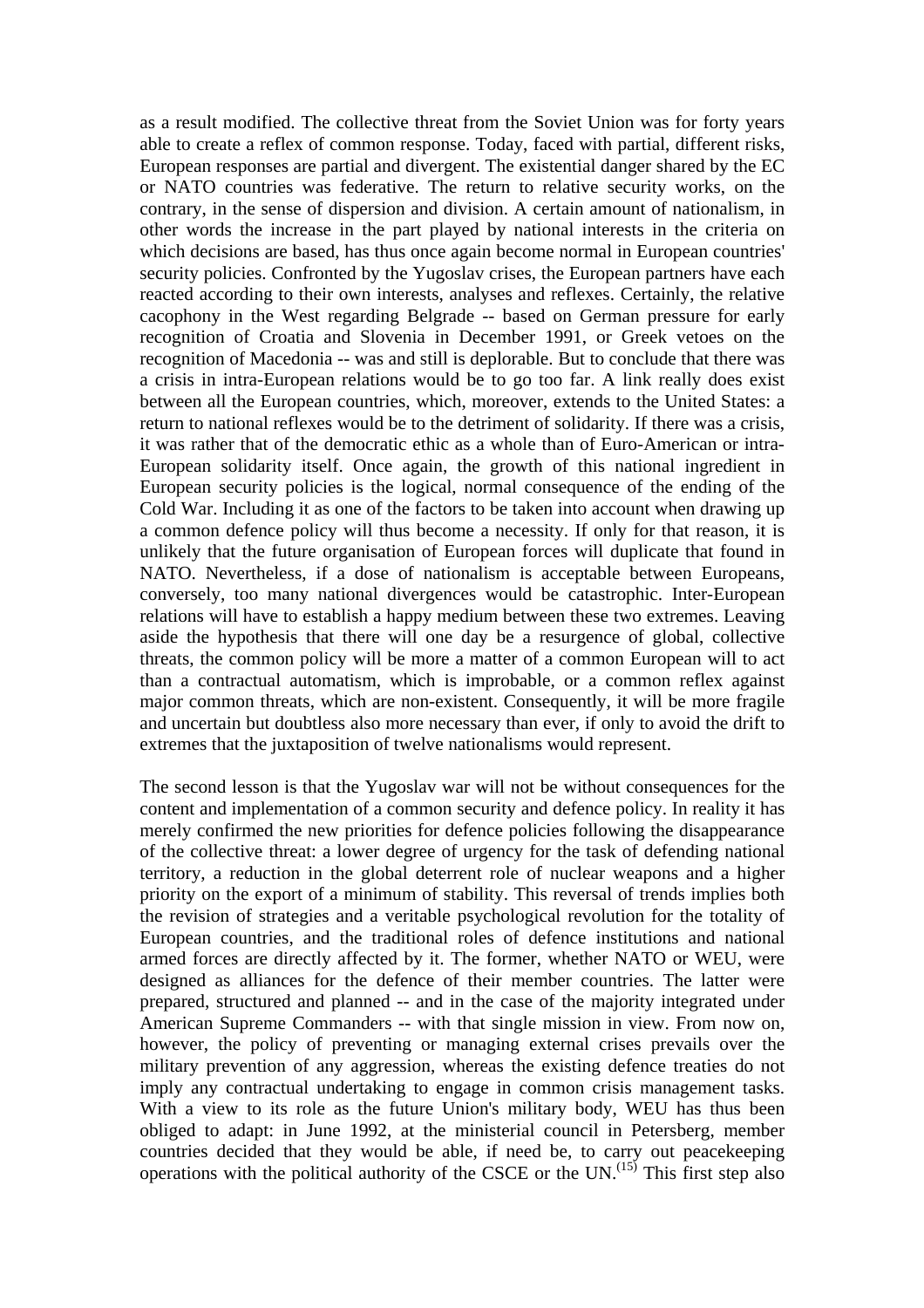permitted, as from the following July, the collective contribution of WEU member countries to operations to enforce the embargo decided on by the United Nations against Serbia-Montenegro. However, this adaption of WEU remains a political act that is conditional upon the consensus of member countries and dealing with crises on a step-by-step basis. In certainly does not imply a permanent undertaking by the Europeans to manage peripheral crises, nor their automatic, collective involvement on behalf of the United Nations.

But the necessary conditions for common military actions are not limited solely by institutional reservations. Faced with operations of the Yugoslav type, each of the Twelve has rediscovered its own particular limitations: the FRG is of course a typical example of a country whose armed forces are hampered by a constitutional constraint, but it is far from being the only country within the future European common defence system that has a problem. Greece, Italy and Turkey, all three of them neighbours of the former Yugoslavia, have for different historical or strategic reasons found themselves denied the possibility of a military presence in Bosnia. By extrapolating these particular cases, therefore, it is doubtful that the FRG, even without any constitutional problem, would have been able to send troops to Bosnia-Herzegovina. Further, if it were to become established practice for countries bordering a crisis zone not to intervene, a certain number of European countries would in future be almost always incapable of acting. These constraints would of course not hold for enforcement operations as provided for in chapter VII of the charter of the United Nations, but in that case other constraints would take their place: in addition to Germany's reservation, countries which have conscription, in the first instance France, are aware of the limits -- already experienced during the Gulf war -- of a system which greatly reduces the potential number of men who can be mobilised (a maximum of 12,000 in the case of France, for example). In addition to this handicap, in Belgium and the Netherlands it has recently been decided drastically to reduce, or even remove completely, whole sections of the armed forces. In total, and without wishing to carry too far the irony expressed one day by a senior French official who observed that twelve multiplied by zero equals zero, all common European military actions will come up against these quantitative and political limitations. From a detailed examination of the Yugoslav crisis two obvious facts immediately emerge. The first is the imbalance, in terms of resources and risks between, on the one hand, France, Great Britain and Spain and, on the other, the other European countries, and there is good reason to wager that in future these three countries will still shoulder the main part of the burden of military intervention by the Twelve, with all the political consequences that such an imbalance implies. The second obvious fact is that, either together or, *a fortiori*, individually, the Twelve are today still not capable of meeting the military demands of peacekeeping.

A third lesson that the Yugoslav crisis has brought out above all, however, is that the decision to resort to military force -- for reasons other than individual or collective self-defence<sup> $(16)$ </sup> -- can elude the strictly European frameworks and be transferred to the UN. This third consequence is a fundamental one: in the absence of any threat to vital interests, by what right can military forces be mobilised for hazardous interventions abroad if not that of a consensual international authority? Indeed, all the democratic governments have wanted to act in Yugoslavia in response to a UN mandate: firstly, because the UN continues to represent the hope, or the illusion, of new, postcommunist international cooperation; secondly, because the authority of the UN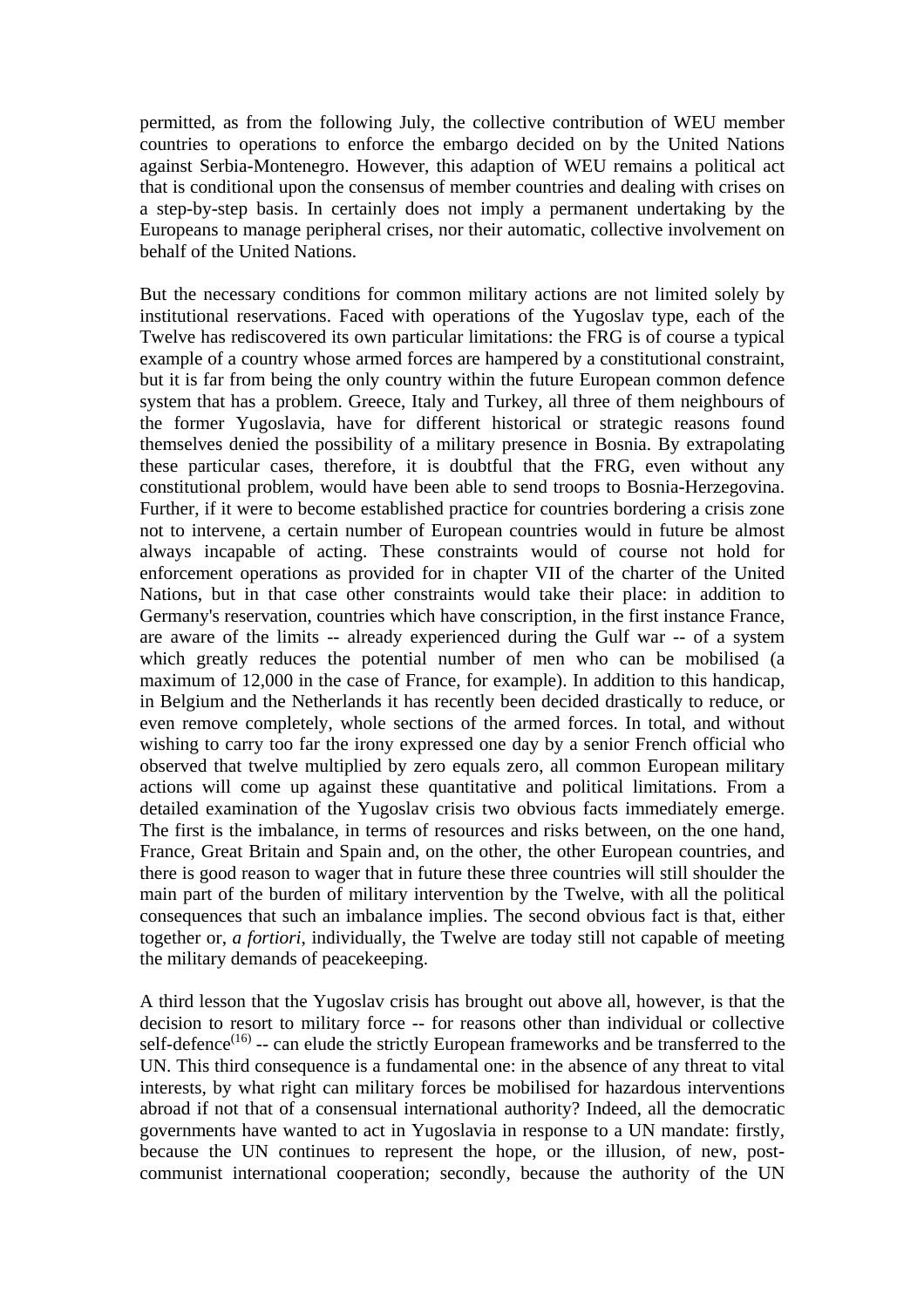makes it possible to short-circuit or hide any domestic political reticence in each of our countries; and, finally, because this allegiance to the authority of the UN is supposedly stamped with the virtues of example, in particular with Russia in mind, which nobody wishes to see unilaterally using its armed forces to defend the 25 million or so Russians outside Russia. For the first time in its history, the UN has thus managed a grave crisis in continental Europe. This involvement of the UN in European security is not without its consequences for the actual momentum of the Union.

As far as decision-making is concerned, the UN's primacy, in mandating peacekeeping operations, firstly reduces the autonomy of the Twelve that is postulated by the Treaty on European Union. Of course chronologically the UN's intervention in Yugoslavia has resulted from a political decision by the Twelve. Indeed, it was in September 1991, following the conference in The Hague, that the UN Secretary-General accepted the European proposal to include the Yugoslav crisis on the Security Council's agenda. Once the transfer of political authority from Europe to the UN had been made, the Community found itself in a secondary position regarding decisions. The paradox is striking: at the very moment when the Europeans could, via the Union, achieve the status of a player with powers of decision in security matters, a prime opportunity eludes them. Even if tomorrow the Twelve agreed unanimously to go to war with Serbia, they would doubtless not do so without the backing of the United Nations (and the argument applies equally to NATO). In other words, transfer of authority to the UN *de facto* gives three countries which are not members of the Community -- China, Russia and the United States -- as well as the group of nonpermanent members of the Security Council, a *droit de regard* on any common decisions on security taken by the Europeans.

At the same time, the UN's primacy in crisis management operations disrupts the equality, in principal, of the twelve members of the Community. Between, on the one hand, Britain and France, who are permanent members of the Security Council, and, on the other, the ten other members, the difference in power is likely to appear increasingly blatant, a source of conflict, unacceptable and incompatible with the Union's common policy. So it was that UN Security Council Resolution 836 on the setting up of security zones in Bosnia gave rise to the makings of a European crisis: negotiated by Britain, France and the United States with the Russians, the so-called Washington accord was rejected by the Germans and then by other members, and it required nothing less than a Mitterrand-Kohl summit in Beaune on 1 June 1993 to get Germany to rally round, followed by the other hesitant European countries. In other words, the UN's involvement could mean more disagreement among the Twelve, resentment on the part of some and less autonomy in decision-making than was originally foreseen.

Three aberrations have also become evident regarding the execution of UN mandates using military means. Firstly, the political link, stated in Article J.4.2 of the Maastricht treaty, $^{(17)}$  between WEU and the Union, is still random: certain decisions by the WEU Council have been directly connected with a request by the European Council, such as that concerning the protection of Mostar; others, however, such as the implementation of the embargo in the Adriatic or reinforcement of the Danube operation (Resolution 820), have been taken quite independently of the European Community and subsequently the European Union, and only with reference to UN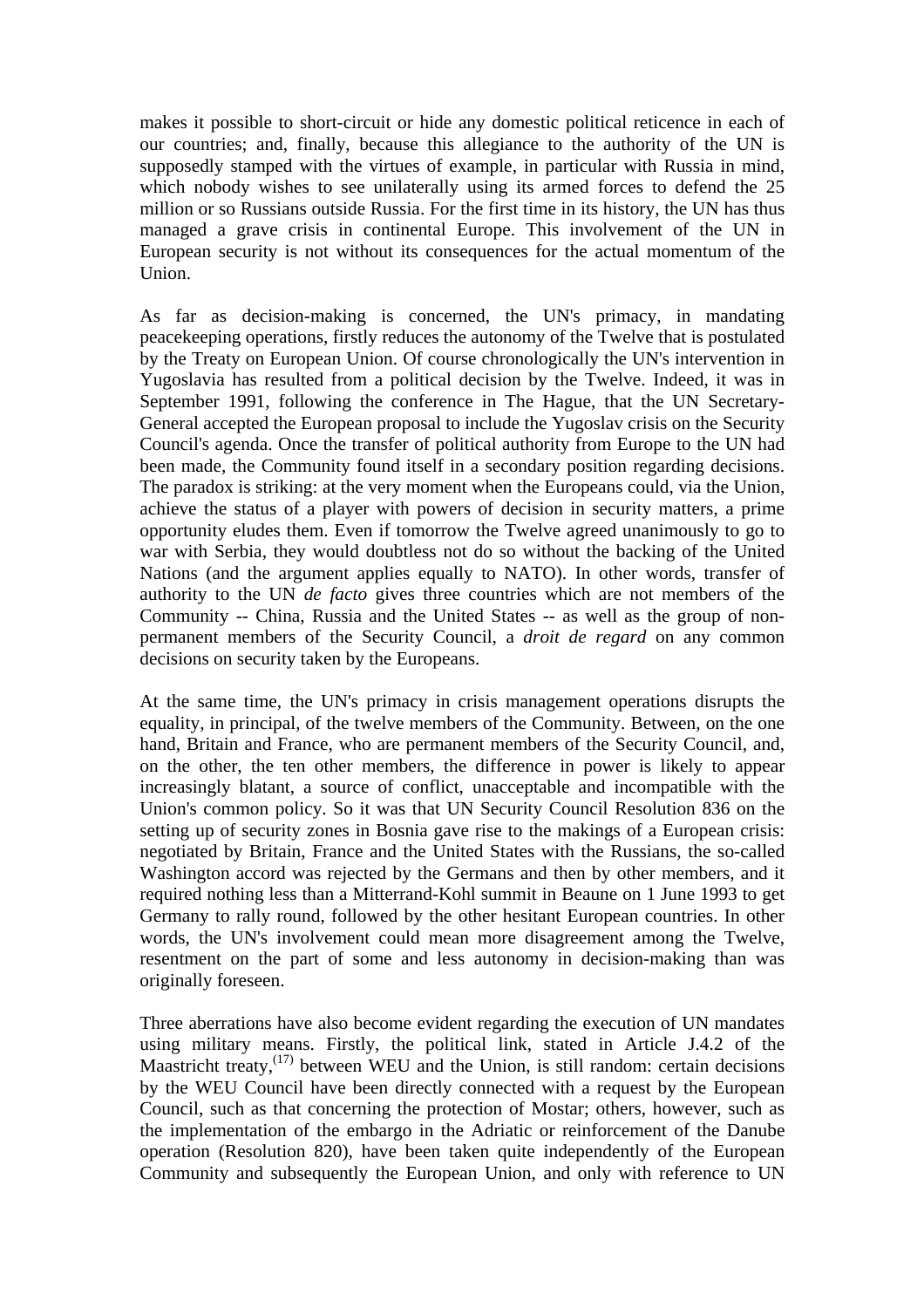mandates. WEU could therefore decide to offer its services to the UN before or without becoming the body which implements the CFSP. Such use of WEU as an instrument of the UN moreover carries a second risk: the legal transformation of this European defence organisation into a regional agency as defined in chapter VIII of the charter, with all that is implied in Article  $53.1^{(18)}$  on political subordination to the Security Council. Moreover, it has been in order to avert this risk that the member countries of WEU, and of NATO, have until now insisted on justifying their collective actions on behalf of the UN by referring to Article 48.2 of the charter<sup>(19)</sup> rather than to chapter VIII; but not without considerable debate. Finally, a third aberration has appeared in the very notion of common action: does a collective action imply only political agreement by all, or does it also presuppose the physical participation of all the members of a defence organisation?

Obviously, these consequences of the UN's involvement are not final for the Twelve and WEU. Nobody therefore knows whether the plan arrived at for the management of the former Yugoslavia will serve as a precedent for other possible crises in Europe. Would, for instance, the UN manage a crisis in Moldova? Would it want to, given the reluctance on the part of the Secretary-General, the organisation's poverty, the multiplicity of crises in the Third World and the inability of the UN to manage all of the world's present and future ills? If the UN's involvement in European security proves to be an accident and not the norm for the future, the lessons of the Yugoslav crisis for the Twelve and WEU will have only limited relevance. Thus, the UN reference for the legitimation of the use of military force -- chapter VII of the charter - - is not necessarily the last word: if all the European countries -- in agreement, moreover, with the United States -- agree today on the UN's political responsibility for such legitimation, the debate nevertheless remains latent, below the surface and potential. In particular, in the event of a change in Russia's foreign policy, with for example Moscow's explicit veto of any anti-Serb action, would this blocking of the UN mean that the United States, NATO and WEU were prohibited from carrying out such retributive action? Is the use of military force impossible without the blessing of the UN or without a previously agreed collective defence treaty? Article 51 of the charter, which stipulates that `Nothing in the present charter shall impair the inherent right of individual or collective self-defence if an armed attack occurs against a Member of the United Nations . . .' is in fact interpreted variously by the Twelve. A hint of this appeared in December 1992 when, following a hoax speech to the CSCE by Russian foreign minister Andrei Kozyrev,<sup>(20)</sup> the Europeans demonstrated their divergences, although these have since died down: for Germany in particular, the WEU Secretary-General's words to the effect that WEU could decide to mount a military operation without the blessing of the UN were unacceptable. For other Europeans with different military cultures, the UN's primacy does not imply the UN's exclusiveness in legitimating the use of military force.<sup>(21)</sup> The debate quickly ended as it lacked political relevance, but ambiguity none the less remains among the Twelve and could one day, when another crisis arises, degenerate into open controversy.

A final lesson for the Twelve is that intra-European relations have felt the backlash of the Yugoslav crisis. The Franco-German axis held firm during the first months of the conflict: in mid-August 1991, a Franco-German proposal was made for the deployment of a force between Serbs and Croats in Croatia itself, within a WEU framework. This was immediately opposed by the British who, more so than others, know from experience the complexity of military involvement in the Balkans but who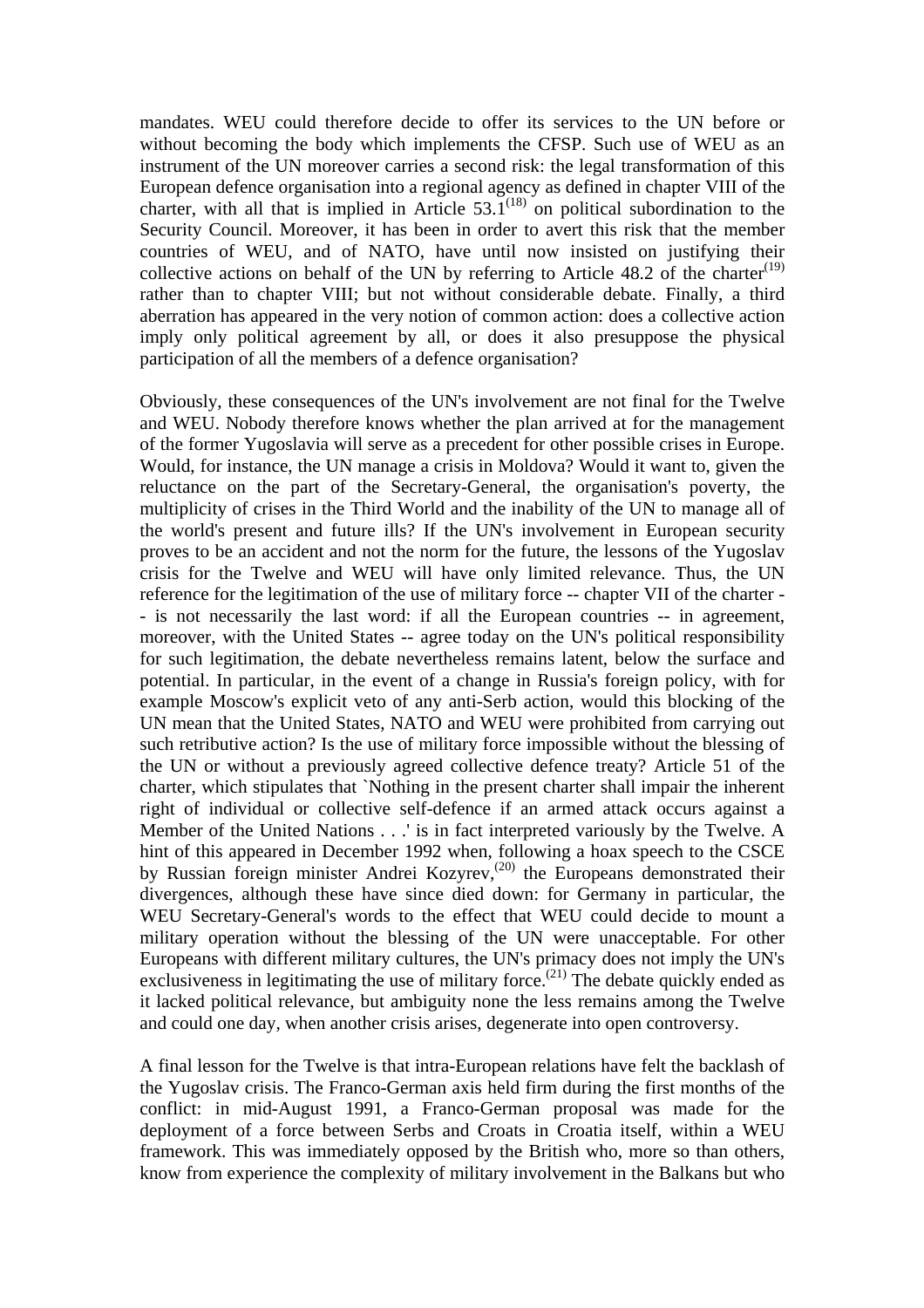have in particular drawn from Northern Ireland and Cyprus the lesson that great caution has to be exercised in interposition operations; there was also the traditional divergence of view over WEU's role as the embryo European defence organisation. The affair came to an abrupt halt when, on 19 September 1991, the European Council simply asked WEU to draw up plans for a possible peacekeeping operation and turned to the United Nations for the management of the conflict. From October 1991 and the UN's appearance on the scene, the Franco-British axis was, however, to become dominant, and Germany was to go it alone and later to be absent altogether. Indeed, recognition of Slovenia and Croatia was in the first place the occasion for a minicrisis between Bonn and its European partners<sup>(22)</sup> between December 1991 and January 1992. This difference on the part of Germany was, moreover, to have lasting effects: in May 1993 US Secretary of State Warren Christopher was again to accuse Germany, through its intransigence over Croatia, of precipitating a widespread war in the former Yugoslavia.(23) However, from January 1992 the FRG adopted rather an attitude of withdrawal and a low diplomatic profile -- in particular because of its internal constitutional debate on Germany's participation in military operations abroad -- to the benefit of Franco-British partnership. Greece then took over the role of troublemaker among the Europeans, firstly through its categorical veto on recognition of Macedonia (even though the latter met the Badinter Commission's criteria to a greater extent than did Croatia) and then through its ambiguous attitude regarding Belgrade: in July 1993 a vice-president of the CSCE Assembly, Ritt Bjerregaard, named Athens as having violated the embargo and asked for its exclusion from the European Community.<sup>(24)</sup>

Three conclusions are worth drawing from these intra-European episodes. Firstly, the Twelve, in spite of everything, succeeded in maintaining a relatively united position on Yugoslavia: none of the parties to the conflict was able to play one European country off against another, and this Community cohesion was no doubt beneficial in the face of the risk that the conflict might spread to all of the Balkans, or even to Central Europe as a whole. This success having been stated, it remains of course necessary to assess its value: some will congratulate themselves that the Union's momentum prevailed over national differences, even though these were serious; others will rather be worried that the common denominator of this common European policy was the smallest possible: that of abdication, short-sighted indifference to a conflict that none of the Twelve will ever consider to be a major issue for security and democratic ethics. Yet others will add that, perhaps in spite of initial intentions, the results of the policy followed by the Twelve and the international community as a whole has in the end proved pro-Serb, with all the mixture of historical memories, enhancement of the value of nation-states, mistrust of national minorities, bias towards Christians and dread of a disintegration of the Russian Federation implied by that.

Secondly, the balance of power among the Twelve shifted in favour of the Franco-British partnership once the step towards military action had been taken. It is an irony of history that the two countries most opposed on the very problem of Europe's future development and often the most simplistic in their defence of, respectively, WEU and NATO, often found their positions the closest -- on the ground and in the UN -- in the management of the Yugoslav crisis. If NATO, WEU and rhetoric separate London and Paris, the UN and real wars draw them together. As from autumn 1991, an identity of British and French views appeared on the European front, sometimes even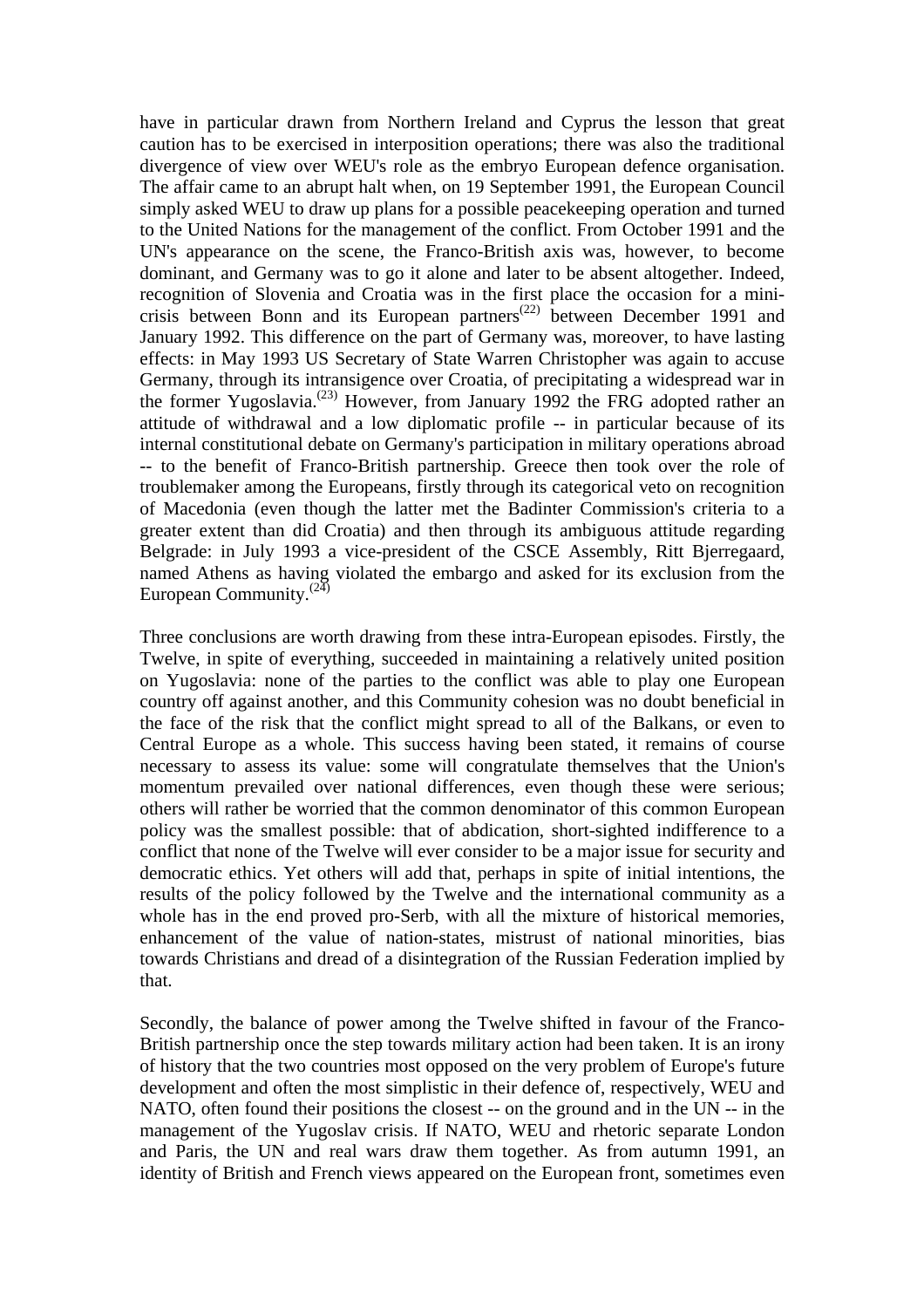in opposition to American standpoints: this was the case concerning the questioning of the Vance-Owen peace plan, selective air strikes against Serb positions, and the lifting of the embargo on arms for Bosnia. As a result of their status as permanent members of the UN Security Council, their culture and their tradition as interventionist powers, and the near-global nature of the weaponry at their disposal, France and Britain thus found themselves together in the front line: between them, as at today they provide a third of the troops in UNPROFOR, with 8,700 men out of a total of 24,000. It is doubtless too soon to tell what effect the serious turbulence in the `special relationship' between the United States and Britain over Yugoslavia will have on London. It also remains to be seen whether the close relationship between Britain and France during times of crisis will rub off on the respective positions of principle held in Paris and London regarding the future of Europe and the Atlantic, in particular the relationship between the Alliance and WEU. Nothing is certain. Finally, it remains to be seen to what extent implementation of the CFSP will in future reflect the old adage that `Qui risque le plus décide le plus' (he who puts most at risk decides most).

The third conclusion concerns Germany. The Yugoslav crisis has been one whose military management has -- until now -- had to do without major American and German contributions, in other words contributions from two of the countries that are the most vital for European security. Of course German diplomacy did not fail to exploit European uncertainties to insist, at the end of 1991, on the precipitate recognition of Croatia and Slovenia. That initial determination cannot, however, hide the powerful constraints which still inhibit German policy, and thereby the credible affirmation of a common European policy. It is therefore not surprising that the debate on Germany's permanent membership of the UN Security Council coincides increasingly with debates on the development of Europe and the reform of the Atlantic Alliance; indeed, the future ability of the unified Germany, and thus of the European Union, to make decisions and take part in military operations, depends on their outcome.

Like the Yugoslav war itself, conclusions can at this stage be only contradictory and the future of a European defence uncertain. The more instabilities multiply on the periphery of Europe, the more the Europeans are likely to be prudent and minimalist in their common approach to the risks they are prepared to run and the price they are willing to pay, nationalist in the order of priority they allocate to their security interests, and inclined to pass to `others' the responsibility for the management of crises in Europe. What is at risk is no more nor less than the very existence of Europe, if in the final analysis the division of tasks is such that the major risks (nuclear war, Russia) remain the prerogative of the United States and NATO, and lesser risks the common burden of the international community, in other words of nobody. But at the same time, the more the `others' prove to be uncertain (like the United States) or impotent (the United Nations), the more national differences among the Twelve will approach breaking point, at a time when the unilateral use of force is illegalised (and in any event technically improbable), and the more the reflex action will be, in spite of everything, to maintain among the Twelve a minimum common approach in security issues. In this sense, the Yugoslav experience has not led to the abandonment of the objective of a common European policy: it has had the opposite effect.

In practice this common policy, even though it is minimal, will have to be adapted, beginning with its architecture. The prospect of the enlargement of the Community to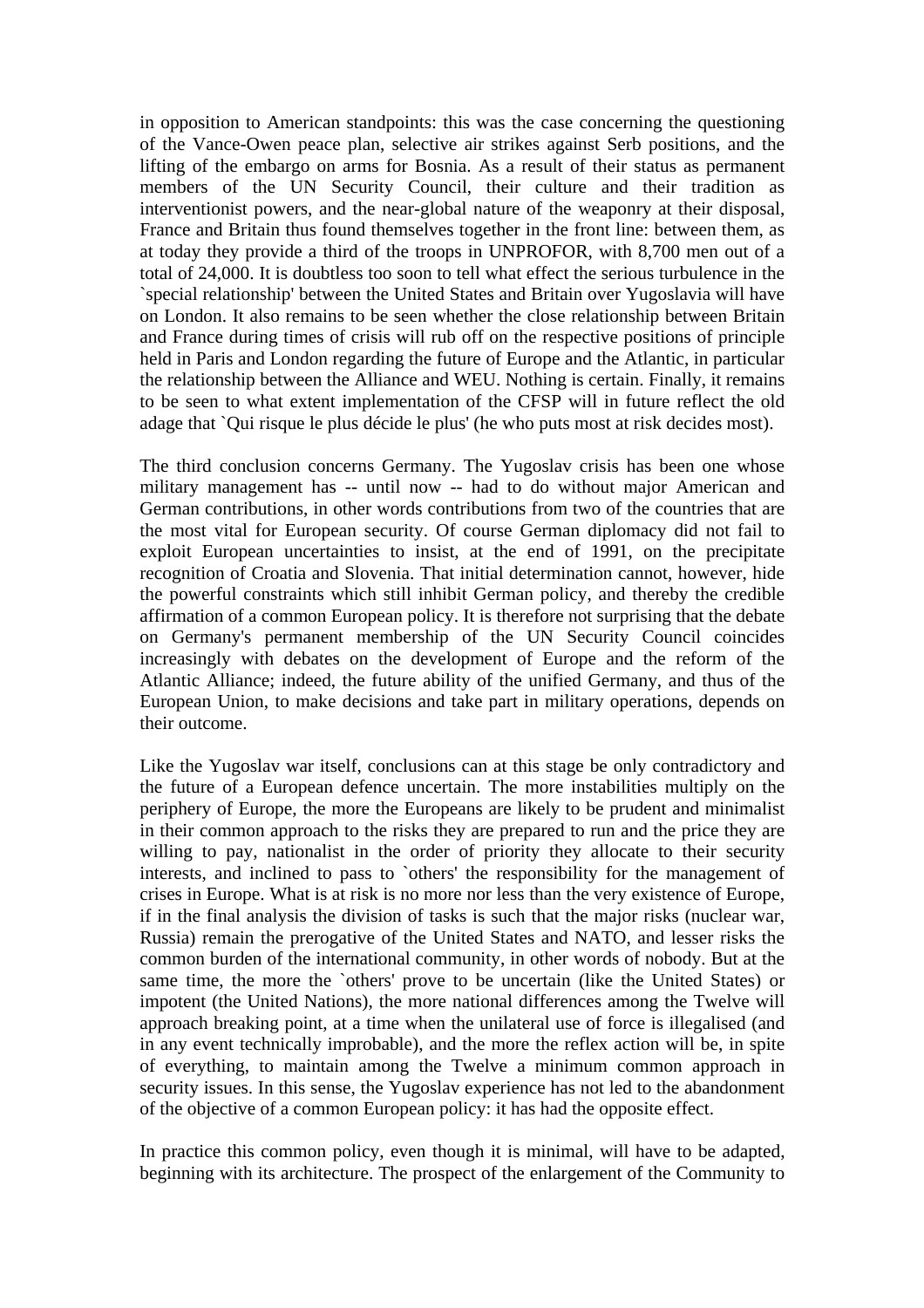include four of the EFTA countries, three of which have traditionally been `neutral', added to the lessons from the Yugoslav crisis, cannot but argue in favour of a new geometry for decision-making and action. There is already a difference between the progress made in the institutional Europe and that made in the Europe that is concerned with real defence issues. The contrast -- seen in almost all of the operations in the former Yugoslavia -- between the political consensus arrived at among the five permanent members of the UN Security Council, then among the Twelve and the nine WEU countries, and the preparedness on the part of four or five European countries individually to take military risks, can only become greater as membership of the enlarged European Community becomes even less identical with that of WEU. What will then be the most efficient body for decision-making on common security and defence issues -- the European Council or WEU? This variable geometry makes the rapid fusion of WEU and the Union unlikely and, what is more, undesirable. Necessary though this flexibility is, it should not constitute an end in itself, or it would rob Europe's development of its overall political objective, and in particular its military dimension. The difficulty will in future therefore be to combine, by means of bridges and mechanisms for close consultation, the Union's cohesion and political solidarity on European security issues, on the one hand, and the flexibility necessary to permit rapid, appropriate and effective military operations on the other.

The second area where changes will be necessary is the organisation of European defence itself, both in terms of its relations with NATO and in matters of national sovereignty. How can the demands of common action be reconciled with those of sovereignty, given that the rule of consensus in decision-making, like the notion of military integration, is paradoxical in that it is less effective in obliging states to do things they do not wish to do (as there is a right to veto) than it is in preventing some of them (WEU? France? Britain?) from acting when they want to, including taking military action?

Lastly, there is no doubt that, confronted with the Yugoslav war for more than two years, the European Community, like the other Western institutions, has scarcely succeeded in pacifying the region, nor in producing a global solution for the future stability of the Balkans. This simple statement is still used to cover many ulterior motives: some see in it an extra reason to abandon the very idea of European political ambitions, whereas others prefer to keep that aim intact while playing the game of apportioning blame so as to drown collective responsibility under a flood of scapegoats. Now, this failure extends well beyond the risks entailed in the CFSP. It does not seem attributable either to the complexity of the Balkans, or to some absurdity inherent in the proposed European Union, or to institutional shortcomings, or, finally, to the chance timing of events which has led some to remark that the Yugoslav crisis occurred too soon for a Europe that was still too much in its infancy. More simply, the reality is still that the Europeans and, going further, the Western democracies as a whole, have never considered the Yugoslav crisis to be a priority security interest for them. As long as the conflict is confined to the territory of the republics that are at war today, the European Community and the West as a whole will consider that it can live with the situation. Militarily and strategically, the argument is -- and remains -- a sound one. At the political level, on the other hand, it was a dangerous illusion for the Community to think it possible to flirt with, or in the final analysis to guarantee the idea of a south European order based on ethnic separation and the single-race state. This discrepancy suggests that the aim of a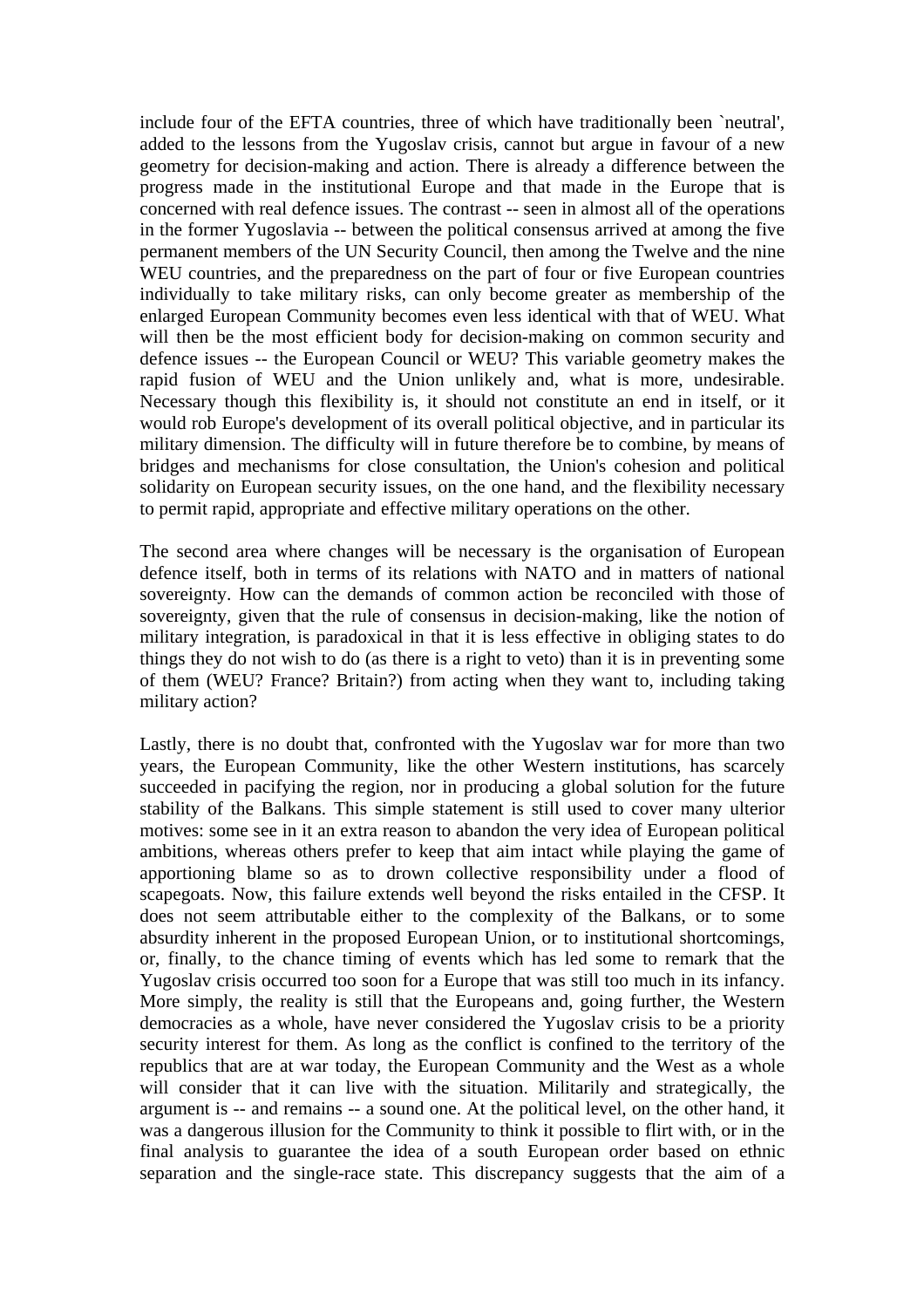common European defence, of which some<sup> $(25)$ </sup> have said that this was a debate `entirely political and only incidentally a question of security', will not be unduly curtailed by the failure in Yugoslavia. It also implies, however, that this project of a common European defence is likely, for a long time to come, to flounder, albeit with much panache, in institutional and bureaucratic quarrels, for want of confidence or awareness of the democratic values that are to be defended.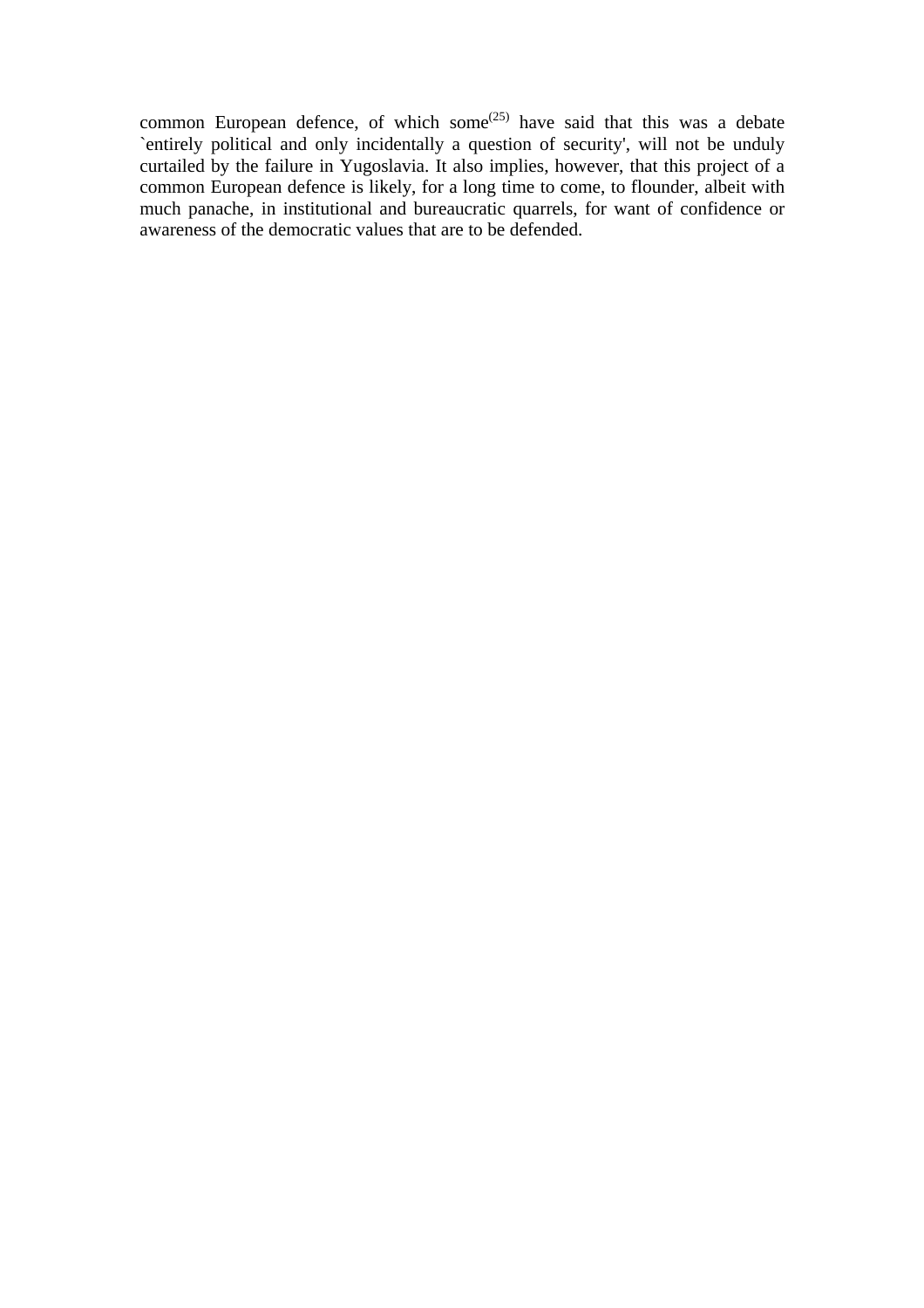## **LESSONS FOR SECURITY INSTITUTIONS**

#### **Europe/United States: continental drift**

The Yugoslav war was not the occasion for an overt, resounding crisis in Euro-American relations. In a more insidious way, almost imperceptibly, it remains rather the symbol of a slow, progressive dissociation of the security interests of the Europeans and the United States, in the absence of any major, collective threat to their survival. To quote John Newhouse's excellent comment, in a reference to the former Yugoslavia, `Europeans and Americans have been talking without really communicating. $(26)$  The real problem regarding the future of Euro-American relations will therefore be the evaluation of the extent to which such dissociation will still be compatible with maintaining a transatlantic security contract or will be prejudicial to the survival of the Alliance itself.

As seen from Europe, faced with the Yugoslav conflict American diplomacy was in general characterised by inconsistency during the Bush-Baker period, and incoherence during the first months of the Clinton administration.<sup>(27)</sup> Indeed, until summer 1992, the Bush presidency refused to consider Yugoslavia as one of the United States's security interests. The diplomatic initiatives undertaken by the European Community were welcomed to the extent that the crisis was still seen as a European disturbance to be resolved in the first instance by the Europeans. Washington of course sometimes disagreed with the Europeans' actions, and let it be known: in December 1991 the Bush administration tried to prevent recognition by the Europeans -- led by the Germans -- of Croatia and Bosnia; in summer 1992 competition between WEU and NATO for the implementation of the embargo in the Adriatic and the military protection of humanitarian convoys was in full swing. However these episodes did not change the line followed until then by the United States, that management of the crisis should be delegated to the Europeans, even if they did not always pursue that policy without ulterior motives: if the Europeans became bogged down this would at least have the virtue of showing, by default, that even after Maastricht American leadership was necessary. On 19 May 1992, US State Department spokeswoman Margaret Tutwiler again affirmed that she was `not aware of' any American security interest at stake in Yugoslavia,<sup>(28)</sup> and asked, at a moment when the bombardment of Sarajevo was being broadcast on television: `where is it written that the United States has to be the world's policeman?'( $29$ ) During the final months of the Bush administration, however, there was a change, in the direction of a more interventionist American policy, but domestic considerations (public reaction to the CNN television pictures, the State Department's disclosures of ethnic cleansing and the election campaign which showed an apparently more resolute Clinton) formed an essential reason for this. It was only very belatedly, in November 1992, that the United States spelt out - in particular regarding the Serbs -- what it regarded as unacceptable: an extension of the conflict to Kosovo -- with the inherent risk of further troubling the Greek-Turkish relationship -- would affect American security interests in Europe and must therefore be prohibited.

The Clinton presidency has inherited this two-sided policy of abstention and containment, but has only remained true to the second aspect: in June 1993, some 300 American soldiers were deployed, as a preventive measure, to Macedonia.<sup>(30)</sup>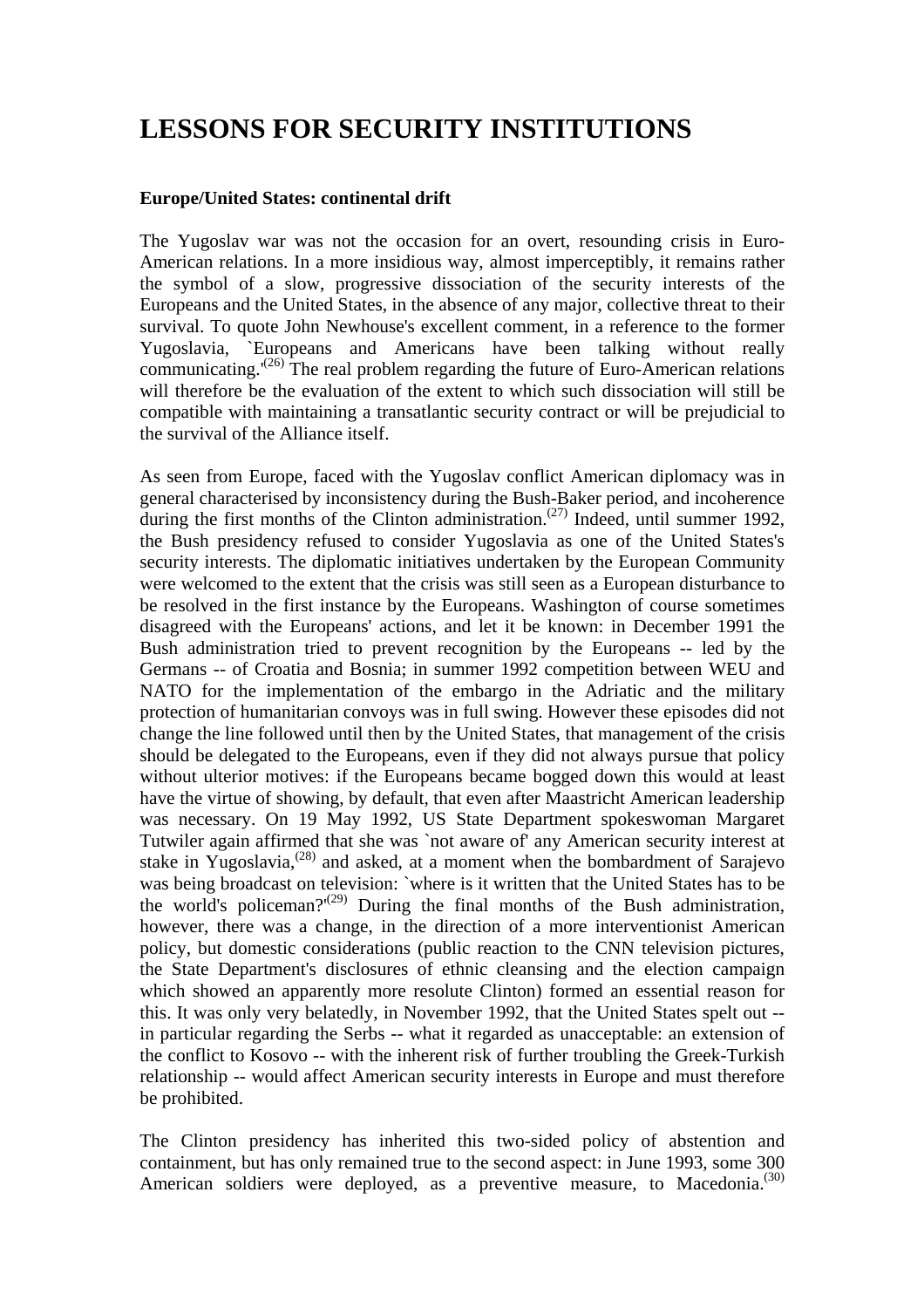Abstention, for its part, was replaced by the incoherence of an unpredictable alternation between diplomatic-military initiatives and the former indifference, between `refus des solutions européennes au nom des principes et des intérêts bosniaques et acceptation au nom des réalités et des alliés.<sup>'(31)</sup> The Administration began by making a virulent -- and, moreover, often justified -- criticism of the Vance-Owen peace plan, which merely served to irritate the Europeans by its failure to propose any alternative policy. President Clinton found himself wedged between advisers in favour of intervention and a military that was fiercely opposed to any direct American involvement. The outcome was a series of spectacular proposals - including selective air strikes and a lifting of the embargo on arms for Bosnia -- which were no sooner worked out than they were abandoned in the face of European misgivings: the United States came round to the Vance-Owen plan on 10 February 1993;<sup>(32)</sup> Warren Christopher's tour of Europe in May in order to sell the `lift and strike' option will remain for many European governments a new and typical example of the American leadership's weakness, or deliberate abdication. At each of these stages, however, divergences between Americans and Europeans were to centre less on the substance of the crisis itself than on the practical military consequences of the various options: the British and French were concerned for the safety of their troops on the ground in the event of selective air strikes against Serb positions; they also feared that a lifting of the embargo against Bosnia would lead to an increase in the level of violence and the rapid destabilisation of neighbouring countries. There was a greater difference in the tactics to be adopted than in overall strategies for the Balkans, which were non-existent in both the United States and Europe. More recently, there seems to have been a growing convergence of American and European views. Thus, in July 1993 the United States intimated that it could deploy 25,000 men for the implementation of the Owen-Stoltenberg plan if it was accepted by all parties. Yet this rhetorical availability runs counter to the American military's reservations and all of the policy followed by Washington since the beginning of the conflict. Consequently, there is considerable uncertainty over Washington's final decisions.

#### **NATO - WEU - UN**

In relation to the institutional debate on security architecture and the NATO-WEU relationship, many lessons can be drawn from the experience of Yugoslavia. First, Americans and Europeans have experienced -- together or successively -- the limits of military intervention in these new types of ethno-nationalist conflict. Since they all refused to take sides and designate an aggressor as the enemy, the Western democracies were reduced to taking militarily undefined and politically ambiguous half-measures whose effect was first and foremost to cause the military to dig their heels in: more so than any others, and often rightly so, the military prefer all or nothing and are loath to put their forces at risk in operations that lack clearly defined objectives; more than all others, the American military under Colin Powell<sup> $(33)$ </sup> have systematically refused to allow their men to operate under the control of political bodies that are fluctuating, imprecise and still developing; the Vietnam syndrome has played its part to the full. But these limitations on the use of force are also a function of the development of public opinion in democracies, which pushes governments towards military intervention as a result of the sight of unbearable pictures of the suffering inflicted upon civilians; public support is likely to be immediately withdrawn if military intervention results in many more unbearable pictures of the funerals of their own soldiers.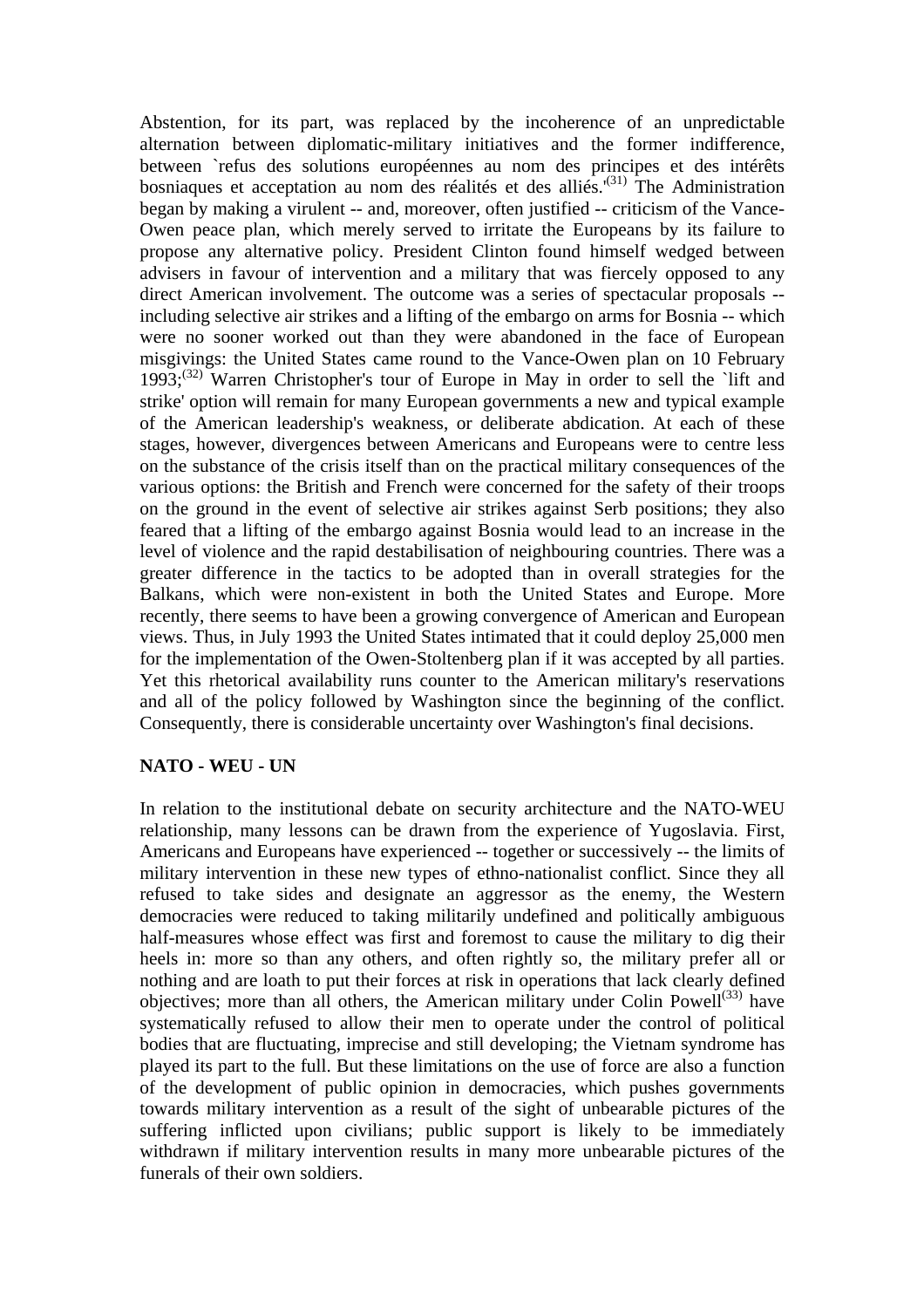War and peacekeeping are thus quite evidently distinct activities, with different rules and their own logic: do they also require different institutions? There is no doubt that the debate on the relationship between NATO and WEU has been and still is very much affected by the Yugoslav crisis. It seems that for the future two criteria will be decisive for the organisation of security in Europe: on the one hand the participation, or not, of the Americans, and on the other the distinction between war and crisis management.

Uncertainty over United States participation has become much more pronounced than previously. American interest in a given European security problem is indeed neither automatic nor systematic but rather haphazard, variable with time and in intensity, and above all largely unpredictable. Yet this uncertainty should not be seen as either a `betrayal' or a symptom of crisis in transatlantic solidarity. No treaty requires the United States to play the role of Europe's policeman. Even if some Europeans regret that it is so, the United States' room for manoeuvre in defining its security interests has increased, and it would be absurd to reproach the United States with allowing domestic factors to play too large a role in its decision-making when for the Europeans it has become normal to include these along with other factors. In the present volatile state of strategic affairs in Europe, there appear to be three scenarios which could directly affect American security interests and lead to United States involvement: Russia's military involvement in an area of crisis; the introduction of nuclear elements into a European crisis; and the risk of intervention of a member of NATO in a war in Europe. Washington's position regarding Belgrade changed, in autumn 1992, largely because of the third criterion and the risk of the conflict spreading to Greece or Turkey. As for the rest, it is probable that the United States will manifest more benevolence than formerly towards European bodies and European actions that are likely to restore stability in regional areas of unrest.

This interest in seeing the Europeans take a greater share of responsibility is, however, accompanied by a number of reservations, or perhaps ambiguities, in what today appears to be the American position. The first concerns Washington's association with European decision-making processes on security issues. Having been very wide in scope in 1991, when Washington wished to make NATO the `essential forum' for any decisions in this area,<sup>(34)</sup> the American demand was subsequently reduced to the military aspects of crisis management: the European Community therefore bilaterally informed Washington of events in Yugoslavia during the first months of the conflict without Mr Baker challenging this approach; more recently, following the universally recognised primacy of the United Nations in the drawing up of peacekeeping mandates, this American political demand has been further softened, Washington being *de facto* and *de jure* a party -- often the essential party -- to all the Security Council's decisions. On the other hand, at the military level the United States is still reluctant to accept European autonomy in decision-making.<sup> $(35)$ </sup> In addition to its political impact in terms of the visibility and survivability of NATO, the WEU-NATO quarrel over the implementation of United Nations resolutions is, on the American side, also to do with a wish to have ultimate control over any European failures. Indeed, one interpretation of Article 5 of the North Atlantic Treaty and Articles IV and V of the modified Brussels Treaty implies the involvement of the United States, even against its will: in a hypothetical case where European forces were facing defeat and an escalation of aggression, they could call on the United States to come to their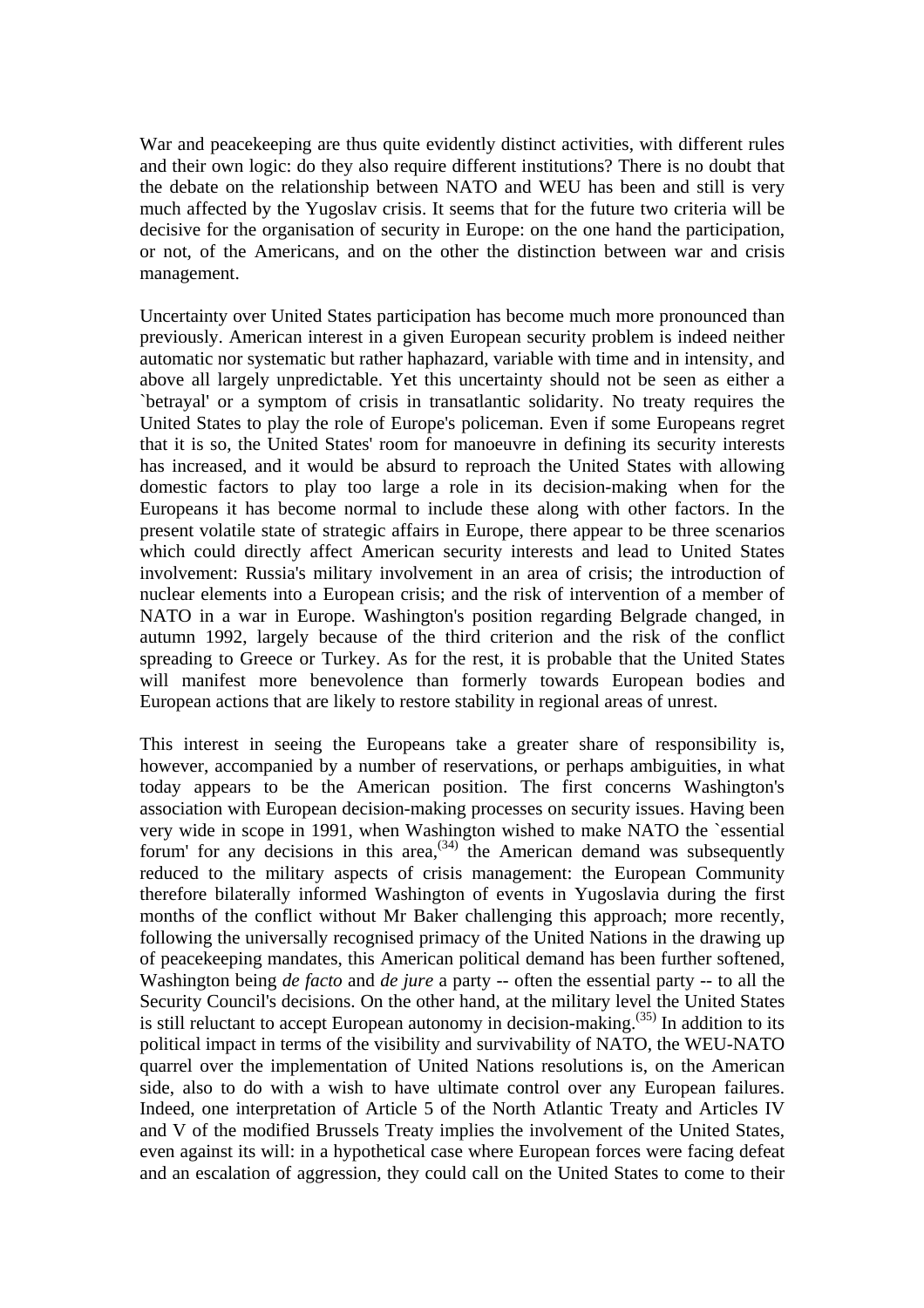rescue. Washington, however, is not inclined, either politically or militarily, to assume the role of provider of a WEU reserve force. Even if it were not present on the ground in a military operation, the United States would want to maintain political and military, if not absolute, control over European forces.

A second ambiguity surrounds the actual notion of American participation: if a decision by the United States is uncertain and variable according to the type of crisis and the rate at which it develops, the Euro-American relationship itself will become uncertain and NATO's role more doubtful than in the past. Regarding the American attitude *vis-à-vis* the former Yugoslavia, it is difficult for the Europeans to know whether it is a question of `du résultat de l'indécision et de la division qui règnent à Washington, d'une adaptation à un monde multipolaire, ou des débuts d'un nouvel isolationisme qui d'admettrait d'engagement que sélectif et provisoire, sans pour autant abandonner une rhétorique universaliste et dynamique.<sup>(36)</sup> It is in particular unlikely that the extent of American military involvement comes down to an easily quantifiable all or nothing: in fact, in the former Yugoslavia the United States is providing a significant part of the air forces enforcing Security Council resolutions.

The second criterion affecting the reorganisation of European security is the distinction between war and peacekeeping. An essential quality of crisis management is that it is now introducing a split in the traditionally collective nature of defence policy in the West. To the extent that Article 5 of the NATO treaty and Article V of the WEU treaty only deal with common defence against an external attack, each of the allies' involvement in a crisis management operation is in the first place a matter of national, *ad hoc* assessment. The fact that this participation could from now on be à la carte raises three questions concerning the traditional functioning of the defence organisations, be it NATO or WEU as the future defence component of the European Union. Firstly, the notion of military integration itself is the subject of debate: are the established, permanently integrated headquarters, with unified chains of command - from the tactical level up to the highest level of command -- suited to the management of crises that are selective, partial and politically limited in space, their objective and their intensity? In August 1992, the placing of elements of a NATO headquarters (NORTHAG) at the disposal of UNPROFOR was only possible by rearranging its structure, excluding the Germans and including French, Egyptians and Ukrainians in particular: the automaticity implied a priori in the notion of military integration for collective defence itself thus no longer works in crisis management situations. Some will emphasise the fact that, in this particular instance, integration was not an obstacle to effectiveness, the experience having shown that the structure can be quite easily adapted to new circumstances; others, on the other hand, will conclude that it is pointless to maintain a traditional integrated structure that is not suited to the needs of crisis management, and that more flexible military structures that can be adapted to various circumstances are more pertinent. Another example is the debate surrounding the participation of Turkish aircraft in enforcement of Resolution 816, which prohibited overflights of Bosnian airspace: because of political sensibilities, some countries would have liked to keep the Turkish aircraft in reserve in Turkey, but the military command responsible for the operation (AFSOUTH) applied normal mobilisation procedures for Turkish forces, and the aircraft were transferred to Italy as an operational reserve. As for the unified chain of command, nobody challenges the fact that it is indispensable in the event of total war in a theatre of operations on the European scale. For operations as limited as enforcement of a naval embargo in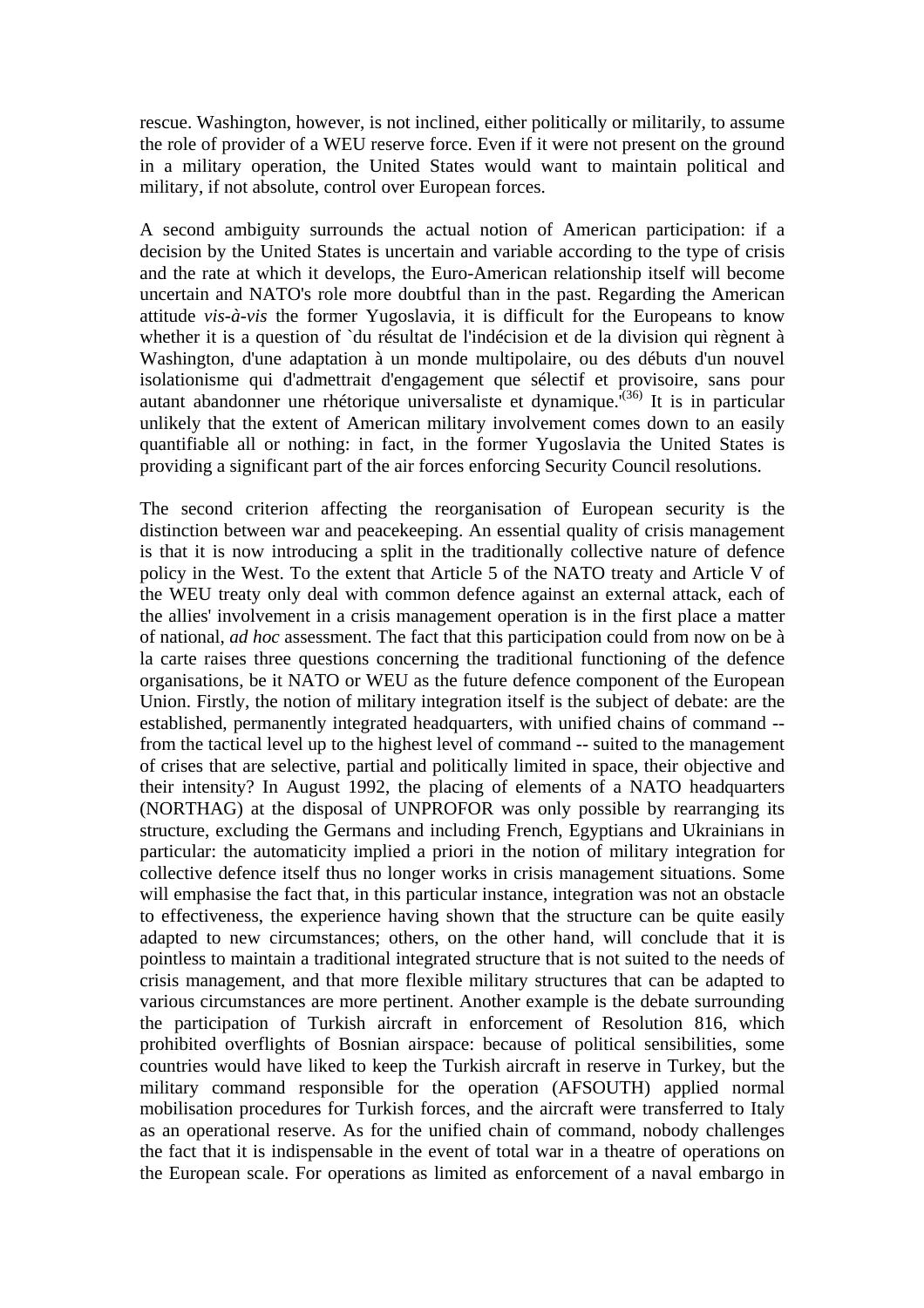the Adriatic, or the air operations over the former Yugoslavia, however, the relevance of SHAPE appears more open to discussion; the subordinate levels of AFSOUTH or even 5 ATAF in this case could suffice.

A second problem that is inherent in crisis management is the adaptability of existing structures to include forces from countries that are not members of the military organisations. For instance, how would Russian peacekeeping forces be incorporated?<sup>(37)</sup> Again, the traditionally neutral Scandinavian countries have always been major contributors of contingents to UN peacekeeping, not to mention the possible participation of the countries of Central and Eastern Europe.<sup>(38)</sup> Lastly, France's contribution is far from negligible: on average, France has become the leading contributor to UN peacekeeping operations, with around 10,000 men, and in any event the prime contributor to UNPROFOR, with about 6,200 men assigned as at today out of a total of 24,000 blue helmets from 34 countries. Are command structures designed for a major conflict and involving a predetermined number of allies who have participated in them for decades more suitable for incorporating new participants than *ad hoc* structures created for particular operations and likely to accede to their requests for shared responsibility?

The third question is fundamental, since it concerns the link between the political authorities mandating a peacekeeping operation and the military authorities responsible for carrying it out. Unlike operations in general war, peacekeeping requires much more permanent and systematic political control of military operations in real time, in particular regarding the detailed management of the relative strengths of rival factions or in the application of limited and partial mandates under chapter VII of the charter of the United Nations, such as are included in Resolutions 816 and 836. When drawing lessons from the Gulf war, Xavier Perez de Cuellar deplored the way the United Nations was left to one side once the anti-Iraq military coalition's operations had begun: `. . . there is no United Nations control of the operations, no United Nations flag, (blue) beret, or any engagement of the Military Staff Committee . . . The Council, which has authorised all this, (is informed) only after the military activities have taken place.<sup> $(39)$ </sup> More recently, in Somalia, attacks by American helicopters on the headquarters of General Aidid created serious difficulties for the Italian contingent, illustrating the necessity for closer coordination between national headquarters and United Nations representatives in the definition of missions and targets.

These uncertainties over American military involvement in European crises, added to the new military and political requirements of crisis management, supplant to a great extent the problems in the WEU-NATO relationship. In a way, the debate on the use of forces answerable to WEU for the implementation of Article 5 of the North Atlantic Treaty has simultaneously died down. After the mutual suspicion that marked the proposal and the creation of a Franco-German corps in May 1992, the conditions governing the use of that formation under the command of SACEUR, proposed by France and Germany, seem to have put an end to the debate:<sup>(40)</sup> for implementation of Article 5, it seems that NATO must in effect remain the authority for decisionmaking, planning and the use of American and European forces, with the well-known conditions in the case of France and Spain. For the French in particular, NATO's primary, essential mission is not questioned, even if WEU's Petersberg Declaration of June 1992 includes, in the list of possible missions that could be given to forces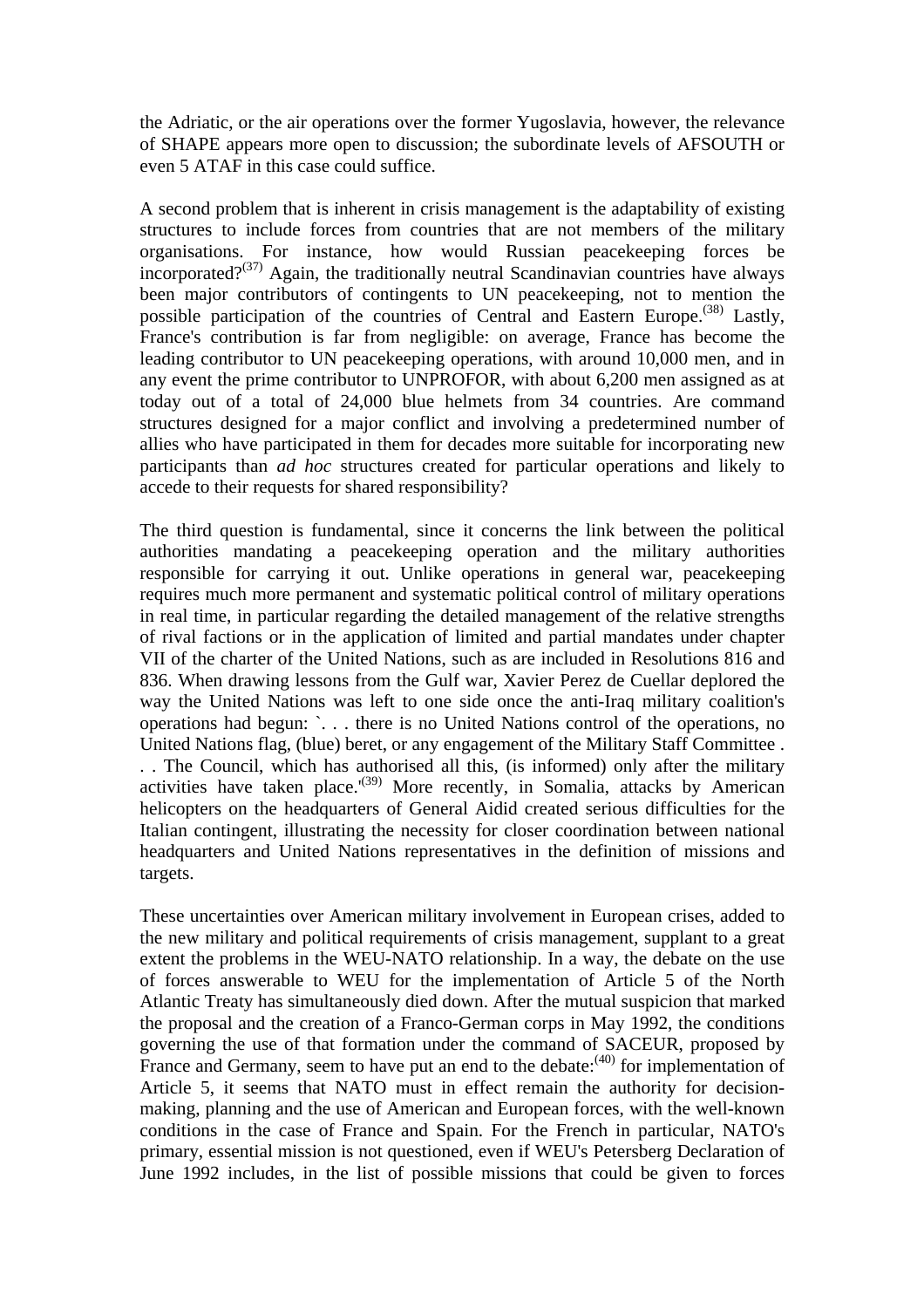answerable to WEU, `contributing to the common defence in accordance with Article 5 of the Washington Treaty and Article V of the modified Brussels Treaty.'

Nothing, on the other hand, has been finalised for instances where NATO and WEU are called upon to play a role in peacekeeping missions in peripheral crises. Of course, both organisations have unanimously authorised themselves to execute UN and CSCE mandates.(41) Both have been or are involved in the Yugoslav crisis: firstly, WEU participated collectively in surveillance of the embargo in the Adriatic (beginning in July 1992) before combining its fleet with a similar NATO fleet on 8 June 1993. It was also as a collective institution that, beginning in May 1993, WEU began a police and customs operation on the Danube in response to Resolution 820, which strengthened the embargo of Serbia and Montenegro. It was also WEU which, in autumn 1991, proposed options for the first UN peacekeeping operation (UNPROFOR I), $^{(42)}$  and these plans were in the end adopted by the United Nations in preference to those of NATO, which were considered unsuited, because of their scope, to the political specificity and aims of the operation. For its part, NATO took on three tasks in the former Yugoslavia: the coordination of maritime operations in the Adriatic, beginning in June 1993; the implementation, since April 1993, of Resolution 816 prohibiting overflying of Bosnian airspace, an operation involving American, British, French, Netherlands and Turkish aircraft; and, in implementation of Resolution 836 of 4 June 1993, the provision of protective air power `in case of attack against UNPROFOR in the performance of its overall mandate.<sup> $(43)$ </sup> The debate on this state of affairs (the division of responsibilities between WEU and NATO), however, has not gone away.

The first question posed in the debate concerns the role of institutions in crisis management where there is no American military participation. The Yugoslav war is, by the way, the first example since 1945 of a conflict in continental Europe in which the risk that European soldiers may suffer fatalities is not matched by a similar risk for American troops.<sup>(44)</sup> European countries provide half of UNPROFOR's forces, with 12,900 blue helmets coming from the countries of the European Union.<sup> $(45)$ </sup> A priori, the simplest method would be to share power in proportion to the risks assumed: if, in a given theatre of operations, it is only the Europeans who are taking the risks, it will be difficult to accept that they do not assume the command, control and conduct of operations. It would also be logical for European defence organisations, in this case WEU, to take on military missions in their entirety when the United States decides not to participate in them. `Clearly there are contingencies where Europe will need a capacity to do something military, but where the US, without being strongly opposed, will not feel its own interests sufficiently engaged to be willing to commit troops.<sup> $(46)$ </sup> *A contrario*, a substantial presence of American forces -- going well beyond the simple provision of satellite-based intelligence or logistic support -- would make it less abnormal for NATO to take the lead in such an operation. After all, what is NATO if not WEU plus the United States and Canada, or, conversely, what is WEU if not NATO without a North American presence?

Yet such a sharing of tasks is only apparently straightforward, for at least two reasons. Firstly, WEU as a practical military organisation simply does not exist. Certainly, great progress has been made since Maastricht and Petersberg, with the creation of a Planning Cell in Brussels, the holding of regular meetings of Chiefs of Defence Staff, and member states making available to WEU existing military forces and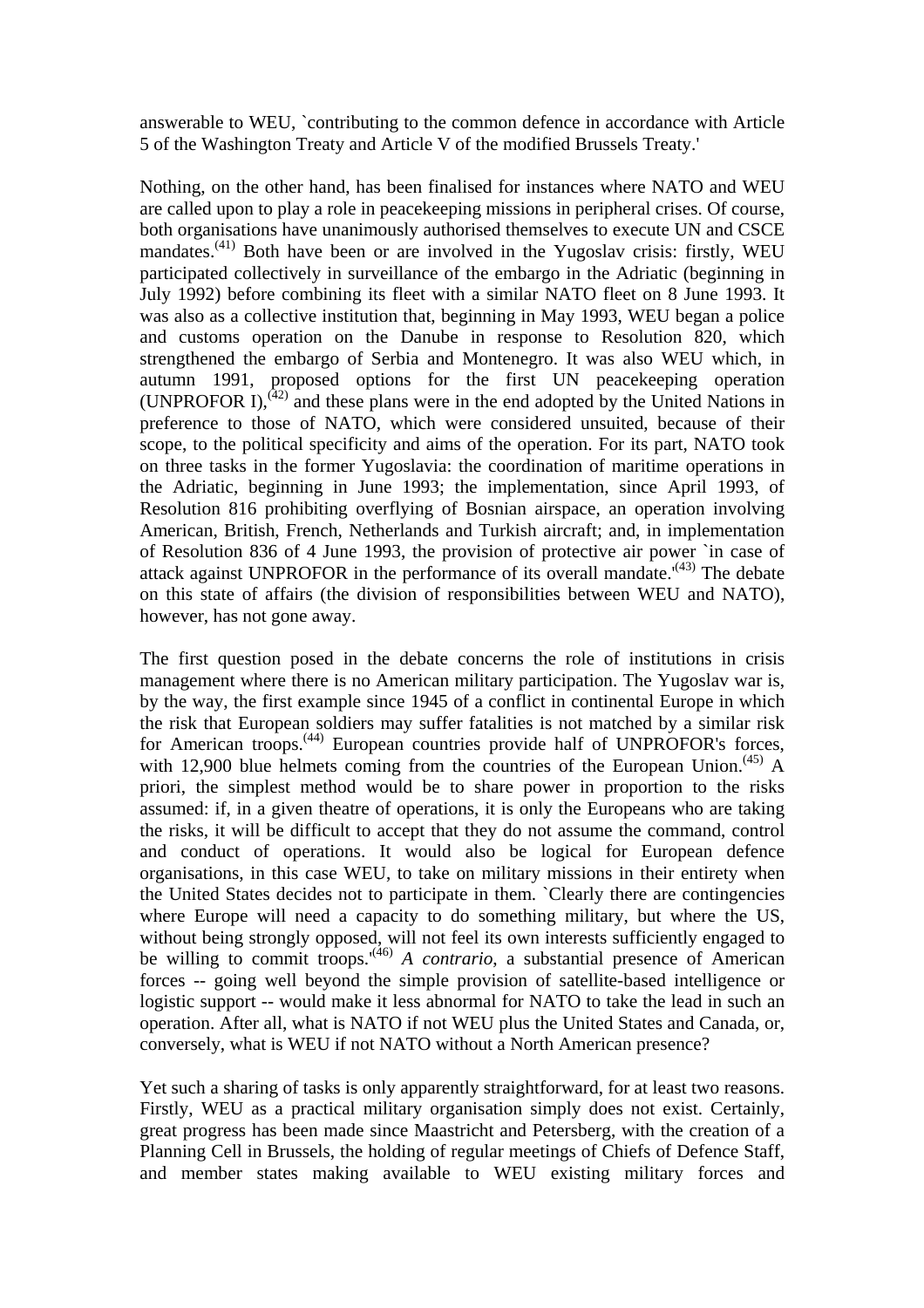headquarters. But these innovations do not create, or not yet, a military tool that is immediately available and operational. In theory there are two possible solutions. The first would consist in creating this European military tool, but there would be the obvious risk of a costly, pointless and dangerous duplication of NATO assets. The second solution would be for WEU to `borrow' directly from NATO the means necessary for the accomplishment of a European mission: just as NATO and WEU can provide a service for the United Nations if requested, NATO could act as a reservoir of forces, whose composition would vary according to the need, for military operations in the management of crises by the Europeans. Was it not, after all, this philosophy of rendering service that NATO, perhaps involuntarily, adopted when it put one of its headquarters (NORTHAG) at the disposal of UNPROFOR, which was itself commanded by a French general, in the summer of 1992? This prospect of the Atlantic organisation being used in modular fashion, an idea put forward by France in particular, is not yet accepted by all: despite noticeable developments in September 1993, NATO's leaders and the American administration are cautious at the idea of a NATO `à la carte', depending on European requirements, and at the implied possibility that the political responsibility and the implementation of some aspect of the integrated military structure could be transferred from SACEUR to European authority. $(47)$ 

The second reason why a sharing of tasks is not simple has to do with the level of American participation in the management of European crises: as has been seen, with rare exceptions such participation will probably not be a matter of all or nothing. In the former Yugoslavia, for instance, the United States does not participate permanently in the combined naval operation (SHARP GUARD) to enforce the embargo in the Adriatic, but makes the major contribution to air operations, in the implementation of both Resolution 816, which prohibits the overflight of Bosnia, and Resolution 836, concerning air cover of UNPROFOR while carrying out its mandate.<sup>(48)</sup> United States forces are, as at today, not involved in UNPROFOR's land operations (leaving aside the Americans deployed as a preventive measure in the Former Yugoslav Republic of Macedonia), but here again the situation is not without uncertainties: on 10 February 1993, for example, Warren Christopher hinted that there could be `an American military participation' to ensure that the Vance-Owen accord was `applied and guaranteed';<sup>(49)</sup> on 20 April 1993, this proposal to make available American troops was publicly abandoned. Again, it is said that the new peace plan put forward in Geneva in the summer of 1993 could, if it were accepted by the three parties to the conflict, lead to the deployment on the ground of 25,000 Americans to assist in ensuring its observance. So what exactly will the position be regarding the provision of American ground forces?

What this all amounts to is that the WEU/NATO debate is still open, and potentially contentious. Three lessons can already be drawn from current experience in the former Yugoslavia. First, the responsibility of NATO commands (5 ATAF and AFSOUTH) for air operations has been seen to be and will unquestionably remain inevitable, because missions of this type are mounted extremely rapidly, because integration will always be necessary for carrying out such missions,<sup>(50)</sup> and because the Americans are in this particular case the major contributors. Second, for naval operations to enforce the embargo, which involve a majority of European ships, the command arrangement finally chosen in June 1993 appears on the other hand to be questionable: was it really necessary to refer back to SHAPE and an Adriatic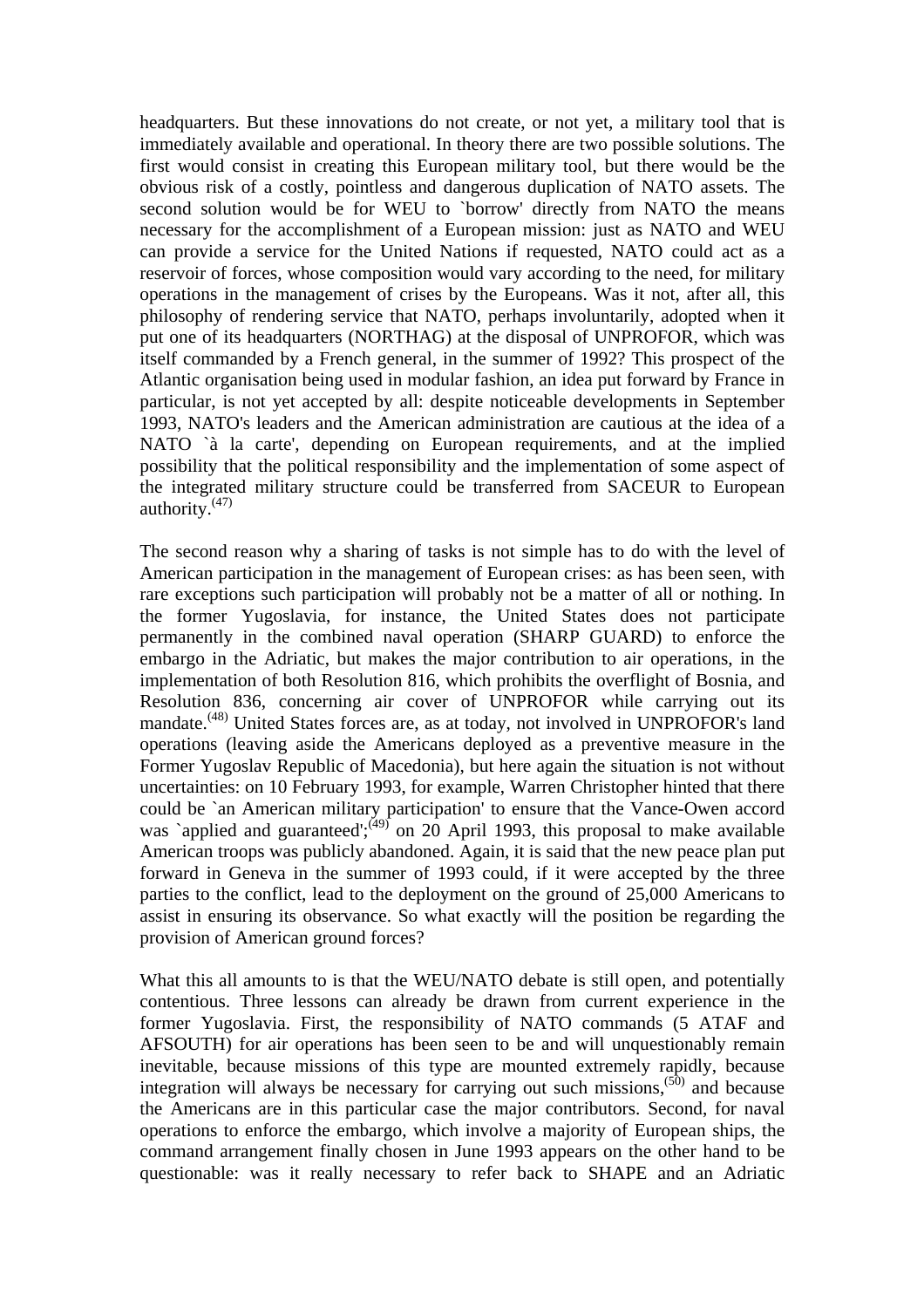Committee, via COMNAVSOUTH and CINCSOUTH, to coordinate the operations of European ships, when the Gulf war had demonstrated WEU's ability to carry out this type of mission? It is in this area that ideology and political inflexibility have been most marked: the NATO authorities refused to accept the high visibility of a joint WEU/NATO command that the Italian commander COMNAVSOUTH, who is also responsible for the WEU naval force, would have symbolised, only accepting NATO's political visibility, and that at the highest level. Third, land operations are also likely to be contentious. This type of operation, conducted in the midst of the civil population, with rival armed factions operating, where troops from (at present) 34 countries are collaborating, in which American participation is uncertain, and whose objectives are politically limited, ambiguous and require extremely delicate management, implies a priori a command structure that is perfectly adapted to working under these constraints. Of course, if the Americans were in fact to deploy 25,000 of the 50,000 troops considered necessary to implement the peace plan, NATO's involvement would appear more justified. This NATO responsibility on the ground in Bosnia would not, however, be the last word: for land operations the link between military forces executing the operation and the United Nations as the political authority appears, more than elsewhere, inescapable, as does the necessity to adapt command arrangements to the number of countries participating, whether or not they are members of existing alliances.

Consequently, the relationship between the United Nations and defence institutions forms an integral part of the internal debate between NATO and WEU. The dialogue between the United Nations and national military command has always been difficult (it was difficult in the Gulf and Somalia), but it is even more complicated once the United Nations delegates the conduct of military operations, not to a country (such as the United States), but to an international organisation (NATO or WEU): the problem is reflected at the very core of relations between military commands and political authorities. `Le défaut majeur de l'Alliance tient à l'autonomie excessive de son commandement militaire et au trop faible contrôle politique sous lequel il opère.' This analysis by a senior French official<sup> $(51)$ </sup> explains in particular the initial controversy raised in March 1993 by the plan for the possible deployment of a NATO force to implement the Vance-Owen peace plan: the United States wanted SACEUR, an American commander, to have full authority over the operation, whereas the French would have wished the entire force to be placed under the direct command of the United Nations. The debate came to an abrupt end when the Vance-Owen plan was dropped, but was to reappear with the implementation of Resolutions 816 and 836 a few months later. There is the greatest reluctance among military authorities regarding political interference in the conduct of operations. The memory of President Johnson's procrastination at the time of the first American bombing in Vietnam has left its mark. Interference between several chains of command -- national, multinational or United Nations -- is seen by military authorities as potentially disastrous. However, American blunders in Somalia and the Yugoslav war have already made a number of modifications necessary on both sides. Firstly, within NATO, for all peacekeeping missions in which NATO is involved, France now participates, officially since April 1993, in the Military Committee, with the same voting rights as any of its partners. This committee, however, only has the power to make proposals (regarding command, the definition of missions and the planning of operations). For the implementation of Resolution 836, therefore, the Military Committee transmitted to the North Atlantic Council, which is the Alliance's highest political authority,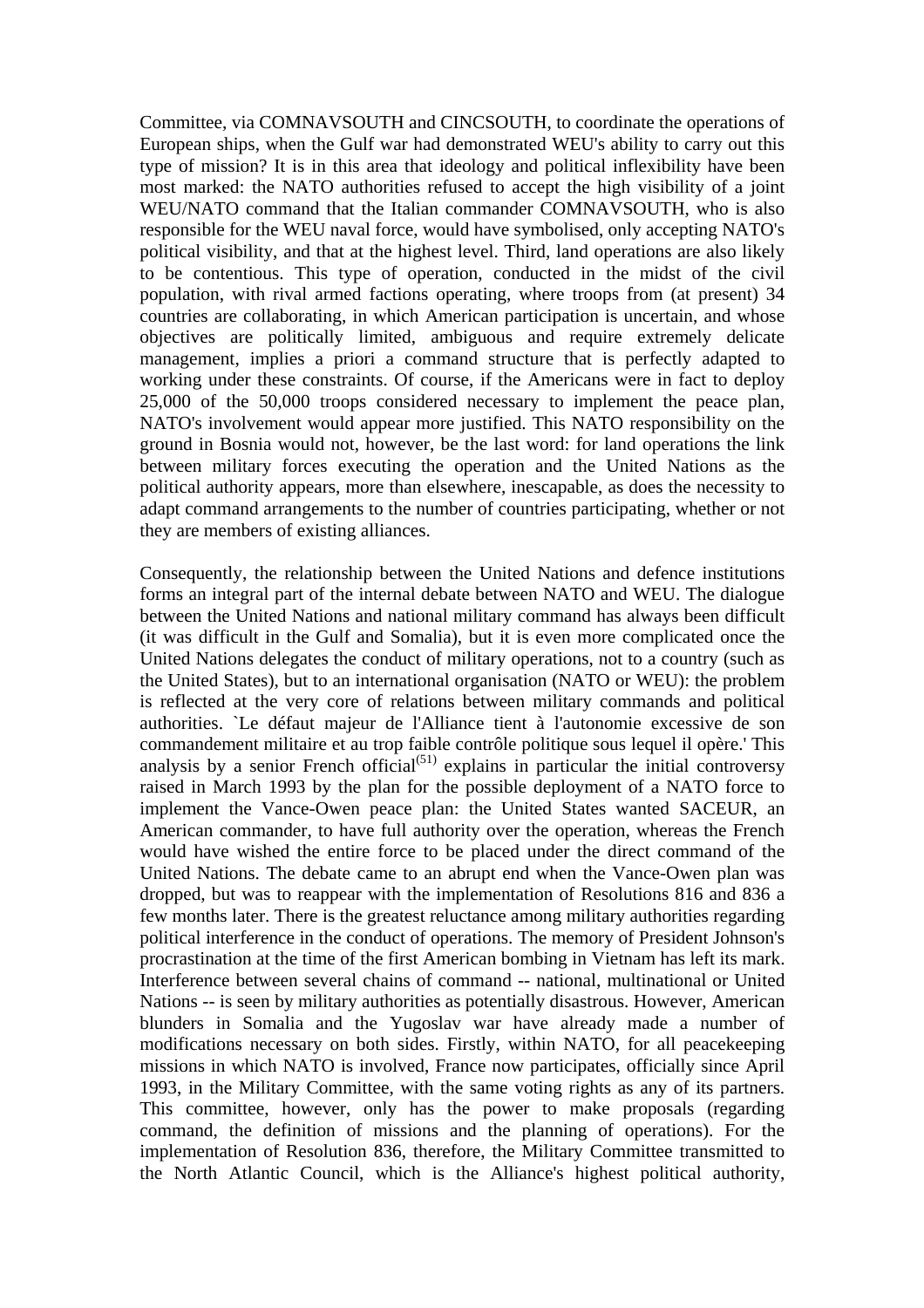`operational options for air strikes in Bosnia-Herzegovina', and the Council finally approved these on 9 August 1993. Secondly, between NATO and WEU, the procedures finally adopted for the implementation of Resolution 836 make compromise possible: in a letter dated 4 August 1993, the Secretary-General of the United Nations insisted on NATO actions to implement resolutions being carried out under the authority of the Security Council in support of UNPROFOR in the accomplishment of its overall mandate. Relayed by France within the North Atlantic Council, this position was finally accepted by NATO on 9 August: `the Council agrees with the position of the UN Secretary-General that the first use of air power in the theatre shall be authorized by him. With respect to NATO, the NAC shall be the political authority that will decide on the conduct of air strikes, which will be carried out in coordination with the  $UN.^{(52)}$  The operational options will have been previously worked out jointly by the Military Committee and UNPROFOR, in particular to ensure the necessary link between air operations and the situation as it develops on the ground. The American Admiral Mike Boorda, Commander-in-Chief Allied Forces Southern Europe (CINCSOUTH), is thus responsible for the operation, French officers providing the liaison with General Cot, commanding UNPROFOR. If the Owen-Stoltenberg plan for Bosnia came into force, such adapting to political control would be even more necessary, but would the Americans, if they had 25,000 troops deployed on the ground, agree to sharing the responsibility which they could have, via SACEUR, with a representative of the United Nations Secretary-General?

These institutional episodes have at least the merit that they sound the death knell on the notion that there can be a single, simple model for the European security architecture. The only rule that possibly emerges from the Yugoslav experience concerns the sharing of tasks at a very early stage. If only because it is directly concerned, the European Union should have and maintain the power to take initiatives aimed at overall political solutions to turbulence in Europe. Because it represents today the only embryo, the only ideal of consensual international order, the United Nations for its part remains the only body that can legitimate intervention in the various post-communist crises: precarious and unsatisfactory though it may be, resort to the United Nations is for the moment still preferable to unilateral, uncontrolled or arbitrary interventionism. Lastly, because they have the ability to mobilise military resources, the Western defence organisations such as NATO and WEU will for their part be increasingly charged with executing United Nations mandates. Beyond this general division of labour, less than perfect *ad hoc* solutions and institutional compromises are for a long time likely to be commonplace. Moreover, it is certainly not this institutional competition between NATO and WEU that causes or explains the West's impotence when faced with the Yugoslav war. The weakness, squabbles, indeed the pointlessness of the institutions merely reflect the differences between member states, their passivity or their respective uncertainties. On the American side the question has two aspects: can the United States maintain and exercise a certain degree of leadership in Europe even though it does not take the risk of physical involvement in the management of real crises alongside the Europeans? And can NATO survive and regenerate following the end of the Cold War if it remains uninvolved or impotent when faced with crises of the Yugoslav type; conversely, what, in the absence of America, is NATO if not Europe? These questions are largely shared on the European side, in addition to two more specific concerns: what responsibility is Europe to assume in the management of essentially European crises and, conversely, can Europe choose to have no responsibility? In the shorter term,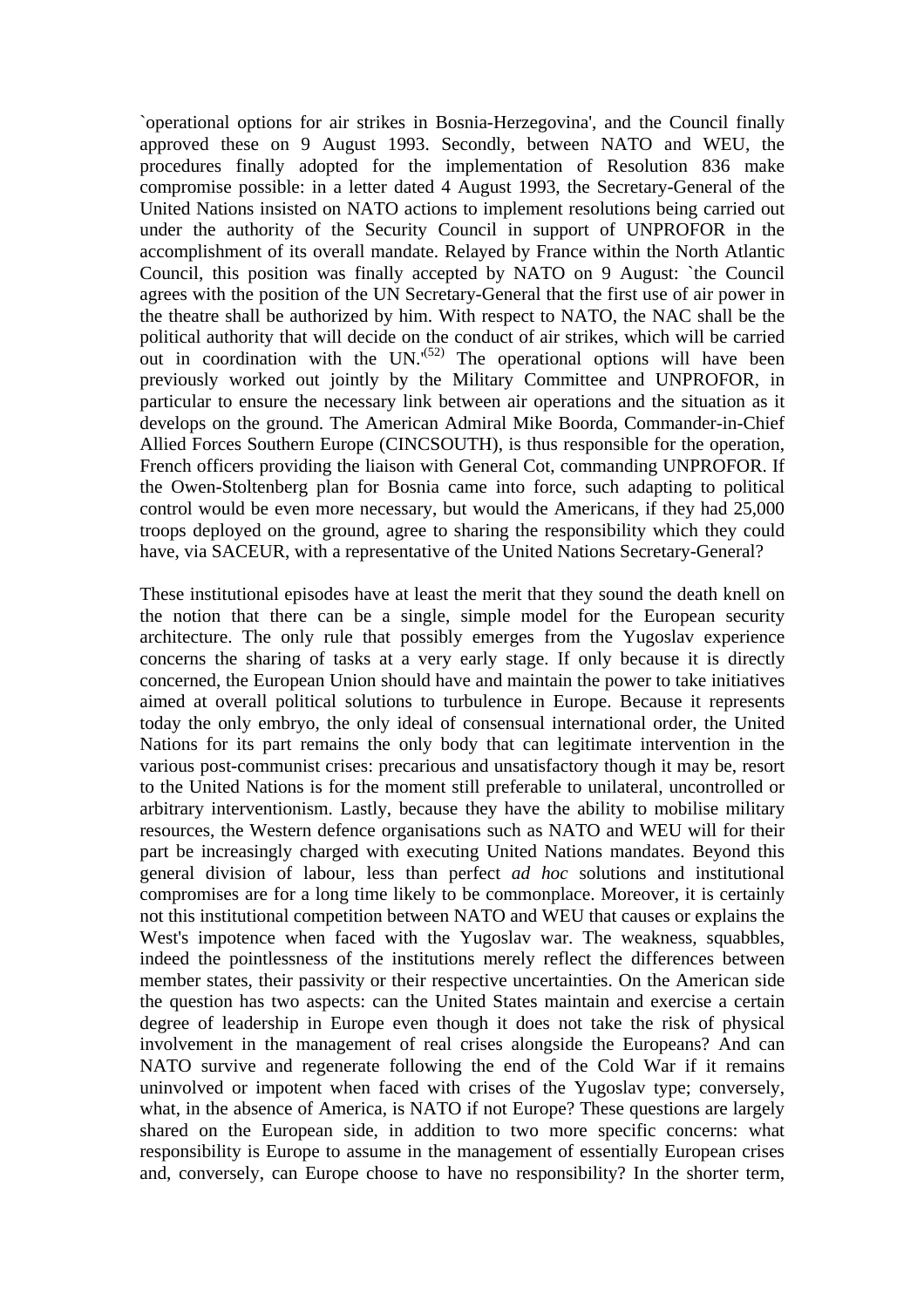how can the continent be stabilised, *inter alia* through the use of military means, while two of the major contributors to European security -- the United States and Germany -- are for one reason or another excluded?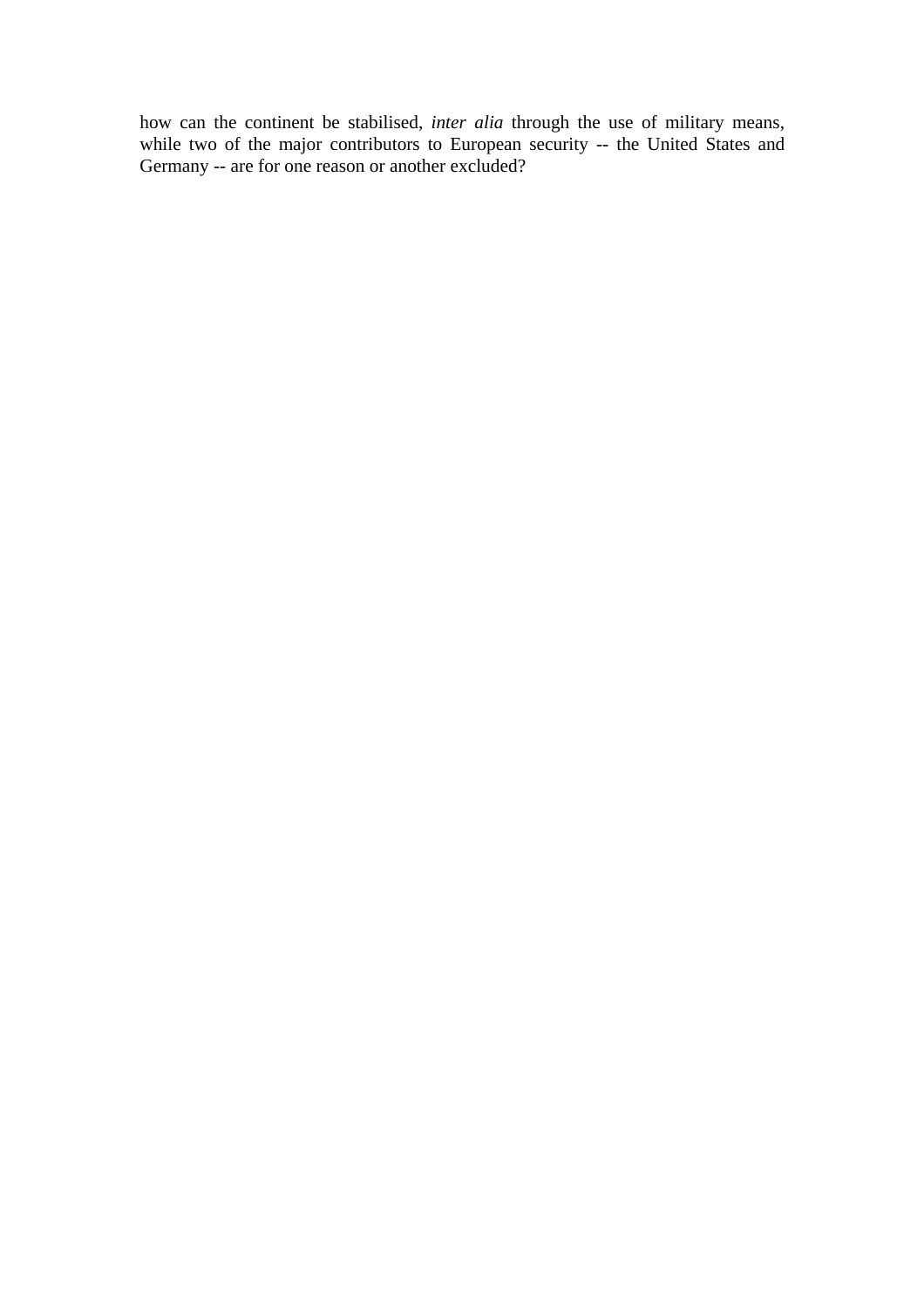### **CONCLUSION: TO HAVE DONE WITH YUGOSLAVIA**

Yugoslavia has presented the international community with all possible types of armed conflict and commitment. Civil wars, wars of secession, inter-state wars and wars of territorial conquest have combined on the ground to justify the successive or simultaneous recourse to traditional peacekeeping operations (in Croatia) and humanitarian intervention (Bosnia), mixed with a dash of peace enforcement (Serbia), an attempt at prevention (Macedonia) and a systematic pretence of impartiality. If, however, neutrality was a sensible policy for small states in the former East-West order -- where it was exercised in a marginal way in the shadow of two completely antagonistic nuclear super-blocs -- it would pose much more of a problem if it were to become the dominant strategy of the great powers in a largely anarchic European system.

In general, can neutrality be considered a possible policy for the future at a time when the debate on the enlargement of Western institutions -- NATO, WEU and the European Union -- is becoming equally fundamental? Will membership of these institutions be opened by chance to any European country unconditionally, even -- in addition to strategic, geographic and economic criteria -- without imposing the condition of democratic `normalisation'? To a great extent this question overlaps the other question arising from the Yugoslav war, that of effective preventive diplomacy, in other words the pacification of Europe through the progressive integration of all countries. Much progress towards this has already been made, including the prospect of enlargement of the European Union to include six countries of Central and Eastern Europe, the Forum of Consultation set up by WEU with nine of these countries, the North Atlantic Cooperation Council, in which the NATO countries cooperate with former members of the Warsaw Pact and the ex-USSR.<sup> $(53)$ </sup> Of course, a priori the full integration of the democracies of Central and Eastern Europe into all of the Western political, economic and security structures should serve both an educational and a stabilising function for the new members and ensure better collective control over any nationalist, or other, backsliding on their part. However, at the moment the obstacles seem to outweigh the immediate advantages of such integration: the Twelve are not ready to assume, without a period of transition, the financial and economic costs of the rapid admission of new European democracies still in the process of development; nor are the NATO countries from now on prepared to involve themselves in the collective defence of unstable states bordering the ex-USSR. Some, then, will consider the maintaining of an East-West divide irresponsible, in view of the multiple risks of destabilisation that threaten the still fragile Eastern democracies. Others, conversely, will judge a headlong acceleration of reconciliation in Europe to be impossible without running the risk of destabilising our own democracies. The minimal consensus that nevertheless exists, that there should be increased links, dialogue, cooperation, consultation and other mechanisms of association, in any event demonstrates that Western countries' strategic preoccupations are not in this case separable from the attention they pay to democratic principles.

Coming back to Yugoslavia, it will firstly be recalled that the West's policy of neutrality was far from being adopted immediately: in the first six months of the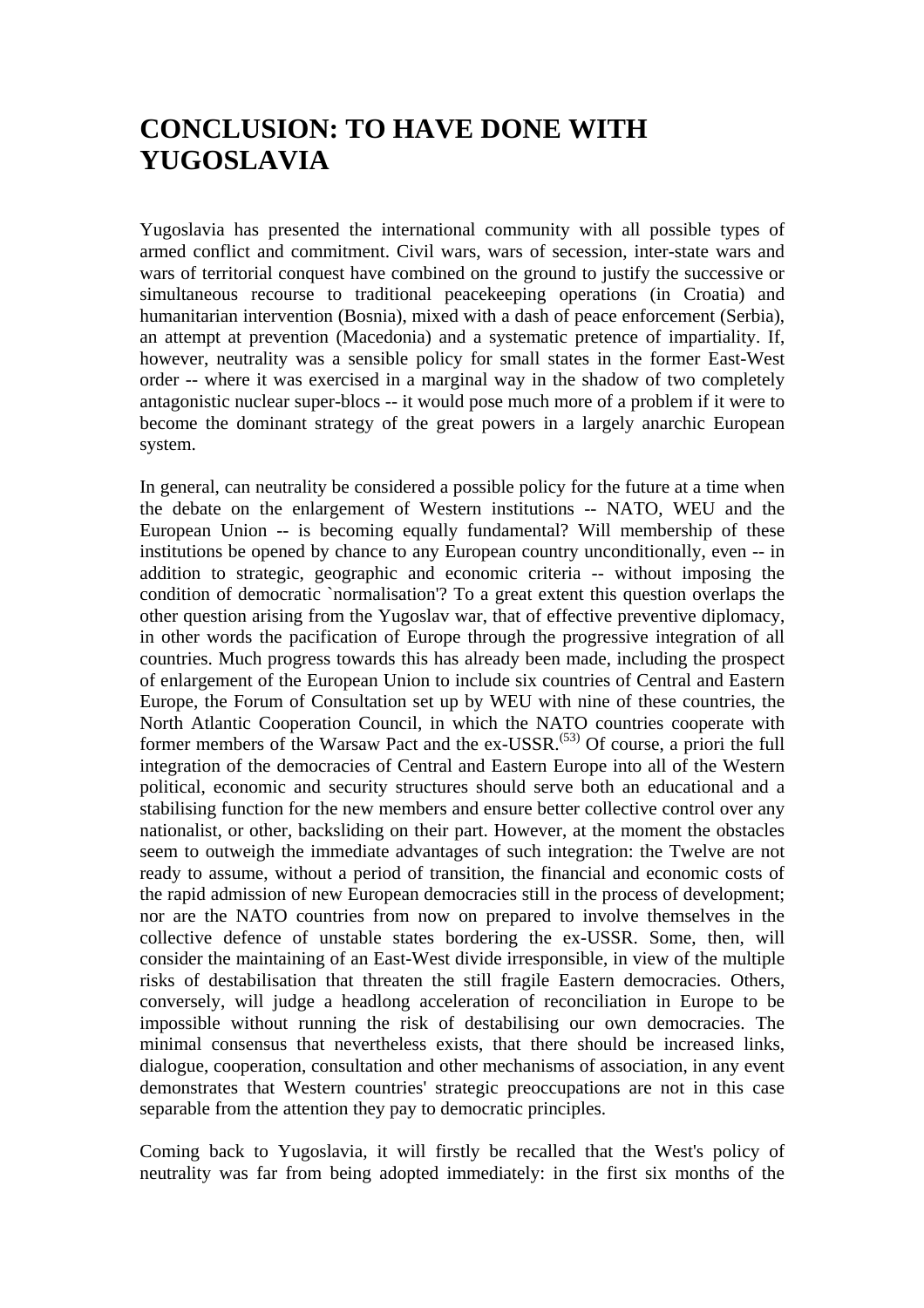crisis, in 1991, American, British and French diplomacy was fairly pro-Serb, whereas Germany was more susceptible to Slovene and Croatian claims. (During his electoral campaign and in the first days of his presidency, Bill Clinton for his part gave the impression of being rather more sensitive to Bosnian interests). It was only during a second phase, from the moment that the United Nations appeared on the scene, that mediation and dialogue with all the parties to the conflict became the official line followed by all Western countries.

Some will therefore suspect that this neutrality is merely a facade that conceals a widely shared pro-Serb sentiment: Ambassador Wynaendts, remarking on the events, between November 1991 and February 1992, surrounding the decision by the United Nations to create UNPROFOR, shows for example the ambiguity in the positions adopted by Cyrus Vance in adopting the proposals of Milosevic rather than those of Tudjman and Izetbegovic on the zones in which blue helmets could or could not be deployed.<sup> $(54)$ </sup> Others, on the other hand, will defend the choice of neutrality as being the only possible and desirable option for the West, whose intentions have always been honourable and good, even if Western countries recognise that, paradoxically, the consequence of their impartiality was often to favour the strong rather than the weak. Indeed, there is no doubt that the deployment of UNPROFOR I troops in Croatia froze Serbian territorial conquests and prevented the return of Croatian refugees to occupied zones. It is also true that the embargo on arms to the former Yugoslavia had the effect of increasing the Serbian forces' military and industrial superiority. As for contradictions in humanitarian aid, of which it has been said that it allowed Bosnian victims to die on a full stomach, these have been described and explained by civilian operators in Bosnia, doctors or members of NGOs, as being largely a function of the stubbornness of political authorities in adhering to their policy of neutrality.

Hell, as everybody knows, is indeed paved with good intentions. In reality, if Western neutrality, aside from its declared intentions, has proved so perverse in its practical application, would it not be reasonable to conclude that this initial choice was neither possible nor adequate? Can the democracies remain neutral in these types of conflicts -- towards the combatants, but above all towards the values that they convey or claim to uphold? In the case of Yugoslavia, in the absence of any agreement on the principles to be defended, the relative power of individual Western countries played a decisive role in `orienting' Western neutrality in the direction of strategic considerations. If such an attitude were to prove the precedent for European strategy in the future, this would be an omen of an arbitrary European order, based on the proposition that might is right and only tempered by a concern to maintain regional and global strategic balance. Such an order could in fact be viable: if it were punctuated by a good dose of humanitarian aid, in pursuing it the democracies would lose nothing more than their pretence at having solutions to all problems. If, on the other hand, a situation so reminiscent of the Congress of Vienna -- and its consequences -- appeared to be contrary to the interests of the democracies themselves, the experience of Yugoslavia should surely rank among the errors to be avoided in future, or as an exception.

The answers to all the other questions that have become inevitable after two years of war in Yugoslavia depend on that fundamental choice. The reform of the United Nations, including its ability to intervene in European crises, the role of existing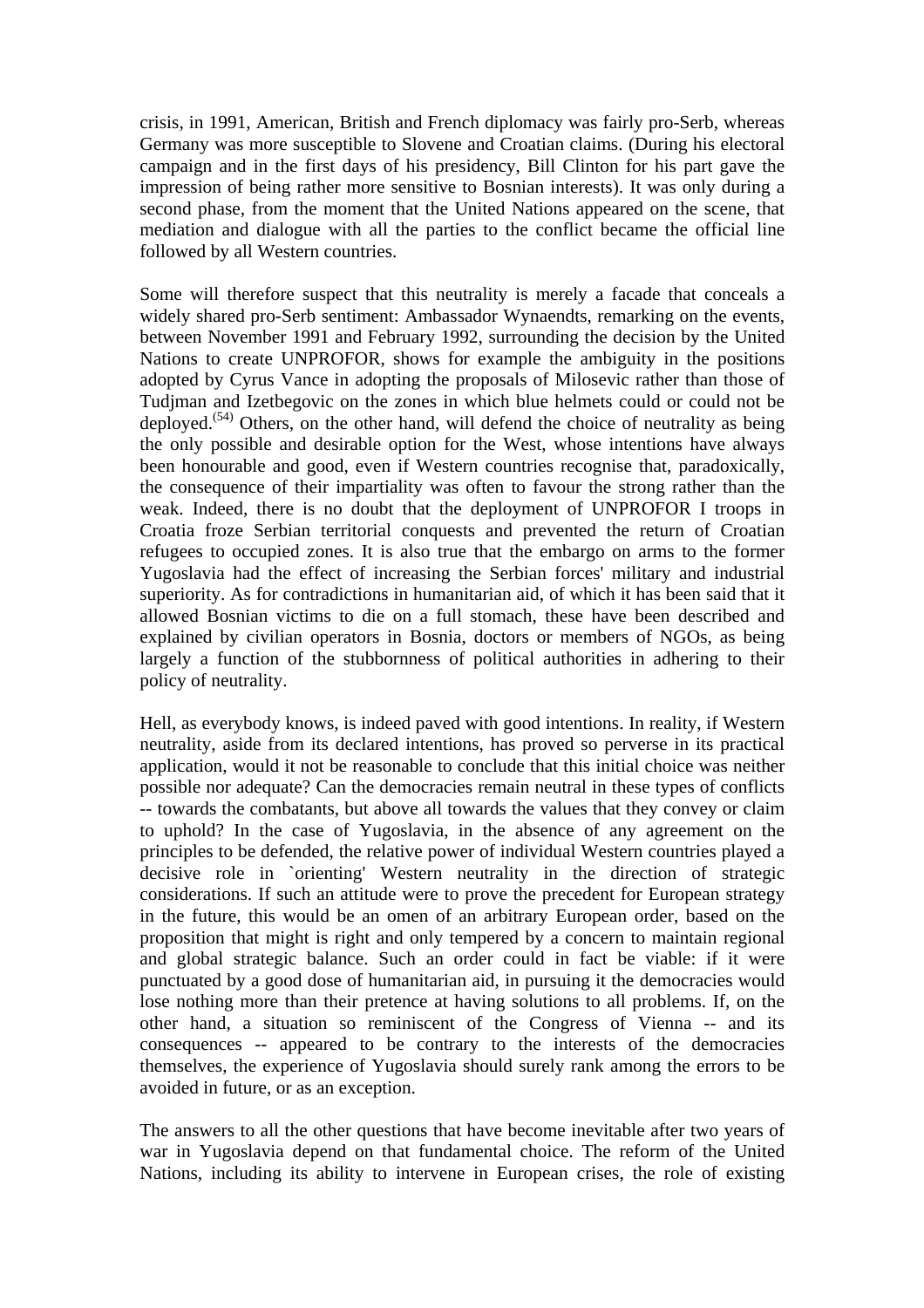security institutions, the future orientation of the Euro-Atlantic contract and the development of a European policy on preventive diplomacy will all depend on whether the West resigns itself to arbitrary policies based on relative strengths, or attempts to reconcile strategic criteria with the defence of Western values. For the Twelve in particular, the responsibility to make this decision is all the more overwhelming since they can no longer take refuge behind American leadership or the availability of the United Nations. A Europe along Swiss lines would need systematic American intervention but, after Yugoslavia, that possibility at least has disappeared. Certainly, in terms of practical results, a European policy that refused, a priori, to choose a strategic rather than a democratic order would also create ambiguity, approximation, imperfection and dissatisfaction. All compromise is bitter: the Twelve will certainly not invent a regime for the protection of minorities and the defence of states that is ideal, definitive, clear and unquestionable. At the very least, they will avoid ratifying a future European order that is based once more on resentment and the thirst for revenge.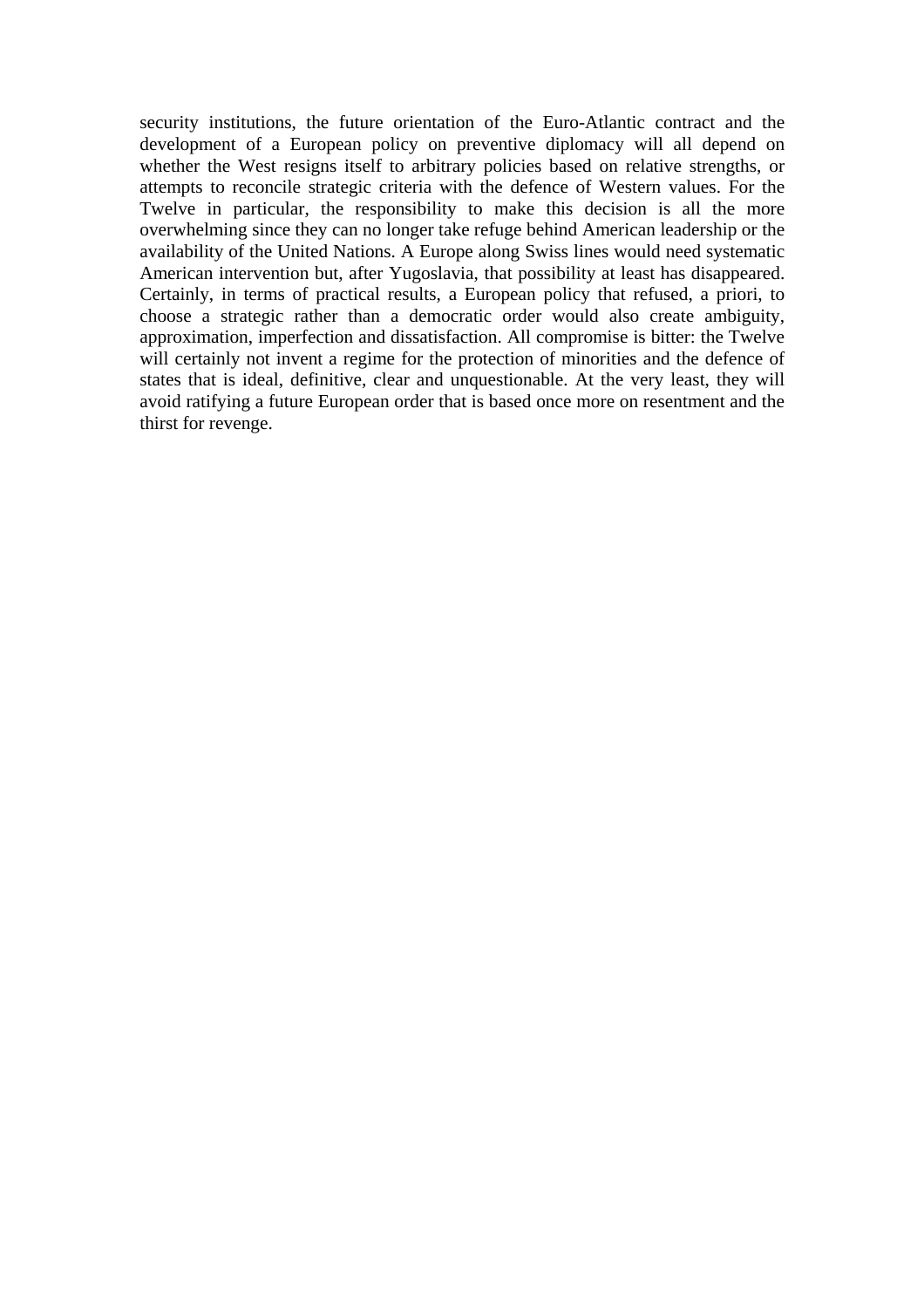1. See Frédéric Bozo, `Organisations de sécurité et insécurité en Europe', *Politique Etrangère* no. 2, 1993.

2. See Henry Wynaendts, *L'engrenage* (Paris: Denoel, 1993); Hans Stark, *Les Balkans, le retour de la guerre en Europe* (Paris: IFRI-Dunod, 1993).

3. See the excellent study by Catherine Guicherd, `L'heure de l'Europe, premières leçons du conflit yougoslave', *Cahiers du Crest*, no. 10, March 1993.

4. *International Herald Tribune*, 21 September 1992.

5. See Resolutions 770 (18 August 1992), 816 (31 March 1993) and 836 (4 June 1993).

6. Quoted in John Newhouse, `No exit, no entrance', *New Yorker*, 28 June 1993, p. 45.

7. The source of all figures quoted in this paper is the French Ministry of Defence, August 1993.

8. See James Steinberg, `The role of European institutions after the cold war, some lessons from Yugoslavia.' RAND note 3445 FF.

9. For details of Greece's attitude, see `The diplomatic round', John Newhouse, *New Yorker*, 18 August 1992, pp. 67-8.

10. `Nothing contained in the present charter shall authorize the United Nations to intervene in matters which are essentially within the domestic jurisdiction of any state . . . but this principle shall not prejudice the application of enforcement measures under chapter VII.'

11. Northern Ireland and Gibraltar also raised problems.

12. *Verwirrung der Gefühle* by Stefan Zweig, published in English as *Conflicts*.

13. For a full treatment of this question, see Pierre Hassner, `Plaidoyer pour les interventions ambiguës', in *Commentaire*, no. 61, printemps 1993.

14. Ambassador Wynaendts thus considers that Resolution 713 placing an embargo on arms destined for Yugoslavia has deprived Bosnia of the right to self-defence postulated in Article 51 of the charter of the United Nations. See op. cit. in note 3, p. 101.

15. Similar developments occurred in NATO in June and December 1992.

16. Which Article 51 of the charter of the United Nations legitimates.

17. `The Union requests the Western European Union (WEU), which is an integral part of the development of the Union, to elaborate and implement decisions and actions of the Union which have defence implementations.'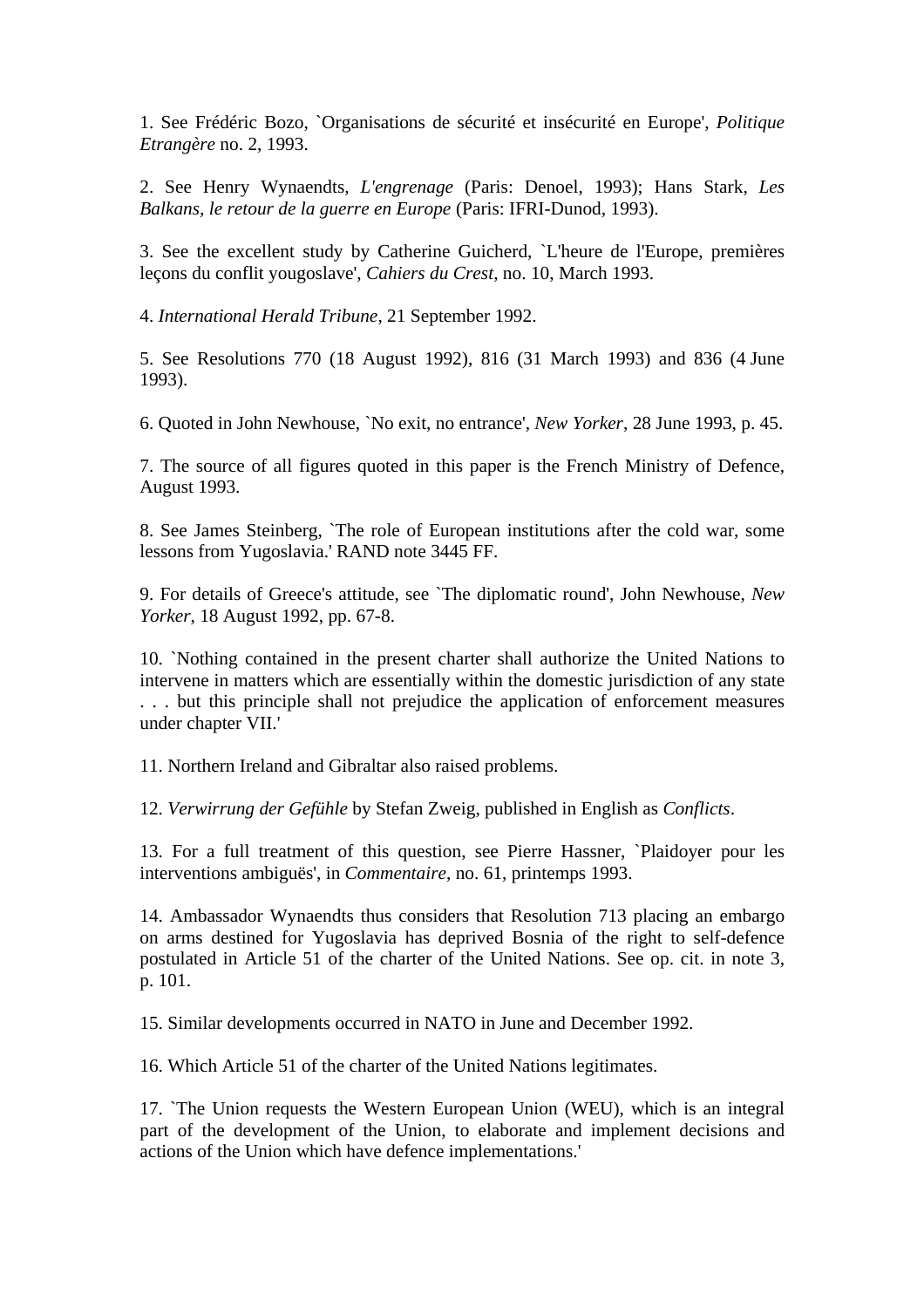18. `. . . no enforcement action shall be taken under regional arrangements or by regional agencies without the authorization of the Security Council.'

19. `Such decisions shall be carried out by the Members of the United Nations directly and through their action in the appropriate international agencies of which they are members.'

20. This consisted of a parody of what could be a new, nationalist line of Russian diplomacy involving, for example, Russia's use of the veto in the United Nations.

21. The clarification on this point made by the British government during the Gulf war will be recalled.

22. For details of this controversy, see John Newhouse, `The diplomatic round', op. cit. in note 10, pp. 64-7.

23. `The Germans bear a particular responsibility for having persuaded the EC to act like them', in *Le Monde*, 19 June 1993.

24. Reported in *Le Monde*, 8 July 1993.

25. Michael Brenner, `Les Etats-Unis et la crise yougoslave', *Politique étrangère*, 2/92.

26. In `No exit, no entrance', *New Yorker*, 28 June 1993.

27. For an account of American procrastination since June 1990, see also James Goodby, `Peacekeeping in the New Europe', *Washington Quarterly*, Summer 1992.

28. Quoted in `The diplomatic round', op. cit. in note 10, p. 68.

29. Margaret Tutwiler, quoted in *Le Monde*, 25 May 1992.

30. In addition to the 700 or so Scandinavian peacekeepers already in Macedonia.

31. `. . . a refusal of European solutions on the grounds of principle and Bosnian interests and acceptance on the grounds of realities and [America's] allies.' Pierre Hassner, `Les impuissances de la Communauté internationale', in *Vukovar . . . Sarajevo* (Paris: Esprit, 1993), p. 99.

32. `It is time for the United States to become actively and directly involved in the Vance-Owen negotiations', Warren Christopher, press conference reported in *Le Monde*, 12 February 1993.

33. `I am not one of those who believes that a few well-chosen bombs will take care of a thousand years of history. They won't.' *Wall Street Journal*, 13 August 1993.

34. See para. 22 of the Alliance's New Strategic Concept, adopted in Rome on 7 November 1991.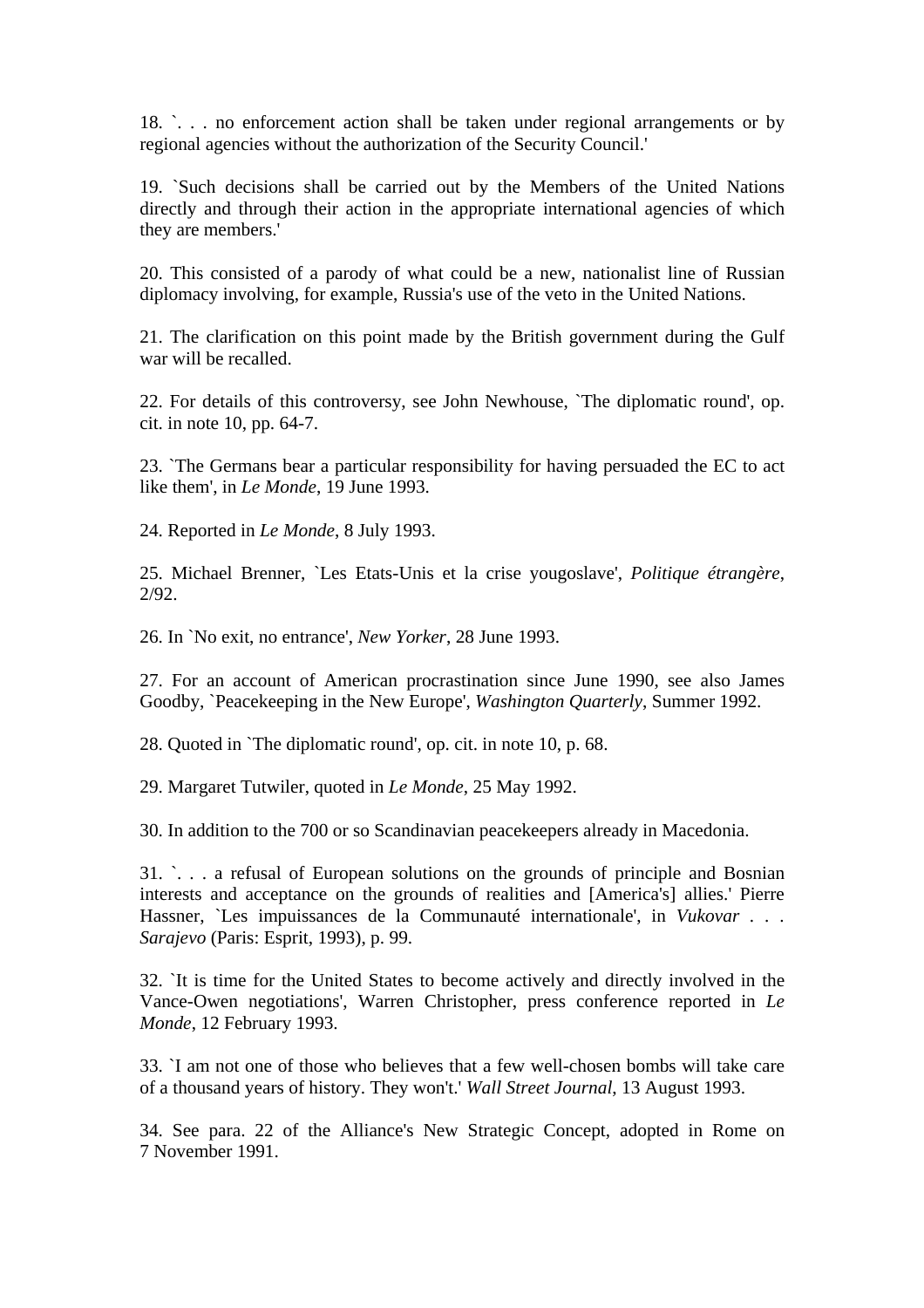35. See also the debate on the European Corps.

36. `the result of the uncertainty and division that reign in Washington, the process of adapting to a multipolar world, or the beginnings of a new isolationism that admits only selective and provisional involvement, while not abandoning universalist, dynamic rhetoric.' Pierre Hassner, op. cit., p. 101.

37. In spring 1993 the participation of Russian and American troops in the implementation of the Vance-Owen peace plan was envisaged. 900 Russian blue helmets are already assigned to UNPROFOR.

38. 950 Polish, 360 Ukrainian and 500 Czech troops are already participating in UNPROFOR.

39. `United Nations operations - interaction with WEU', WEU Assembly document 1366, 19 May 1993, para. 75.

40. This agreement was signed on 21 January 1993.

41. In Petersberg in June 1992 in the case of WEU, and in Oslo in July 1992 and Brussels in December 1992 in the case of NATO.

42. On 30 September 1991 WEU's *ad hoc* group put forward four options for intervention. The WEU Ministerial Council of 18 November of that year decided to `make available to the United Nations details of the contingency planning work already done by WEU experts.'

43. North Atlantic Council, Final Communiqué, 10 June 1993.

44. Regretfully, by August 1993 there had been 40 fatalities among UNPROFOR troops, including 15 French.

45. 6,200 French, 2,400 British, 1,306 Danish, 1,080 Dutch, 995 Spanish and 808 Belgian.

46. Edward Mortimer, *Financial Times*, 14 July 1993.

47. The discussions following the decisions taken at the NATO summit of January 1994 on Combined Joint Task Forces and other NATO assets should help to clarify this. See also note 53.

48. Operation DENY FLIGHT involves 67 American, 31 French, 26 British, 18 Dutch and 18 Turkish aircraft.

49. In *Le Monde*, 12 February 1993. In the *International Herald Tribune* of 12 March 1993, Michael Gordon reported Pentagon plans to contribute an American division.

50. It is for this reason that France has not left the air defence side of the integrated military structure.